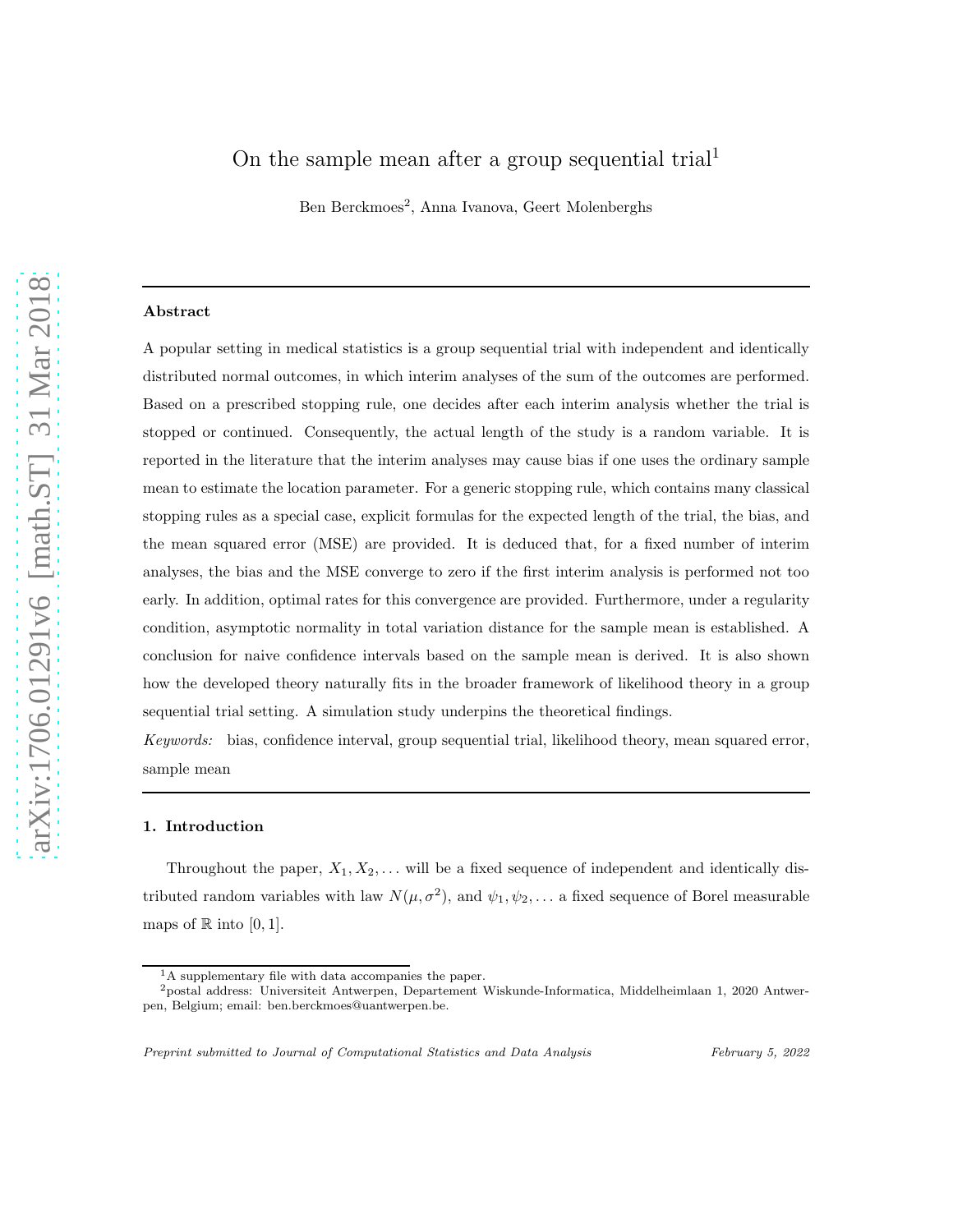- 5 For natural numbers  $L \in \mathbb{N}_0$  and  $0 < m_1 < m_2 < \ldots < m_L < n$ , we consider a random sample size  $N$  with the following properties:
	- (a) N can take the values  $m_1, m_2, \ldots, m_L, n$ ,
	- (b)  $\forall i \in \{1, ..., L\} : \{N = m_i\}$  is independent of  $X_{m_i+1}, X_{m_i+2}, \ldots$ ,
- (c)  $\forall i \in \{1, ..., L\} : \mathbb{P}[N = m_i | X_1, ..., X_{m_i}] = \psi_{m_i}(K_{m_i})$ i−1<br>∏  $j=1$  $\left[1-\psi_{m_j}(K_{m_j})\right]$  , where we denote <sup>10</sup>  $K_m = \sum_{i=1}^m X_i$  and the empty product is 1.

The above setting serves as a paradigm for a group sequential trial of random length  $N$  with outcomes  $X_1, X_2, \ldots$  At each  $m_i$ , an interim analysis of the sum  $K_{m_i}$  of the outcomes is performed and, based on the generic stopping rule (c), one decides whether the trial is stopped, i.e.  $N = m_i$ , or continued, i.e.  $N > m_i$ .

<sup>15</sup> Note that the product in (c) is merely the usual decomposition of the conditional probability to reach a certain sample size and the product of conditional probabilities of continuing at smaller sample sizes, given that the trial is ongoing. This is similar to decompositions encountered in longitudinal or time-series transition models, and dropout models in longitudinal studies. It follows the law of total probability.

20 More precisely, at the *i*-th interim analysis only the values of the full sums  $K_{m_1}, \ldots, K_{m_i}$  have been analyzed. Therefore,

$$
\mathbb{P}[N = m_i | X_1, ..., X_{m_i}]
$$
  
=  $\mathbb{P}[N = m_i | K_{m_1}, ..., K_{m_i}]$   
=  $\mathbb{P}[N = m_i, N \neq m_{i-1}, ..., N \neq m_1 | K_{m_1}, ..., K_{m_i}],$ 

which, by the law of total probability,

$$
= \mathbb{P}[N = m_i | N \neq m_{i-1},..., N \neq m_1, K_{m_1},..., K_{m_i}]
$$
  

$$
\prod_{j=1}^{i-1} \mathbb{P}[N \neq m_j | N \neq m_{j-1},..., N \neq m_1, K_{m_1},..., K_{m_i}],
$$

which, because, given that  $N \neq m_{j-1}, \ldots, N \neq m_1$ , the event  $\{N = m_j\}$  only depends on the analysis of the full sum  $K_{m_j}$ ,

$$
= \mathbb{P}\left[N = m_i \mid N \neq m_{i-1}, \ldots, N \neq m_1, K_{m_i}\right] \prod_{j=1}^{i-1} \mathbb{P}\left[N \neq m_j \mid N \neq m_{j-1}, \ldots, N \neq m_1, K_{m_j}\right],
$$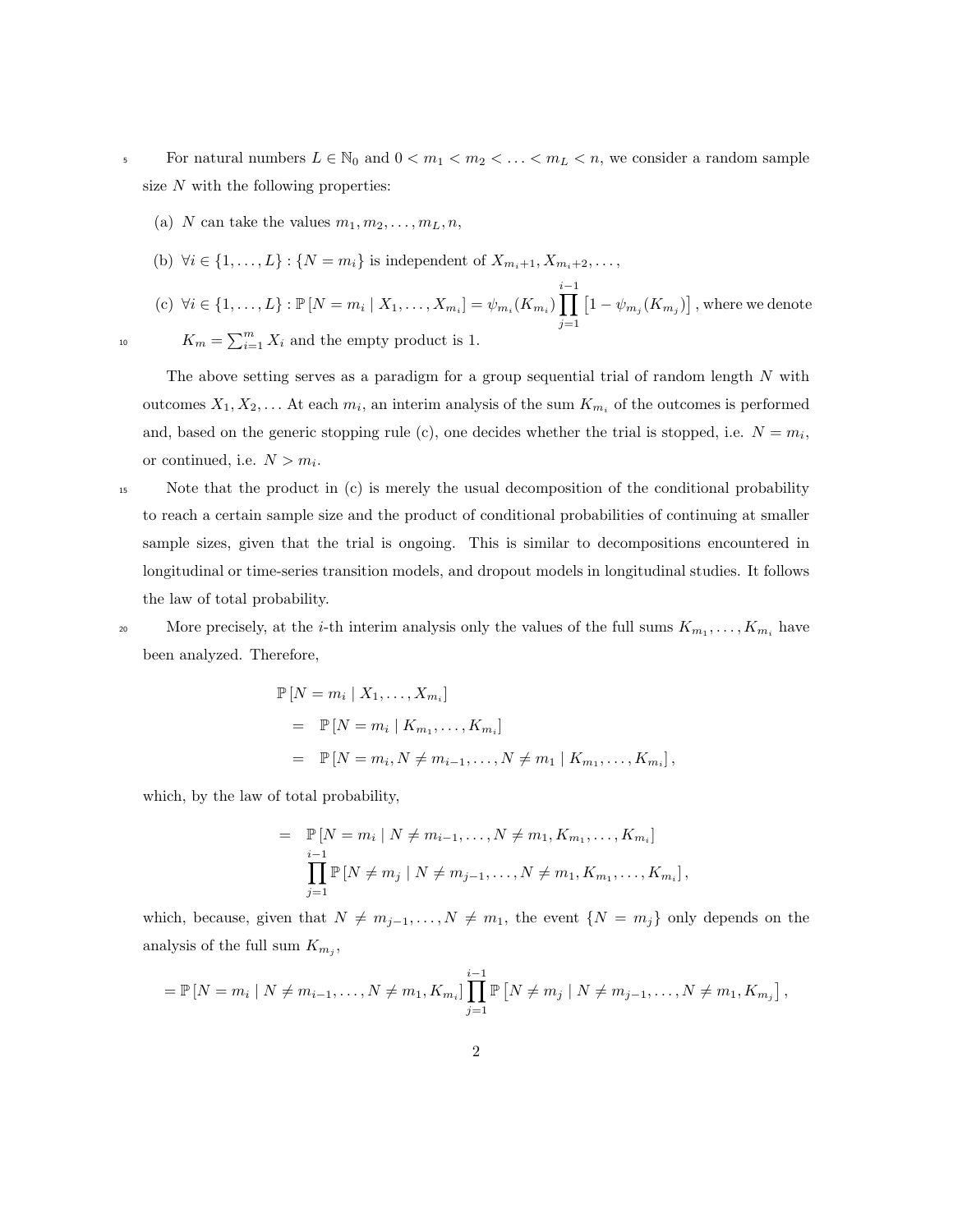which is exactly the decomposition in (c).

We wish to highlight that the above model contains very useful settings that are extensively studied in the literature. To illustrate this, we let, for each  $m$ ,

$$
\psi_m(x) = 1_{\{|\cdot| \ge C_m\}}(x) = \begin{cases}\n1 & \text{if } |x| \ge C_m \\
0 & \text{if } |x| < C_m\n\end{cases}
$$

with  $C_m \in \mathbb{R}_0^+$  a constant. For these choices of  $\psi_m$ , expression (c) is turned into

$$
\mathbb{P}[N = m_i | X_1, \dots, X_{m_i}]
$$
\n
$$
= 1_{\{|\cdot| \ge C_{m_i}\}} (K_{m_i}) \prod_{j=1}^{i-1} \left[ 1 - 1_{\{|\cdot| \ge C_{m_j}\}} (K_{m_j}) \right]
$$
\n
$$
= \begin{cases} 1 & \text{if } |K_{m_i}| \ge C_{m_i} \text{ and } \forall j \in \{1, \dots, i-1\} : |K_{m_j}| < C_{m_j} \\ 0 & \text{otherwise} \end{cases}
$$

.

 $S$  So this corresponds to a trial which is stopped either at the first  $m_i$  for which  $|K_{m_i}| \geq C_{m_i}$ , or at n. If, for a fixed constant  $C \in \mathbb{R}_0^+$ ,  $C_m = \sigma C \sqrt{m}$ , this setting corresponds to the Pocock boundaries, studied in e.g. [\[S78\]](#page-23-0) and [\[C89](#page-23-1)], and, if, for a fixed constant  $C \in \mathbb{R}_0^+$ ,  $C_m = C$ , this setting corresponds to the O'Brien-Fleming boundaries, studied in e.g. [\[W92](#page-23-2)]. More generally, taking  $\psi_m = 1_{\mathcal{S}_m}$  with  $\mathcal{S}_m \subset \mathbb{R}$  a Borel measurable set, leads to the setting studied in e.g. [\[EF90\]](#page-23-3) 30 and [\[LH99\]](#page-23-4). Finally, taking  $\psi_m(x) = \Phi\left(\alpha + \beta m^{-1}x\right)$  with  $\Phi$  the standard normal cumulative distribution function and  $\alpha, \beta$  real numbers, corresponds to the probabilistic stopping rule setting studied in e.g. [\[MKA14\]](#page-23-5).

In this paper, we will study the ordinary sample mean  $\hat{\mu}_N = \frac{1}{N}K_N$ . It is reported in the literature that in the above described group sequential trial setting, bias may occur if  $\hat{\mu}_N$  is used to 35 estimate  $\mu$  ([\[HP88](#page-23-6), [EF90,](#page-23-3) [LH99](#page-23-4)]). However, it was shown recently in [\[MKA14](#page-23-5)] that if N only takes the values m and 2m, and  $\psi_m(x)$  takes the form  $\Phi\left(\alpha+\beta m^{-1}x\right)$  or  $\lim_{\beta\to\infty}\Phi\left(\alpha+\beta m^{-1}x\right)$  =  $1_{\{-\geq 0\}}(x)$ , this bias vanishes as m tends to  $\infty$ . In this paper, we will establish explicit formulas for the expected length of the trial, the bias, and the mean squared error (MSE) in the general case, described by (a), (b), and (c). We deduce that, for fixed L, if  $m_1 \to \infty$  (and hence  $\forall i : m_i \to \infty$ and  $n \to \infty$ ), the bias vanishes with rate  $1/\sqrt{m_1}$ , and the MSE vanishes with rate  $1/m_1$ . We

will show that both rates are optimal. Furthermore, under a regularity condition, we will establish asymptotic normality in total variation distance for the sample mean if, for fixed L and  $m_1, \ldots, m_L$ ,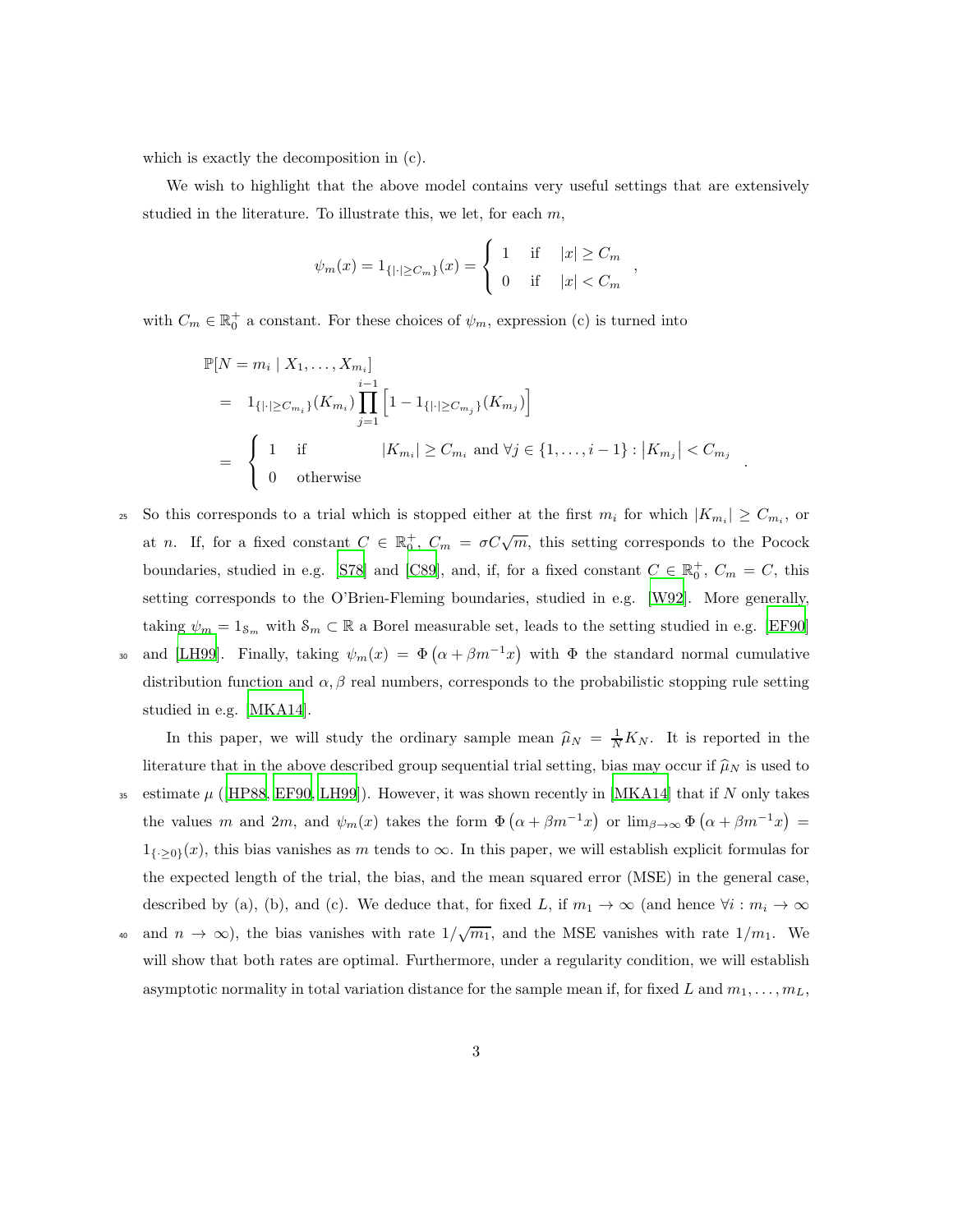$n \to \infty$ . In some cases, this validates the use of naive confidence intervals based on the sample mean if  $n$  is large.

- <sup>45</sup> The paper is structured as follows. In section [2,](#page-3-0) we introduce the normal transform of a finite tuple of bounded Borel measurable maps of  $\mathbb R$  into  $\mathbb R$ , for which we establish a recursive formula. We use the normal transform in section [3](#page-5-0) to obtain an explicit formula for the joint density of N and  $K_N$ . We establish a fundamental result in section [4,](#page-8-0) which is used to calculate the expected length of the trial in section [5,](#page-9-0) and the bias and the MSE in section [6.](#page-10-0) It is shown that, for fixed
- 50 L, if  $m_1 \to \infty$  (and hence  $\forall i : m_i \to \infty$  and  $n \to \infty$ ), the bias vanishes with rate  $1/\sqrt{m_1}$ , and the MSE vanishes with rate  $1/m_1$ . Both rates are shown to be optimal. In section [7,](#page-14-0) under a regularity condition, we establish asymptotic normality in total variation distance for  $\hat{\mu}_N$  if, for fixed L and  $m_1, \ldots, m_L, n \to \infty$ . We also derive a conclusion for naive confidence intervals based on  $\hat{\mu}_N$ . In section [8,](#page-16-0) we show how the theory developed in this paper fits in the broader framework <sup>55</sup> of likelihood theory. A simulation study, which underpins our theoretical results, is conducted in

section [9.](#page-20-0) Finally, some concluding remarks are formulated in section [10.](#page-21-0)

<span id="page-3-0"></span>

## 2. The normal transform

Let  $\phi$  be the standard normal density. For a finite tuple  $B = (b_1, \ldots, b_i)$  of bounded Borel measurable maps of  $\mathbb R$  into  $\mathbb R$ , we define the *normal transform* to be the map  $\mathcal{N}_{B,\mu,\sigma}$  of  $]0,\infty[^{i+1}\times\mathbb R$  $60$  into R given by

<span id="page-3-2"></span>
$$
\mathcal{N}_{B,\mu,\sigma}(x_1,\ldots,x_{i+1},x) \qquad (1)
$$
\n
$$
= \frac{\int_{-\infty}^{\infty} \cdots \int_{-\infty}^{\infty} \prod_{j=1}^{i} \frac{\phi\left(\frac{z_j - \mu x_j}{\sigma \sqrt{x_j}}\right)}{\phi\sqrt{x_j}} b_j \left(\sum_{k=1}^{j} z_k\right) \frac{\phi\left(\frac{x - \sum_{k=1}^{i} z_k - \mu x_{i+1}}{\sigma \sqrt{x_{i+1}}}\right)}{\phi\sqrt{x_{i+1}}} dz_i \ldots dz_1}{\phi\sqrt{\sum_{k=1}^{i+1} x_k}}.
$$
\n
$$
\frac{1}{\sigma \sqrt{\sum_{k=1}^{i+1} x_k}} \phi\left(\frac{x - \mu \sum_{k=1}^{i+1} x_k}{\sigma \sqrt{\sum_{k=1}^{i+1} x_k}}\right).
$$
\n
$$
(1)
$$

We will provide a recursive formula for the normal transform in Theorem [3.](#page-4-0) We need two lemmas.

Lemma 1. For  $x_1, x_2 \in ]0, \infty[$  and  $x, z \in \mathbb{R}$ ,

<span id="page-3-1"></span>
$$
\phi\left(\frac{z-\mu x_1}{\sigma\sqrt{x_1}}\right)\phi\left(\frac{x-z-\mu x_2}{\sigma\sqrt{x_2}}\right) = \phi\left(\frac{x-\mu(x_1+x_2)}{\sigma\sqrt{x_1+x_2}}\right)\phi\left(\frac{\frac{x_1+x_2}{x_1}}{\sigma\sqrt{\frac{x_2(x_1+x_2)}{x_1}}}\right). \tag{2}
$$

Proof. This is readily verified by a straightforward calculation.

 $\Box$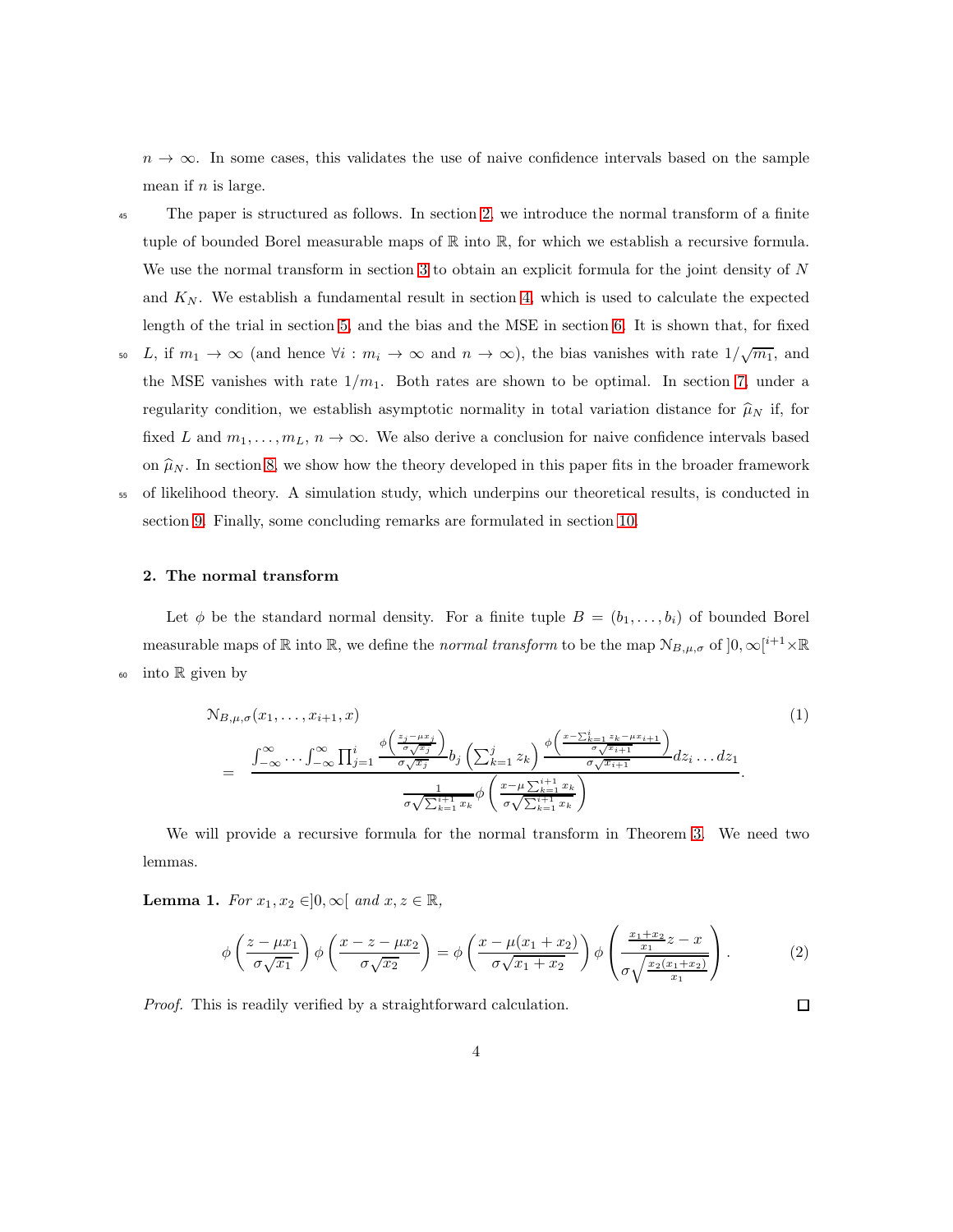<span id="page-4-3"></span>**Lemma 2.** Let  $\xi$  be a random variable with law  $N(0, 1)$ . For a bounded Borel measurable map b 65 of  $\mathbb R$  into  $\mathbb R$ ,  $x_1, x_2 \in ]0, \infty[$ , and  $x \in \mathbb R$ ,

<span id="page-4-1"></span>
$$
\int_{-\infty}^{\infty} \frac{1}{\sigma \sqrt{x_1}} \phi \left( \frac{z - \mu x_1}{\sigma \sqrt{x_1}} \right) b(z) \frac{1}{\sigma \sqrt{x_2}} \phi \left( \frac{x - z - \mu x_2}{\sigma \sqrt{x_2}} \right) dz
$$
\n
$$
= \frac{1}{\sigma \sqrt{x_1 + x_2}} \phi \left( \frac{x - \mu (x_1 + x_2)}{\sigma \sqrt{x_1 + x_2}} \right) \mathbb{E} \left[ b \left( \frac{x_1}{x_1 + x_2} x + \sigma \sqrt{\frac{x_1 x_2}{x_1 + x_2}} \xi \right) \right].
$$
\n(3)

*Proof.* By  $(2)$ ,

$$
\int_{-\infty}^{\infty} \frac{1}{\sigma \sqrt{x_1}} \phi \left( \frac{z - \mu x_1}{\sigma \sqrt{x_1}} \right) b(z) \frac{1}{\sigma \sqrt{x_2}} \phi \left( \frac{x - z - \mu x_2}{\sigma \sqrt{x_2}} \right) dz
$$
  
= 
$$
\frac{1}{\sigma^2 \sqrt{x_1 x_2}} \phi \left( \frac{x - \mu (x_1 + x_2)}{\sigma \sqrt{x_1 + x_2}} \right) \int_{-\infty}^{\infty} b(z) \phi \left( \frac{\frac{x_1 + x_2}{x_1}}{\sigma \sqrt{\frac{x_2 (x_1 + x_2)}{x_1}}} \right) dz,
$$

which is seen to coincide with the right-hand side of  $(3)$  after performing the change of variables  $u = \frac{\frac{x_1+x_2}{x_1}z-x}{\sqrt{\frac{x_2(x_1+x_2)}{x_1}}}}$  $\Box$ . This finishes the proof.  $\sigma\sqrt{\frac{x_2(x_1+x_2)}{x_1}}$ 

<span id="page-4-0"></span>**Theorem 3.** Let  $\xi$  be a random variable with law  $N(0, 1)$ . For a bounded Borel measurable map b of  $\mathbb R$  into  $\mathbb R$ ,  $x_1, x_2 \in ]0, \infty[$ , and  $x \in \mathbb R$ ,

<span id="page-4-4"></span><span id="page-4-2"></span>
$$
\mathcal{N}_{b,\mu,\sigma}(x_1,x_2,x) = \mathbb{E}\left[b\left(\frac{x_1}{x_1+x_2}x + \sigma\sqrt{\frac{x_1x_2}{x_1+x_2}}\xi\right)\right].\tag{4}
$$

Furthermore, for a natural number  $i \geq 2$ , a tuple  $(b_1, \ldots, b_i)$  of bounded Borel measurable maps of  $\mathbb R$  into  $\mathbb R$ ,  $x_1, \ldots, x_{i+1} \in ]0, \infty[,$  and  $x \in \mathbb R$ ,

<span id="page-4-5"></span>
$$
\mathcal{N}_{(b_1,\ldots,b_i),\mu,\sigma}(x_1,\ldots,x_{i+1},x) = \mathcal{N}_{(b_1,\ldots,b_{i-2},\widetilde{b}_{i-1}),\mu,\sigma}(x_1,\ldots,x_{i-1},x_i+x_{i+1},x),
$$
\n(5)

where

$$
\widetilde{b}_{i-1}(z) = b_{i-1}(z) \mathbb{E}\left[b_i\left(\frac{x_{i+1}}{x_i + x_{i+1}}z + \frac{x_i}{x_i + x_{i+1}}x + \sigma\sqrt{\frac{x_i x_{i+1}}{x_i + x_{i+1}}} \xi\right)\right].
$$
\n(6)

Proof. Formula [\(4\)](#page-4-2) follows directly from Lemma [2.](#page-4-3)

<sup>70</sup> We now establish formula [\(5\)](#page-4-4). We have

$$
\int_{-\infty}^{\infty} \cdots \int_{-\infty}^{\infty} \prod_{j=1}^{i} \frac{\phi\left(\frac{z_j - \mu x_j}{\sigma \sqrt{x_j}}\right)}{\sigma \sqrt{x_j}} b_j \left(\sum_{k=1}^{j} z_k\right) \frac{\phi\left(\frac{x - \sum_{k=1}^{i} z_k - \mu x_{i+1}}{\sigma \sqrt{x_{i+1}}}\right)}{\sigma \sqrt{x_{i+1}}} dz_i \dots dz_1
$$
  

$$
= \int_{-\infty}^{\infty} \cdots \int_{-\infty}^{\infty} \prod_{j=1}^{i-1} \frac{\phi\left(\frac{z_j - \mu x_j}{\sigma \sqrt{x_j}}\right)}{\sigma \sqrt{x_j}} b_j \left(\sum_{k=1}^{j} z_k\right)
$$
  

$$
\left(\int_{-\infty}^{\infty} \frac{\phi\left(\frac{z_i - \mu x_i}{\sigma \sqrt{x_i}}\right)}{\sigma \sqrt{x_i}} b_i \left(\sum_{k=1}^{i} z_k\right) \frac{\phi\left(\frac{x - \sum_{k=1}^{i} z_k - \mu x_{i+1}}{\sigma \sqrt{x_{i+1}}}\right)}{\sigma \sqrt{x_{i+1}}} dz_i\right) dz_{i-1} \dots dz_i,
$$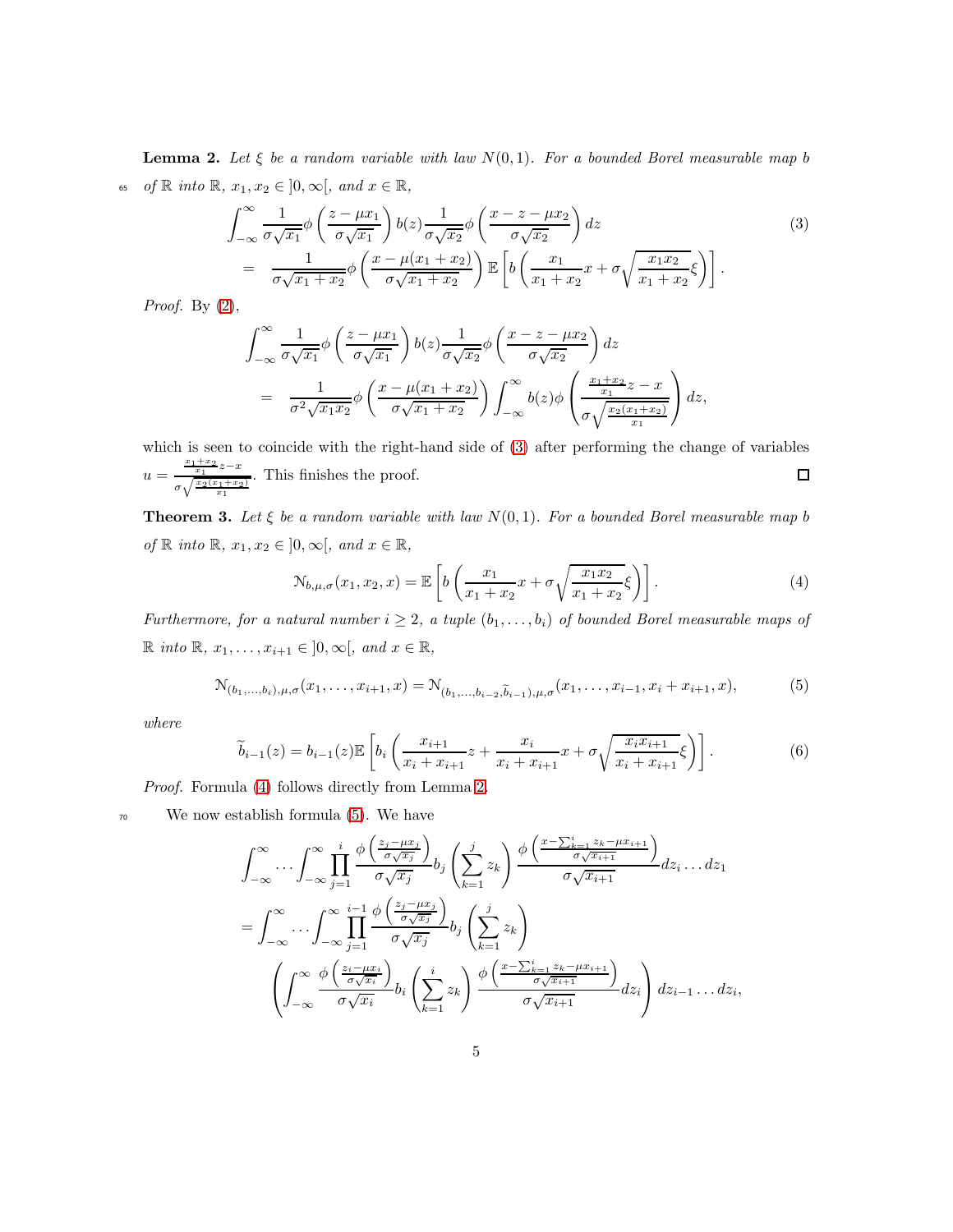which, applying [\(3\)](#page-4-1) to the map  $b(z) = b_i \left( \sum_{k=1}^{i-1} z_k + z \right)$  in the integration with respect to  $z_i$ , reduces to

$$
\int_{-\infty}^{\infty} \cdots \int_{-\infty}^{\infty} \prod_{j=1}^{i-1} \frac{\phi\left(\frac{z_j - \mu x_j}{\sigma \sqrt{x_j}}\right)}{\phi\sqrt{x_j}} b_j\left(\sum_{k=1}^j z_k\right)
$$
\n
$$
\mathbb{E}\left[\sum_{k=1}^{i-1} z_k + \frac{x_i}{x_i + x_{i+1}} \left(x - \sum_{k=1}^{i-1} z_k\right) + \sigma \sqrt{\frac{x_i x_{i+1}}{x_i + x_{i+1}}} \xi\right]
$$
\n
$$
\frac{1}{\sigma \sqrt{x_i + x_{i+1}}} \phi\left(\frac{x - \sum_{k=1}^{i-1} z_k - \mu(x_i + x_{i+1})}{\sigma \sqrt{x_i + x_{i+1}}}\right) dz_{i-1} \dots dz_1,
$$

which, using notation [\(6\)](#page-4-5), equals

$$
\int_{-\infty}^{\infty} \cdots \int_{-\infty}^{\infty} \prod_{j=1}^{i-2} \frac{\phi\left(\frac{z_j - \mu x_j}{\sigma \sqrt{x_j}}\right)}{\sigma \sqrt{x_j}} b_j \left(\sum_{k=1}^j z_k\right) \frac{\phi\left(\frac{z_{i-1} - \mu x_{i-1}}{\sigma \sqrt{x_{i-1}}}\right)}{\sigma \sqrt{x_{i-1}}} \tilde{b}_{i-1} \left(\sum_{k=1}^{i-1} z_k\right)
$$

$$
\frac{1}{\sigma \sqrt{x_i + x_{i+1}}} \phi\left(\frac{x - \sum_{k=1}^{i-1} z_k - \mu(x_i + x_{i+1})}{\sigma \sqrt{x_i + x_{i+1}}}\right) dz_{i-1} \dots dz_1,
$$

which, by definition [\(1\)](#page-3-2),

$$
= \frac{1}{\sigma\sqrt{\sum_{k=1}^{i+1}x_k}} \phi\left(\frac{x-\mu\sum_{k=1}^{i+1}x_k}{\sigma\sqrt{\sum_{k=1}^{i+1}x_k}}\right) \mathcal{N}_{(b_1,...,b_{i-2},\widetilde{b}_{i-1}),\mu,\sigma}(x_1,...,x_{i-1},x_i+x_{i+1},x).
$$

<span id="page-5-0"></span>This finishes the proof.

## $75$  3. The joint density of N and  $K_N$

We return to the setting of the first section. Let  $f_{N,K_N}(m, x)$  be the joint density of N and  $K_N$ . Furthermore, put

$$
\Delta m_1 = m_1
$$

<span id="page-5-1"></span>and

$$
\mathcal{N}_1(x) = 1,\tag{7}
$$

 $\Box$ 

and, for  $i \in \{2, \ldots, L\}$ ,

$$
\Delta_{m_i} = m_i - m_{i-1}
$$

<span id="page-5-2"></span>and

$$
\mathcal{N}_i(x) = \mathcal{N}_{(1-\psi_{m_1},...,1-\psi_{m_{i-1}}),\mu,\sigma}(\Delta_{m_1},...,\Delta_{m_i},x). \tag{8}
$$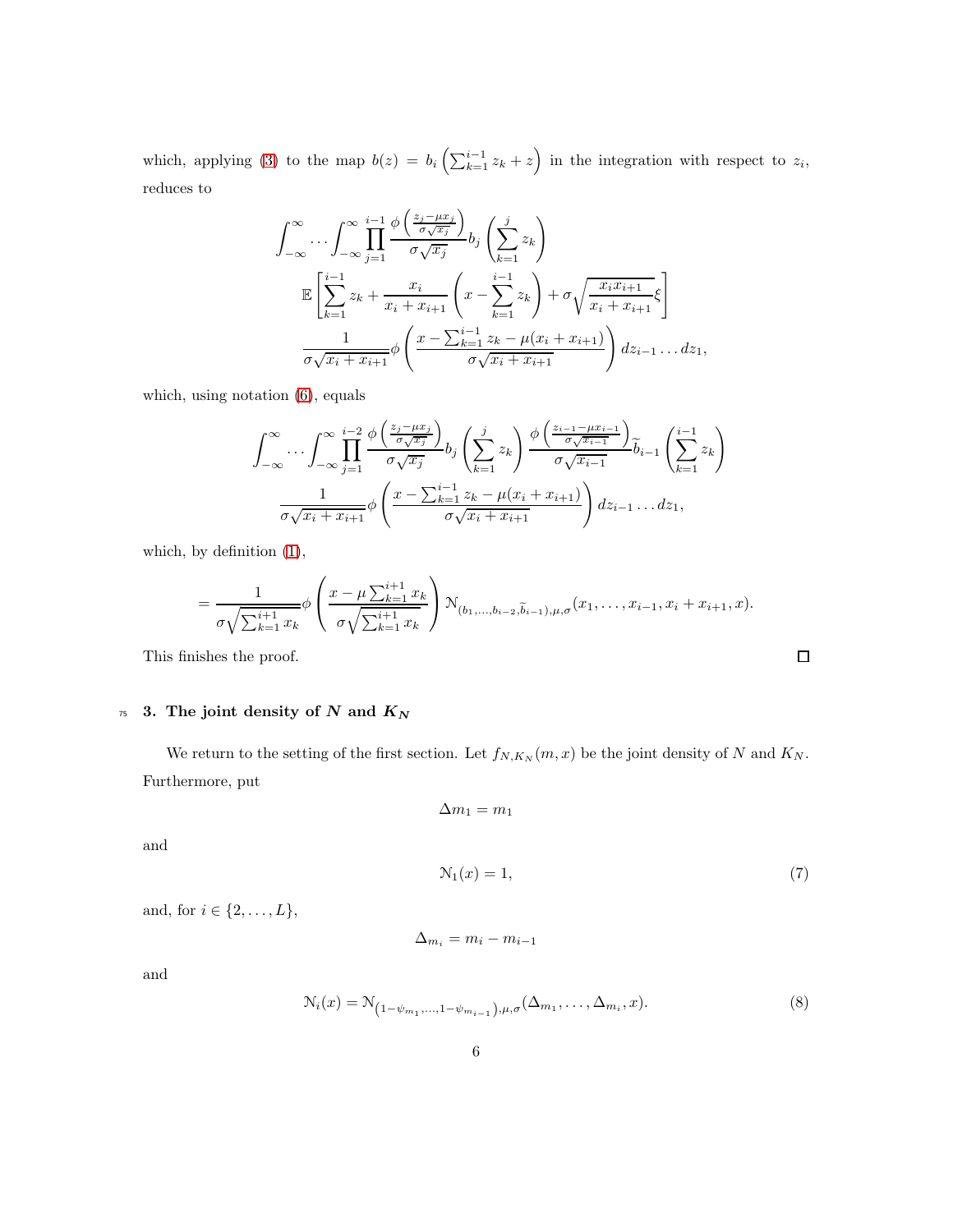We first establish in Theorem [5](#page-6-0) that each  $N_i$  takes values between 0 and 1. We need the following lemma.

<span id="page-6-1"></span>**Lemma 4.** Let  $(b_1, \ldots, b_i)$  be a tuple of bounded Borel measurable maps of  $\mathbb R$  into  $\mathbb R$ . If each  $b_i$ takes values between 0 and 1, then  $\mathcal{N}_{(b_1,...,b_i),\mu,\sigma}$  takes values between 0 and 1.

 $80$  Proof. Using formulas [\(4\)](#page-4-2), [\(5\)](#page-4-4), and [\(6\)](#page-4-5), this follows easily by an inductive argument.

<span id="page-6-0"></span>**Theorem 5.** For each  $i \in \{1, \ldots, L\}$ ,  $N_i$  takes values between 0 and 1.

*Proof.* Using [\(7\)](#page-5-1), [\(8\)](#page-5-2), and the fact that each  $\psi_i$  takes values between 0 and 1, this follows from Lemma [4.](#page-6-1)  $\Box$ 

The importance of the normal transform is reflected by the following result, which provides a <sup>85</sup> formula for the joint density of N and  $K_N$  at the places where the interim analyses are performed.

**Theorem 6.** For  $i \in \{1, ..., L\}$ ,

<span id="page-6-5"></span><span id="page-6-2"></span>
$$
f_{N,K_N}(m_i,x) = \frac{1}{\sigma\sqrt{m_i}}\phi\left(\frac{x-\mu m_i}{\sigma\sqrt{m_i}}\right)\psi_{m_i}(x)N_i(x). \tag{9}
$$

*Proof.* We first consider the case  $i = 1$ . We have

$$
f_{N,K_N}(m_1,x) = f_{N,K_{m_1}}(m_1,x) = f_{N|K_{m_1}}(m_1 \mid x) f_{K_{m_1}}(x), \tag{10}
$$

with  $f_{N|K_{m_1}}(m \mid x)$  the conditional density of N given  $K_{m_1}$  and  $f_{K_{m_1}}$  the density of  $K_{m_1}$ . By condition  $(c)$  in section 1, and using the discrete nature of  $N$ ,

<span id="page-6-4"></span><span id="page-6-3"></span>
$$
f_{N|K_{m_1}}(m_1 \mid x) = \psi_{m_1}(x). \tag{11}
$$

 $\Box$ 

Furthermore, since the  $X_k$  are independent with distribution  $N(\mu, \sigma^2)$ ,

$$
f_{K_{m_1}}(x) = \frac{1}{\sigma\sqrt{m_1}}\phi\left(\frac{x-\mu m_1}{\sigma\sqrt{m_1}}\right). \tag{12}
$$

Combining [\(10\)](#page-6-2), [\(11\)](#page-6-3), and [\(12\)](#page-6-4), shows that [\(9\)](#page-6-5) holds in the case  $i = 1$ .

We now turn to the case  $i \geq 2$ . Put

$$
S_{m_1}=K_{m_1}
$$

and, for  $j \in \{2, ..., L\},\$ 

$$
S_{m_j}=K_{m_j}-K_{m_{j-1}}.
$$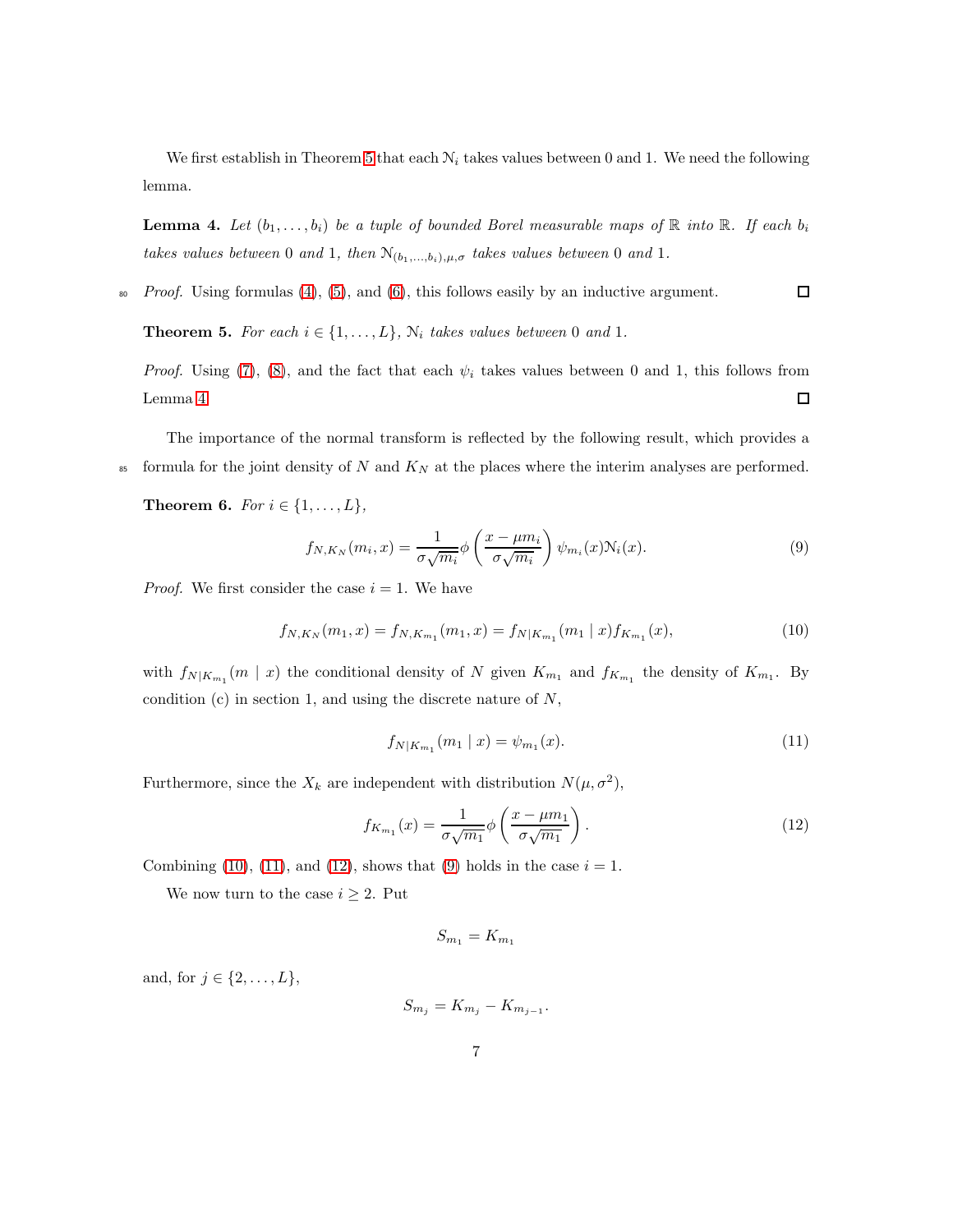$$
f_{N,S_{m_1},\ldots,S_{m_i}}(m,x_1,\ldots,x_i)
$$

be the joint density of N and  $S_{m_1}, \ldots, S_{m_i}$ ,

$$
f_{N|S_{m_1},\ldots,S_{m_i}}(m \mid x_1,\ldots,x_i)
$$

the conditional density of N given  $S_{m_1}, \ldots, S_{m_i}$ , and

<span id="page-7-1"></span>
$$
f_{S_{m_1},\ldots,S_{m_i}}(x_1,\ldots,x_i)
$$

the joint density of  $S_{m_1}, \ldots, S_{m_i}$ . Then

<span id="page-7-0"></span>
$$
f_{N,K_{N}}(m_{i}, x)
$$
\n
$$
= f_{N,K_{m_{i}}}(m_{i}, x)
$$
\n
$$
= \int_{-\infty}^{\infty} \cdots \int_{-\infty}^{\infty} f_{N,S_{m_{1}},...,S_{m_{i}}} \left( m_{i}, z_{1},..., z_{i-1}, x - \sum_{k=1}^{i-1} z_{k} \right) dz_{i-1}... dz_{1}
$$
\n
$$
= \int_{-\infty}^{\infty} \cdots \int_{-\infty}^{\infty} f_{N|S_{m_{1}},...,S_{m_{i}}} \left( m_{i} | z_{1},..., z_{i-1}, x - \sum_{k=1}^{i-1} z_{k} \right)
$$
\n
$$
f_{S_{m_{1}},...,S_{m_{i}}} \left( z_{1},..., z_{i-1}, x - \sum_{k=1}^{i-1} z_{k} \right) dz_{i-1}... dz_{1}.
$$
\n(13)

By condition  $(c)$  in section 1, and using the discrete nature of  $N$ ,

$$
f_{N|S_{m_1},...,S_{m_i}}\left(m_i \mid z_1,...,z_{i-1},x-\sum_{k=1}^{i-1} z_k\right) = \psi_{m_i}(x) \prod_{j=1}^{i-1} \left[1-\psi_{m_j}\left(\sum_{k=1}^j z_k\right)\right].
$$
 (14)

Furthermore, the  $X_k$  being independent with distribution  $N(\mu, \sigma^2)$ ,

<span id="page-7-2"></span>
$$
f_{S_{m_1},\ldots,S_{m_i}}\left(z_1,\ldots,z_{i-1},x-\sum_{k=1}^{i-1}z_k\right)
$$
  
\n
$$
=\prod_{j=1}^{i-1}f_{S_{m_j}}(z_j)f_{S_{m_i}}\left(x-\sum_{k=1}^{i-1}z_k\right)
$$
  
\n
$$
=\prod_{j=1}^{i-1}\frac{1}{\sigma\sqrt{\Delta m_j}}\phi\left(\frac{z_j-\mu\Delta m_j}{\sigma\sqrt{\Delta m_j}}\right)\frac{1}{\sigma\sqrt{\Delta m_i}}\phi\left(\frac{x-\sum_{k=1}^{i-1}z_k-\mu\Delta m_i}{\sigma\sqrt{\Delta m_i}}\right).
$$
\n(15)

Combining definition [\(1\)](#page-3-2) with [\(13\)](#page-7-0), [\(14\)](#page-7-1), and [\(15\)](#page-7-2), establishes [\(9\)](#page-6-5). This finishes the proof.  $\Box$ 

Let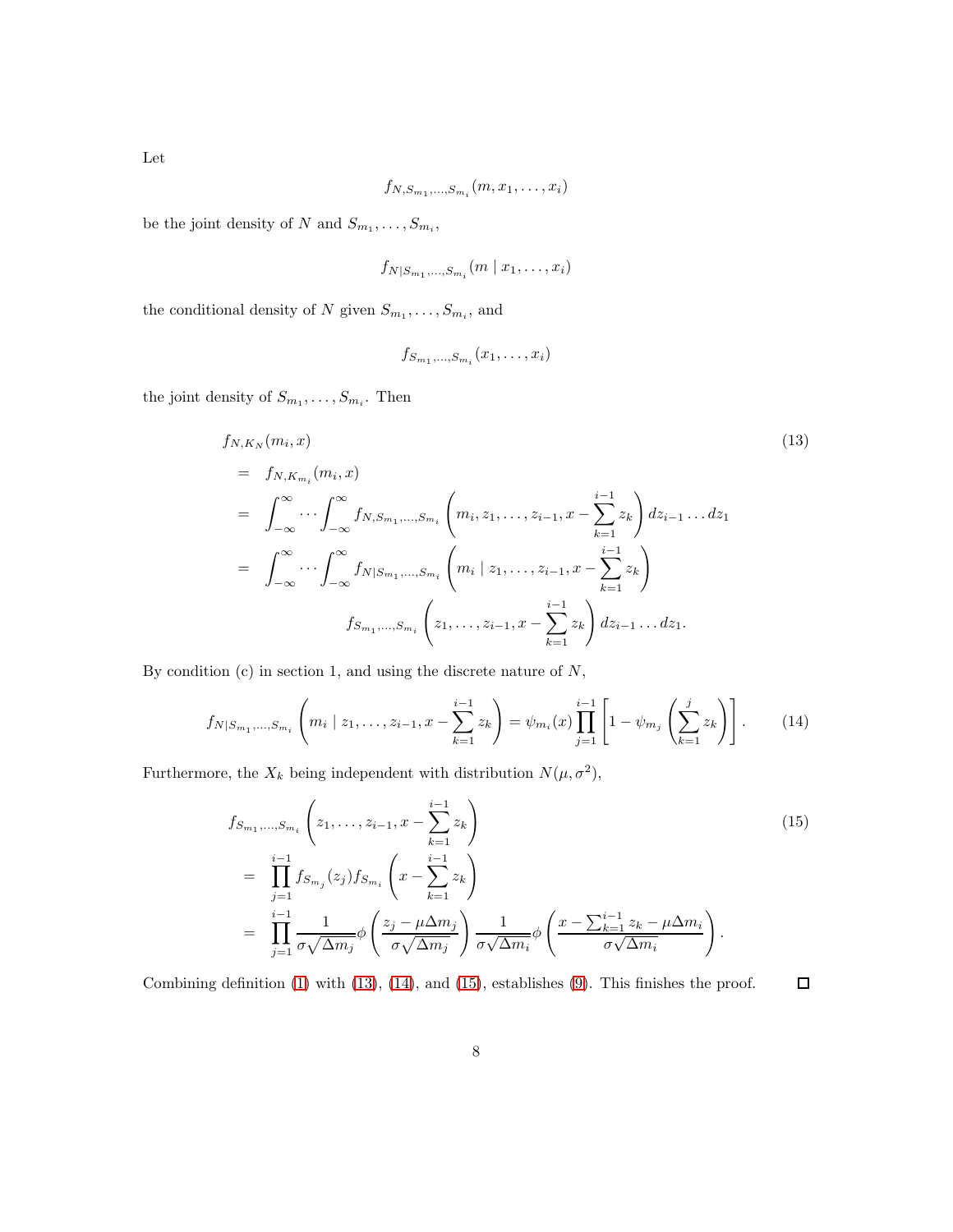90 Finally, we will provide a formula for the joint density of N and  $K_N$  at n in Theorem [8.](#page-8-1) We need the following lemma.

**Lemma 7.** Let  $\xi$  be a random variable with law  $N(0, 1)$ . Then, for  $i \in \{1, ..., L\}$ ,

$$
f_{N,K_n}(m_i,x) = \frac{1}{\sigma\sqrt{n}}\phi\left(\frac{x-\mu n}{\sigma\sqrt{n}}\right)\mathbb{E}\left[\left(\psi_{m_i}N_i\right)\left(\frac{m_i}{n}x+\sigma\sqrt{\frac{m_i(n-m_i)}{n}}\xi\right)\right].\tag{16}
$$

Proof. We have

$$
f_{N,K_n}(m_i, x) = \int_{-\infty}^{\infty} f_{N,K_{m_i}, K_n - K_{m_i}}(m_i, z, x - z) dz,
$$

which, by condition (b) in section 1,

<span id="page-8-2"></span>
$$
=\int_{-\infty}^{\infty}f_{N,K_{m_i}}(m_i,z)f_{K_n-K_{m_i}}(x-z)dz,
$$

which, by  $(9)$ ,

$$
= \int_{-\infty}^{\infty} \frac{1}{\sigma \sqrt{m_i}} \phi \left( \frac{z - \mu m_i}{\sigma \sqrt{m_i}} \right) \psi_{m_i}(z) \mathcal{N}_i(z) \frac{1}{\sigma \sqrt{n - m_i}} \phi \left( \frac{x - z - \mu \sqrt{n - m_i}}{\sigma \sqrt{n - m_i}} \right),
$$

which, by  $(3)$ ,

$$
= \frac{1}{\sigma\sqrt{n}} \phi\left(\frac{x-\mu n}{\sigma\sqrt{n}}\right) \mathbb{E}\left[ (\psi_{m_i} \mathcal{N}_i) \left(\frac{m_i}{n} x + \sigma \sqrt{\frac{m_i(n-m_i)}{n}} \xi \right) \right].
$$

This finishes the proof.

<span id="page-8-1"></span>**Theorem 8.** Let  $\xi$  be a random variable with law  $N(0, 1)$ . Then

$$
f_{N,K_N}(n,x) = \frac{1}{\sigma\sqrt{n}}\phi\left(\frac{x-\mu n}{\sigma\sqrt{n}}\right)\left[1-\sum_{i=1}^L\mathbb{E}\left[\left(\psi_{m_i}N_i\right)\left(\frac{m_i}{n}x+\sigma\sqrt{\frac{m_i(n-m_i)}{n}}\xi\right)\right]\right].\tag{17}
$$

Proof. By condition (a) in section 1,

$$
f_{N,K_N}(n,x) = f_{N,K_n}(n,x) = f_{K_n}(x) - \sum_{i=1}^{L} f_{N,K_n}(m_i,x),
$$

<span id="page-8-0"></span>which, applying [\(16\)](#page-8-2), proves the desired result.

## 4. A fundamental result

95 We will prove Theorem [10,](#page-9-1) which will play a fundamental role in the calculation of the expected length of the trial, the bias, and the MSE, and in the establishment of an asymptotic normality result. We need the following lemma.

 $\Box$ 

<span id="page-8-3"></span> $\Box$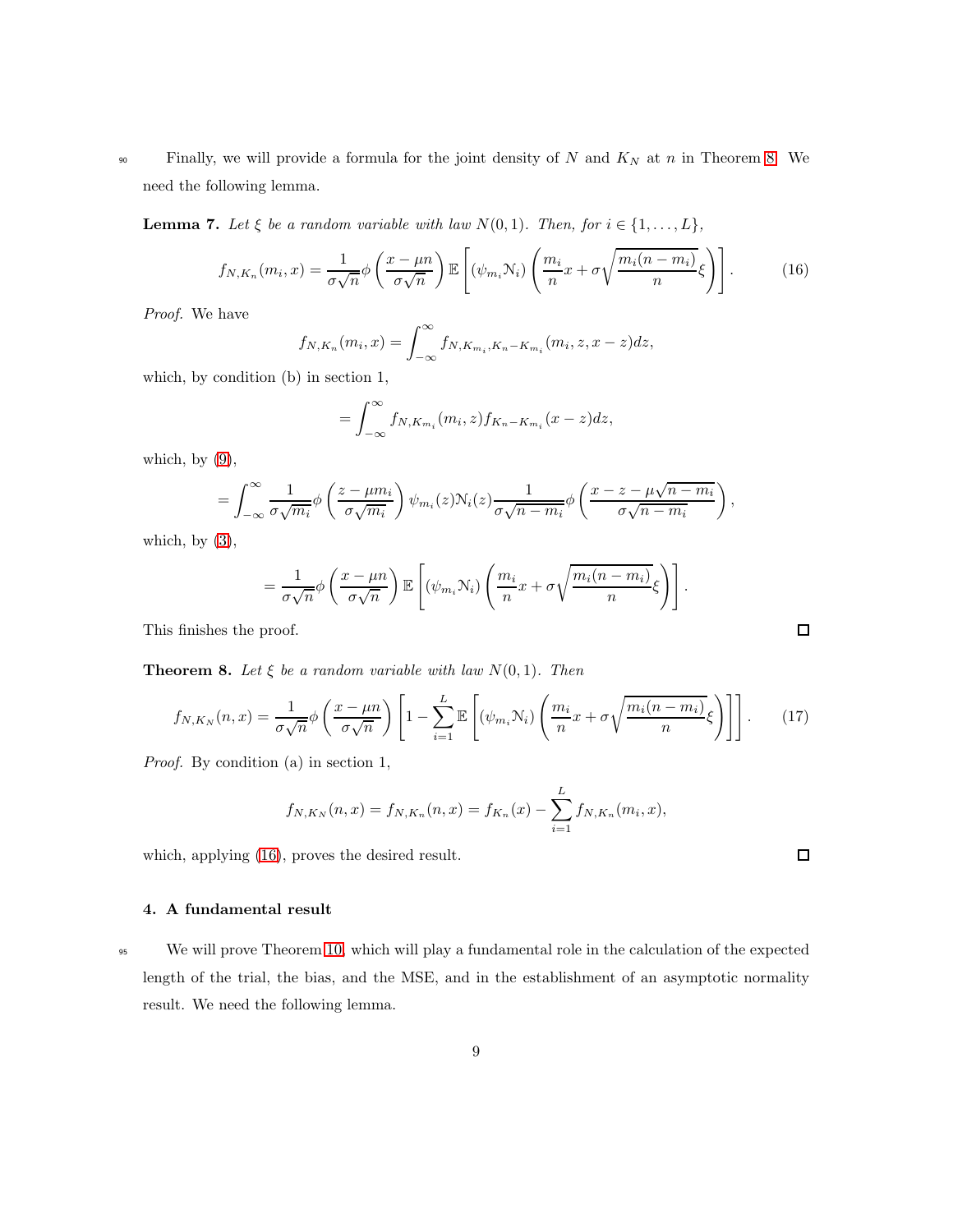**Lemma 9.** Let  $\eta$  be a random variable with law  $N(0, 1)$ , g a Borel measurable map of  $\mathbb{R}$  into  $\mathbb{R}$ with  $\mathbb{E}[|g(\eta)|] < \infty$ , and  $m \in \mathbb{R}_0^+$ . Then

<span id="page-9-2"></span>
$$
\int_{-\infty}^{\infty} \frac{1}{\sigma \sqrt{m}} \phi \left( \frac{x - \mu m}{\sigma \sqrt{m}} \right) g(x) dx = \mathbb{E} \left[ g(\mu m + \sigma \sqrt{m} \eta) \right]. \tag{18}
$$

*Proof.* Perform the change of variables  $z = \frac{x - \mu m}{\sigma \sqrt{m}}$ .

<span id="page-9-3"></span> $\Box$ 

<span id="page-9-1"></span>**Theorem 10.** Let  $\xi$  and  $\eta$  be independent random variables with law  $N(0, 1)$  and h a Borel measurable map of  $\mathbb R$  into  $\mathbb R$  with  $\mathbb E[|h(\eta)|]<\infty$ . Then, for each  $i\in\{1,\ldots,L\}$ ,

$$
\mathbb{E}\left[h(\widehat{\mu}_N)1_{\{N=m_i\}}\right] = \mathbb{E}\left[h\left(\mu + \frac{\sigma}{\sqrt{m_i}}\xi\right)\left(\psi_{m_i}\mathcal{N}_i\right)\left(\mu m_i + \sigma\sqrt{m_i}\xi\right)\right],\tag{19}
$$

and

<span id="page-9-4"></span>
$$
\mathbb{E}\left[h(\widehat{\mu}_N)1_{\{N=n\}}\right] \qquad (20)
$$
\n
$$
= \mathbb{E}\left[h\left(\mu + \frac{\sigma}{\sqrt{n}}\eta\right)\left(1 - \sum_{i=1}^L \mathbb{E}\left[(\psi_{m_i}\mathcal{N}_i)\left(\mu m_i + \sigma\sqrt{\frac{m_i(n-m_i)}{n}}\xi + \sigma\frac{m_i}{\sqrt{n}}\eta\right)\right]\right)\right].
$$

*Proof.* By [\(9\)](#page-6-5), for  $i \in \{1, \ldots, L\}$ ,

$$
\mathbb{E}\left[h(\widehat{\mu}_N)1_{\{N=m_i\}}\right] = \int_{-\infty}^{\infty} h\left(\frac{1}{m_i}x\right) \frac{1}{\sigma\sqrt{m_i}} \phi\left(\frac{x-\mu m_i}{\sigma\sqrt{m_i}}\right) \psi_{m_i}(x) N_i(x) dx,
$$

which, using [\(18\)](#page-9-2) with  $g(x) = h\left(\frac{1}{m_i}x\right)\psi_{m_i}(x)N_i(x)$  and  $m = m_i$ , gives [\(19\)](#page-9-3). Furthermore, by [\(17\)](#page-8-3),

$$
\mathbb{E}\left[h(\widehat{\mu}_N)1_{\{N=n\}}\right] = \int_{-\infty}^{\infty} h\left(\frac{1}{n}x\right) \frac{1}{\sigma\sqrt{n}} \phi\left(\frac{x-\mu n}{\sigma\sqrt{n}}\right) \left[1 - \sum_{i=1}^{L} \mathbb{E}\left[(\psi_{m_i}\mathcal{N}_i)\left(\frac{m_i}{n}x + \sigma\sqrt{\frac{m_i(n-m_i)}{n}}\xi\right)\right]\right],
$$

which, applying [\(18\)](#page-9-2) with  $g(x) = h\left(\frac{1}{n}x\right)$  $1 - \sum_{i=1}^{L} \mathbb{E}\left[ (\psi_{m_i} \mathcal{N}_i) \left( \frac{m_i}{n} x + \sigma \sqrt{\frac{m_i(n-m_i)}{n}} \xi \right) \right]$  and  $m = n$ , and using independence of  $\xi$  and  $\eta$ , gives [\(20\)](#page-9-4).

#### <span id="page-9-0"></span>5. The expected length of the trial

<sup>105</sup> The following result provides explicit formulas for the marginal density of the actual length of the trial N.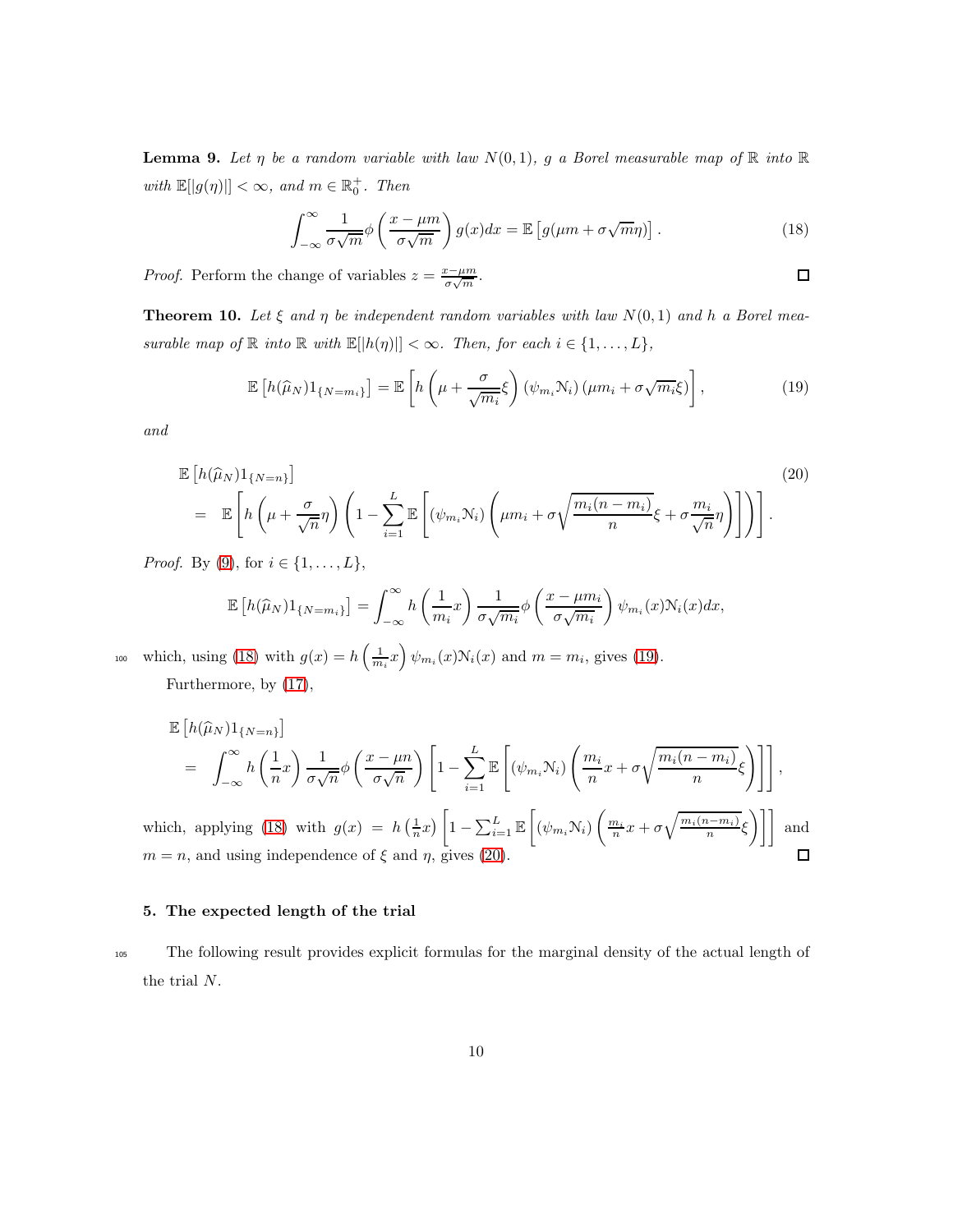<span id="page-10-3"></span>**Theorem 11.** Let  $\xi$  and  $\eta$  be independent random variables with law  $N(0, 1)$ . Then, for each  $i \in \{1, ..., L\},\$ 

$$
\mathbb{P}[N = m_i] = \mathbb{E}\left[\left(\psi_{m_i}\mathcal{N}_i\right)\left(\mu m_i + \sigma\sqrt{m_i}\xi\right)\right],\tag{21}
$$

<span id="page-10-2"></span>and

<span id="page-10-1"></span>
$$
\mathbb{P}[N=n] = 1 - \sum_{i=1}^{L} \mathbb{E}\left[ (\psi_{m_i} N_i) \left( \mu m_i + \sigma \sqrt{\frac{m_i(n-m_i)}{n}} \xi + \sigma \frac{m_i}{\sqrt{n}} \eta \right) \right].
$$
 (22)

*Proof.* Applying [\(19\)](#page-9-3) with  $h(x) = 1$ , gives [\(21\)](#page-10-1). Furthermore, applying [\(20\)](#page-9-4) with  $h(x) = 1$ , gives [\(22\)](#page-10-2).  $\Box$ 

Next, we provide an explicit formula for the expected length of the trial.

110 **Theorem 12.** Let  $\xi$  and  $\eta$  be independent random variables with law  $N(0, 1)$ . Then

<span id="page-10-6"></span>
$$
\mathbb{E}[N] = \sum_{i=1}^{L} m_i \mathbb{E}[(\psi_{m_i} N_i) (\mu m_i + \sigma \sqrt{m_i \xi})]
$$
\n
$$
+ n \left( 1 - \sum_{i=1}^{L} \mathbb{E}\left[ (\psi_{m_i} N_i) \left( \mu m_i + \sigma \sqrt{\frac{m_i (n - m_i)}{n}} \xi + \sigma \frac{m_i}{\sqrt{n}} \eta \right) \right] \right).
$$
\n(23)

\nis follows immediately from Theorem 11.

<span id="page-10-0"></span>Proof. This follows immediately from Theorem [11.](#page-10-3)

## 6. The bias and the mean squared error

The following result provides an explicit formula for the bias if  $\hat{\mu}_N$  is used to estimate  $\mu$ .

<span id="page-10-5"></span>**Theorem 13.** Let  $\xi$  and  $\eta$  be independent random variables with law  $N(0, 1)$ . Then

<span id="page-10-4"></span>
$$
\mathbb{E}[\widehat{\mu}_N - \mu] \tag{24}
$$
\n
$$
= \sum_{i=1}^L \frac{\sigma}{\sqrt{m_i}} \mathbb{E} \left[ \xi \left( \psi_{m_i} \mathcal{N}_i \right) \left( \mu m_i + \sigma \sqrt{m_i} \xi \right) \right]
$$
\n
$$
- \frac{\sigma}{\sqrt{n}} \sum_{i=1}^L \mathbb{E} \left[ \eta \left( \psi_{m_i} \mathcal{N}_i \right) \left( \mu m_i + \sigma \sqrt{\frac{m_i(n - m_i)}{n}} \xi + \sigma \frac{m_i}{\sqrt{n}} \eta \right) \right].
$$

Proof. We have

$$
\mathbb{E}[\hat{\mu}_N - \mu] = \sum_{i=1}^L \mathbb{E}[(\hat{\mu}_N - \mu) 1_{\{N = m_i\}}] + \mathbb{E}[(\hat{\mu}_N - \mu) 1_{\{N = n\}}].
$$

115 Now [\(24\)](#page-10-4) follows by applying [\(19\)](#page-9-3) and [\(20\)](#page-9-4) with  $h(x) = x - \mu$ .

 $\Box$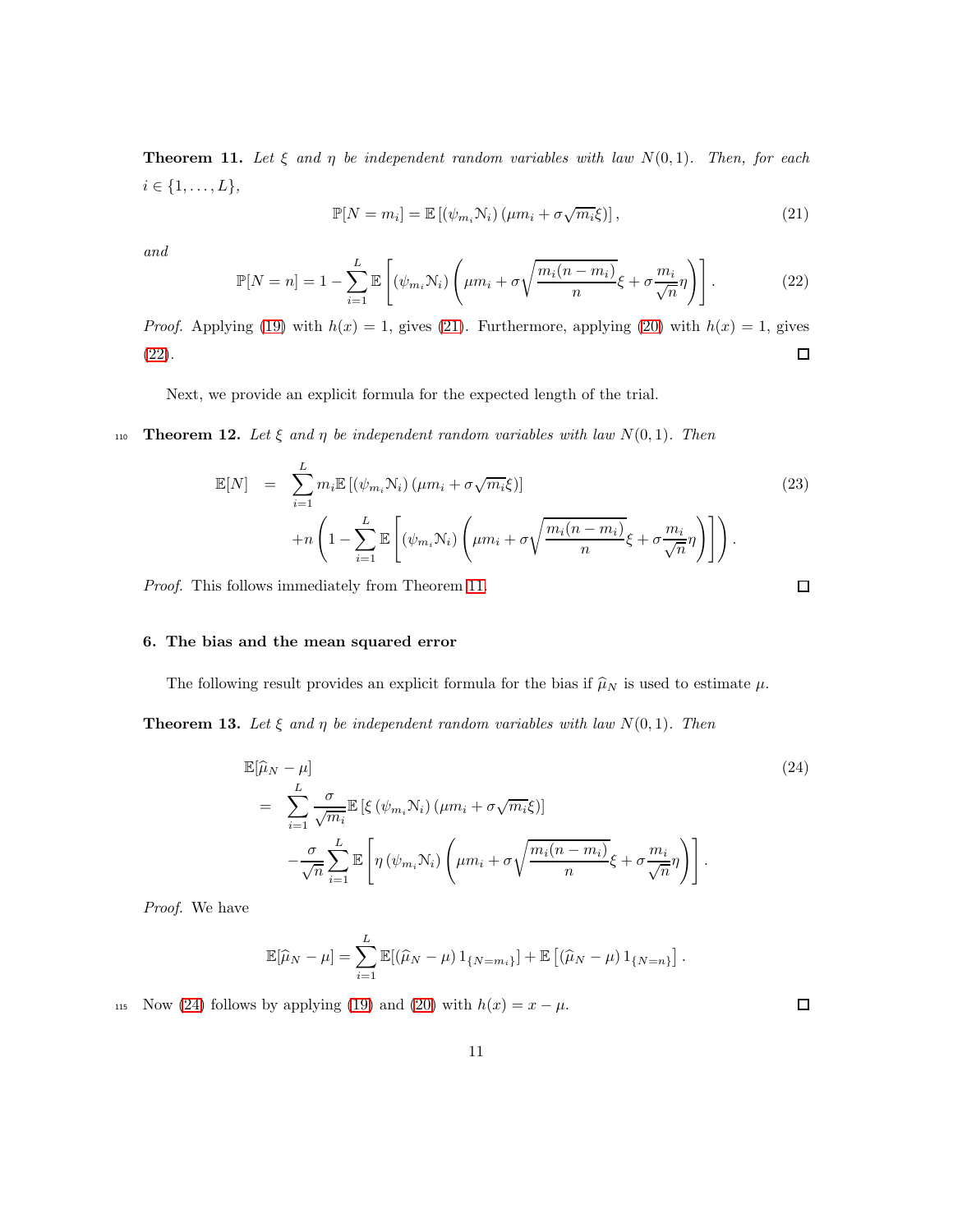<span id="page-11-0"></span>From Theorem [13,](#page-10-5) we derive the following universal bound for the bias.

<span id="page-11-3"></span>Theorem 14.

$$
|\mathbb{E}[\widehat{\mu}_N - \mu]| \le \sigma \sqrt{\frac{2}{\pi}} \left( \sum_{i=1}^L \frac{1}{\sqrt{m_i}} + \frac{L}{\sqrt{n}} \right). \tag{25}
$$

In particular, the bias vanishes if, for fixed L,  $m_1 \to \infty$  (and hence  $\forall i : m_i \to \infty$  and  $n \to \infty$ ).

*Proof.* Theorem [5](#page-6-0) shows that each  $\psi_{m_i} \mathcal{N}_i$  takes values between 0 and 1. Therefore, for  $\xi$  and  $\eta$ with law  $N(0, 1)$ ,

$$
\left| \mathbb{E}\left[\xi\left(\psi_{m_i}\mathbf{N}_i\right)\left(\mu m_i + \sigma\sqrt{m_i}\xi\right)\right] \right| \leq \mathbb{E}[|\xi|] = \sqrt{\frac{2}{\pi}}
$$

and

$$
\left| \mathbb{E}\left[\eta\left(\psi_{m_i}\mathcal{N}_i\right)\left(\mu m_i + \sigma\sqrt{\frac{m_i(n-m_i)}{n}}\xi + \sigma\frac{m_i}{\sqrt{n}}\eta\right) \right] \right| \leq \mathbb{E}[|\eta|] = \sqrt{\frac{2}{\pi}}.
$$

Now [\(25\)](#page-11-0) follows easily from [\(24\)](#page-10-4).

The following result provides a formula, similar to [\(24\)](#page-10-4), for the mean squared error (MSE).

<span id="page-11-2"></span>120 **Theorem 15.** Let  $\xi$  and  $\eta$  be independent random variables with law  $N(0, 1)$ . Then

<span id="page-11-1"></span>
$$
\mathbb{E}\left[\left(\widehat{\mu}_{N}-\mu\right)^{2}\right]
$$
\n
$$
=\sum_{i=1}^{L} \frac{\sigma^{2}}{m_{i}} \mathbb{E}\left[\xi^{2}\left(\psi_{m_{i}}N_{i}\right)\left(\mu m_{i}+\sigma\sqrt{m_{i}}\xi\right)\right]
$$
\n
$$
+\frac{\sigma^{2}}{n}-\frac{\sigma^{2}}{n}\sum_{i=1}^{L} \mathbb{E}\left[\eta^{2}\left(\psi_{m_{i}}N_{i}\right)\left(\mu m_{i}+\sigma\sqrt{\frac{m_{i}(n-m_{i})}{n}}\xi+\sigma\frac{m_{i}}{\sqrt{n}}\eta\right)\right].
$$
\n(26)

Proof. We have

$$
\mathbb{E}\left[\left(\widehat{\mu}_N-\mu\right)^2\right] = \sum_{i=1}^L \mathbb{E}\left[\left(\widehat{\mu}_N-\mu\right)^2 1_{\{N=m_i\}}\right] + \mathbb{E}\left[\left(\widehat{\mu}_N-\mu\right)^2 1_{\{N=n\}}\right].
$$

Now [\(26\)](#page-11-1) follows by applying [\(19\)](#page-9-3) and [\(20\)](#page-9-4) with  $h(x) = (x - \mu)^2$ .

<span id="page-11-4"></span>Finally, from Theorem [15,](#page-11-2) we derive the following universal bound for the MSE.

## Theorem 16.

$$
\mathbb{E}\left[\left(\widehat{\mu}_N - \mu\right)^2\right] \le \sigma^2 \left(\sum_{i=1}^L \frac{1}{m_i} + \frac{L+1}{n}\right). \tag{27}
$$

In particular, the MSE vanishes if, for fixed L,  $m_1 \to \infty$  (and hence  $\forall i : m_i \to \infty$  and  $n \to \infty$ ).

 $\Box$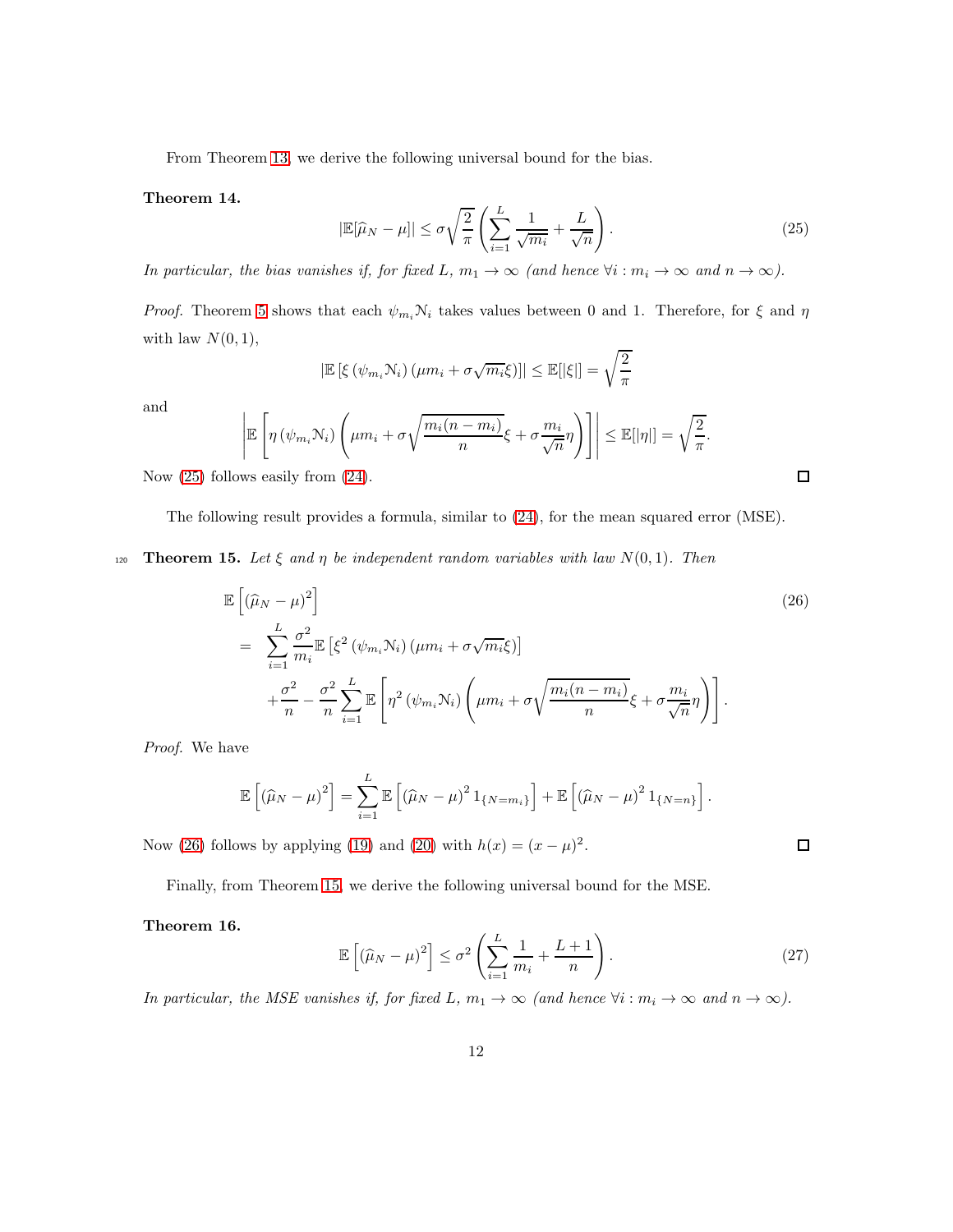Proof. This is derived from Theorem [15](#page-11-2) in the same way as Theorem [14](#page-11-3) was derived from Theorem <sup>125</sup> [13.](#page-10-5)  $\Box$ 

We wish to conclude this section with the following remarks:

- 1. The bounds [\(25\)](#page-11-0) and [\(27\)](#page-11-4) hold for the generic stopping rule described by (a), (b), and (c) in section 1, which contains many classical stopping rules as a special case. Therefore, both bounds have a wide range of applicability.
- 2. The fact that  $0 < m_1 < m_2 < \ldots < m_L < n$  allows us to derive from [\(25\)](#page-11-0) that

$$
|\mathbb{E}[\widehat{\mu}_N - \mu]| \leq \frac{2\sigma L\sqrt{\frac{2}{\pi}}}{\sqrt{m_1}}.
$$

That is, for fixed L, the bias converges to 0 as  $m_1 \to \infty$  at least with rate  $1/\sqrt{m_1}$ . Moreover, this rate is optimal. Indeed, taking  $\mu = 0$ ,  $\sigma = 1$ ,  $L = 1$ ,  $m_1 = m$ ,  $n = 2m$ , and  $\psi_m(x) = 1_{\mathbb{R}^+}$ , the characteristic function of the set  $\mathbb{R}^+$ , leads to a trial with maximal length  $2m$ , in which one interim analysis is performed at m. The trial is stopped if  $K_m \geq 0$ , and continued otherwise. In this case, for independent  $\xi$  and  $\eta$  with law  $N(0, 1)$ ,

$$
\mathbb{E}\left[\xi\psi_m(\sqrt{m}\xi)\right] = \int_0^\infty u\phi(u)du = \phi(0) = \frac{1}{\sqrt{2\pi}}
$$

and

$$
\mathbb{E}\left[\eta\psi_m\left(\sqrt{\frac{m}{2}}\xi+\sqrt{\frac{m}{2}}\eta\right)\right]=\mathbb{E}\left[\int_{-\xi}^{\infty}u\phi(u)du\right]=\mathbb{E}[\phi(\xi)]=\int_{-\infty}^{\infty}\phi^2(u)du=\frac{1}{2\sqrt{\pi}},
$$

from which we deduce that [\(24\)](#page-10-4) reduces to

$$
\mathbb{E}\left[\widehat{\mu}_N - \mu\right] = \frac{1}{2\sqrt{2\pi}} \frac{1}{\sqrt{m}}
$$

.

3. The fact that  $0 < m_1 < m_2 < \ldots < m_L < n$  allows us to derive from [\(26\)](#page-11-1) that

$$
\mathbb{E}\left[\left(\widehat{\mu}_N-\mu\right)^2\right] \leq \frac{\sigma^2(2L+1)}{m_1}.
$$

That is, for fixed L, the MSE converges to 0 as  $m_1 \rightarrow \infty$  at least with rate  $1/m_1$ . This rate is again optimal. Indeed, take, as in the previous remark,  $\mu = 0, \sigma = 1, L = 1, m_1 = m$ ,  $n = 2m$ , and  $\psi_m(x) = 1_{\mathbb{R}^+}$ . Then, for independent  $\xi$  and  $\eta$  with law  $N(0, 1)$ ,

$$
\mathbb{E}\left[\xi^2\psi_m(\sqrt{m}\xi)\right] = \int_0^\infty u^2\phi(u)du = \frac{1}{2}
$$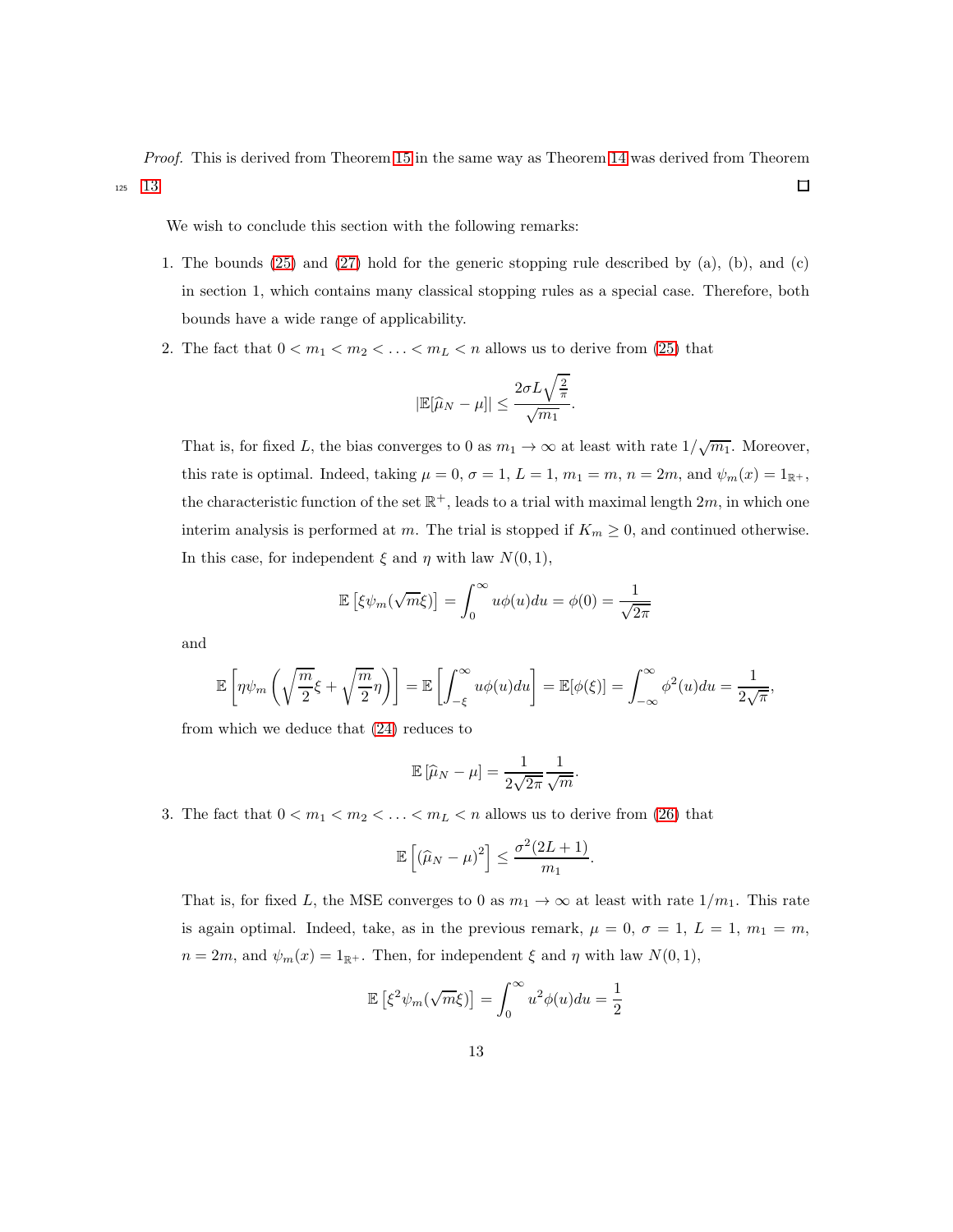<sup>130</sup> and

$$
\mathbb{E}\left[\eta^2\psi_m\left(\sqrt{\frac{m}{2}}\xi+\sqrt{\frac{m}{2}}\eta\right)\right]
$$
  
= 
$$
\mathbb{E}\left[\int_{-\xi}^{\infty}u^2\phi(u)du\right]=\mathbb{E}[\Phi(\xi)]+\mathbb{E}[\xi\phi(\xi)]=\int_{-\infty}^{\infty}\phi(u)\Phi(u)du+\int_{-\infty}^{\infty}u\phi^2(u)du=\frac{1}{2},
$$

which shows that [\(26\)](#page-11-1) becomes

<span id="page-13-0"></span>
$$
\mathbb{E}\left[\left(\widehat{\mu}_N-\mu\right)^2\right]=\frac{3}{4m}.
$$

4. One frequently encounters a group sequential trial in which an interim analysis is performed after every m observations, with  $m \in \mathbb{N}_0$  fixed. In our setting, this corresponds to the choices  $m_i = im$ , where  $i \in \{1, ..., L\}$ , and  $n = (L + 1)m$ . In this case, the bound [\(27\)](#page-11-4) reduces to

$$
\mathbb{E}\left[\left(\widehat{\mu}_N-\mu\right)^2\right] \leq \frac{\sigma^2}{m}\left(1+\sum_{i=1}^L\frac{1}{i}\right) \leq \frac{\sigma^2}{m}\left(2+\log(L)\right),\tag{28}
$$

where log is the natural logarithm and the last inequality follows by

$$
\sum_{i=1}^{L} \frac{1}{i} = 1 + \sum_{i=2}^{L} \frac{1}{i} \le 1 + \int_{1}^{L} \frac{dx}{x} = 1 + \log(L),
$$

which is seen by comparing on [1,  $\infty$ ] the graph of the map  $y = 1/x$  with the graph of the map that constantly takes the value  $1/i$  on  $[i - 1, i]$ , where  $i \in \{2, 3, \ldots\}$ . Taking e.g.  $\sigma = 1$ ,  $m = 40$ , and  $L = 9$ , corresponds to a trial of maximal length 400 in which interim analyses are performed after every 40 observations. In this case, [\(28\)](#page-13-0) gives

$$
\mathbb{E}\left[\left(\widehat{\mu}_N-\mu\right)^2\right] \le \frac{1}{40}(2+\log(9)) \approx 0.105.
$$

5. Again in a trial in which interim analyses are performed after every  $m$  observations, the inequality

$$
\mathbb{E}\left[|\widehat{\mu}_N - \mu|\right] \leq \left(\mathbb{E}\left[\left(\widehat{\mu}_N - \mu\right)^2\right]\right)^{1/2}
$$

allows us to derive from [\(28\)](#page-13-0) the following bound for the bias:

<span id="page-13-1"></span>
$$
|\mathbb{E}[\widehat{\mu}_N - \mu]| \le \sigma \sqrt{\frac{2 + \log(L)}{m}}.\tag{29}
$$

6. Our results show that it is beneficial to start with a sufficiently large first contingent. The bias and the MSE are then generally acceptably small, even when gauged through the uniform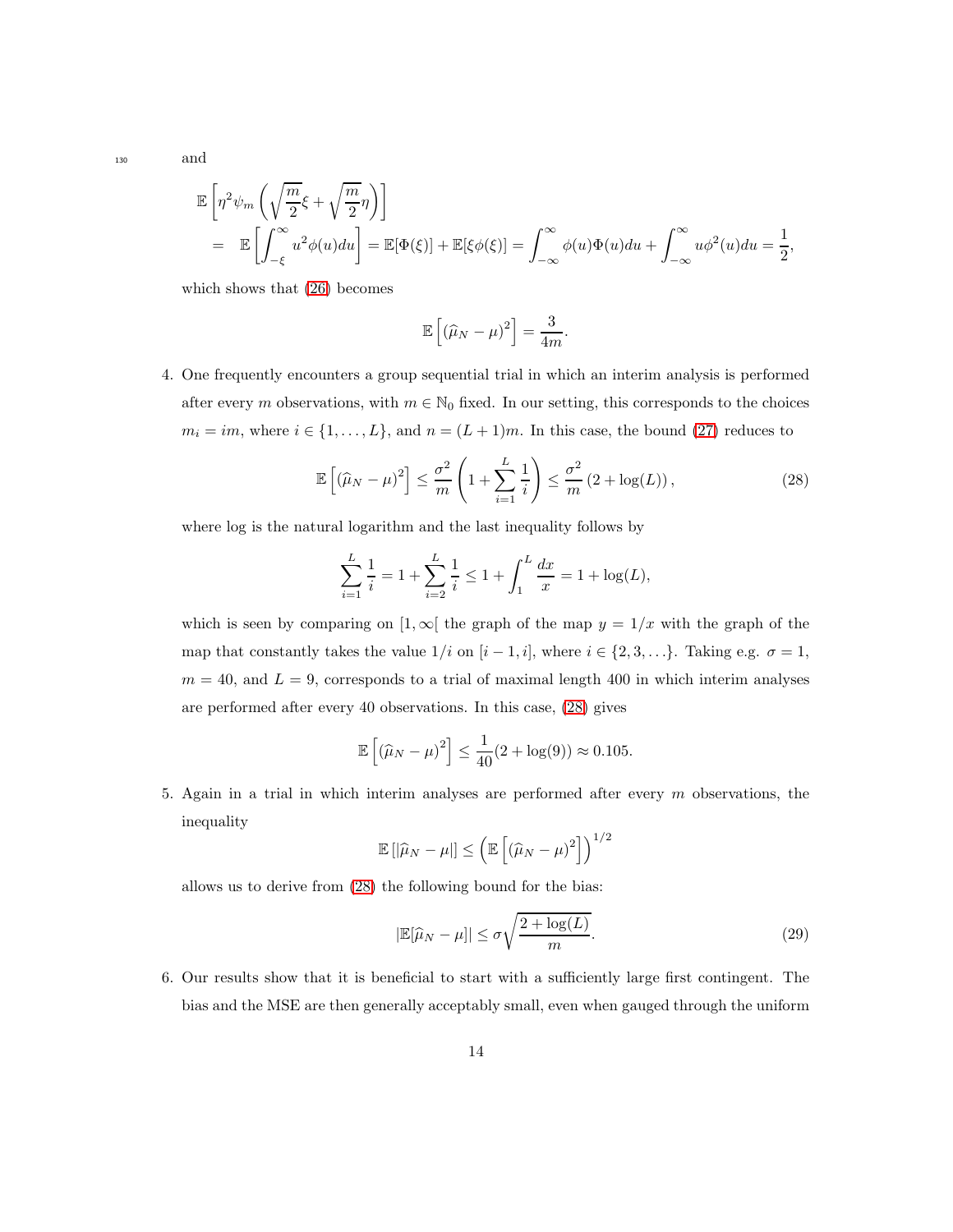bounds [\(25\)](#page-11-0) and [\(27\)](#page-11-4). For specific stopping rules, results may be much sharper, as will be illustrated by our simulation study in section [9.](#page-20-0) The question may arise as to whether it is <sup>135</sup> ethical to expose a relatively large first contingent. However, this issue should be approached cautiously. One should consider the expected trial length; designs should be chosen by concentrating on this quantity, rather than on the minimal length. Indeed, a very small minimal length, combined with a very low probability for this to be realized in a given study, is of little value.

#### <span id="page-14-0"></span><sup>140</sup> 7. Asymptotic normality and confidence intervals

In this section, we will establish asymptotic normality in total variation distance for  $\hat{\mu}_N$ . We need the following lemma.

**Lemma 17.** Let  $\xi$  and  $\eta$  be independent random variables with law  $N(0, 1)$ . Then, for a bounded Borel measurable map  $f : \mathbb{R} \to \mathbb{R}$ ,

<span id="page-14-1"></span>
$$
\mathbb{E}\left[f\left(\frac{\sqrt{N}}{\sigma}(\widehat{\mu}_N-\mu)\right)\right]=\mathbb{E}[f(\xi)]\tag{30}
$$
\n
$$
+\sum_{i=1}^L \mathbb{E}\left[f(\xi)\left((\psi_{m_i}\mathcal{N}_i)(\mu m_i+\sigma\sqrt{m_i}\xi)-(\psi_{m_i}\mathcal{N}_i)\left(\mu m_i+\sigma\sqrt{\frac{m_i(n-m_i)}{n}}\xi+\sigma\frac{m_i}{\sqrt{n}}\eta\right)\right)\right].
$$

<sup>145</sup> Proof. We have

$$
\mathbb{E}\left[f\left(\frac{\sqrt{N}}{\sigma}(\widehat{\mu}_N-\mu)\right)\right]=\sum_{i=1}^L\mathbb{E}\left[f\left(\frac{\sqrt{m_i}}{\sigma}(\widehat{\mu}_N-\mu)\right)1_{\{N=m_i\}}\right]+\mathbb{E}\left[f\left(\frac{\sqrt{n}}{\sigma}(\widehat{\mu}_N-\mu)\right)1_{\{N=n\}}\right].
$$

Now apply [\(19\)](#page-9-3) with  $h(x) = f\left(\frac{\sqrt{m_i}}{\sigma}\right)$  $\frac{\overline{m_i}}{\sigma}(x-\mu)$  and [\(20\)](#page-9-4) with  $h(x) = f\left(\frac{\sqrt{n}}{\sigma}\right)$  $\sqrt{\frac{n}{\sigma}}(x-\mu)$ . This gives [\(30\)](#page-14-1).  $\Box$ 

Recall that the total variation distance between random variables  $\zeta_1$  and  $\zeta_2$  is given by

$$
d_{TV}(\zeta_1, \zeta_2) = \sup_A |\mathbb{P}[\zeta_1 \in A] - \mathbb{P}[\zeta_2 \in A]|,
$$

the supremum running over all Borel measurable sets  $A \subset \mathbb{R}$ . It is well known that convergence in total variation distance implies weak convergence, but that the converse generally fails to hold.

The following result provides an explicit bound for the total variation distance between the standard normal distribution and the law of the quantity 
$$
\frac{\sqrt{N}}{\sigma}(\hat{\mu}_N - \mu)
$$
.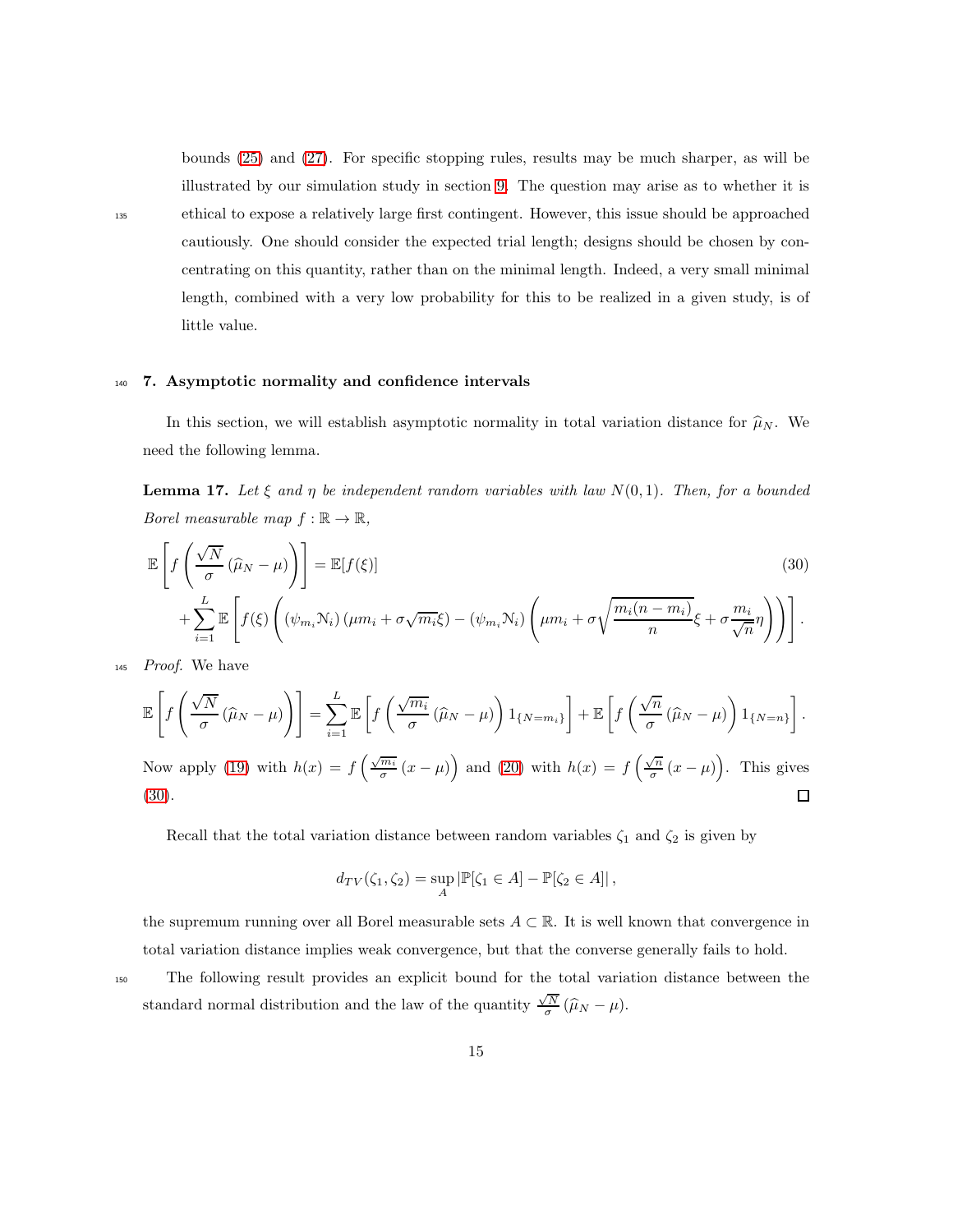<span id="page-15-2"></span>**Theorem 18.** Let  $\xi$  and  $\eta$  be independent random variables with law  $N(0, 1)$ . Then

<span id="page-15-0"></span>
$$
d_{TV}\left(N(0,1), \frac{\sqrt{N}}{\sigma}(\widehat{\mu}_N - \mu)\right)
$$
\n
$$
\leq \sum_{i=1}^L \mathbb{E}\left[\left|\left(\psi_{m_i} N_i\right)\left(\mu m_i + \sigma \sqrt{m_i}\xi\right) - \left(\psi_{m_i} N_i\right)\left(\mu m_i + \sigma \sqrt{\frac{m_i(n-m_i)}{n}}\xi + \sigma \frac{m_i}{\sqrt{n}}\eta\right)\right|\right].
$$
\n(31)

In particular, if the  $\psi_{m_i}$  are continuous, for fixed L and  $m_1, \ldots, m_L$ ,

<span id="page-15-1"></span>
$$
\lim_{n \to \infty} d_{TV}\left(N(0, 1), \frac{\sqrt{N}}{\sigma} (\widehat{\mu}_N - \mu)\right) = 0.
$$
\n(32)

*Proof.* Fix a Borel measurable set  $A \subset \mathbb{R}$ . Applying [\(30\)](#page-14-1) with  $f(x) = 1_A(x)$ , gives

$$
\begin{split}\n&\left|\mathbb{E}\left[\mathbf{1}_{A}\left(\frac{\sqrt{N}}{\sigma}(\widehat{\mu}_{N}-\mu)\right)-\mathbf{1}_{A}(\xi)\right]\right| \\
&= \left|\sum_{i=1}^{L}\mathbb{E}\left[\mathbf{1}_{A}(\xi)\left((\psi_{m_{i}}N_{i})(\mu m_{i}+\sigma\sqrt{m_{i}}\xi)-(\psi_{m_{i}}N_{i})\left(\mu m_{i}+\sigma\sqrt{\frac{m_{i}(n-m_{i})}{n}}\xi+\sigma\frac{m_{i}}{\sqrt{n}}\eta\right)\right)\right]\right| \\
&\leq \sum_{i=1}^{L}\mathbb{E}\left[\left|(\psi_{m_{i}}N_{i})(\mu m_{i}+\sigma\sqrt{m_{i}}\xi)-(\psi_{m_{i}}N_{i})\left(\mu m_{i}+\sigma\sqrt{\frac{m_{i}(n-m_{i})}{n}}\xi+\sigma\frac{m_{i}}{\sqrt{n}}\eta\right)\right|\right],\n\end{split}
$$

entailing [\(31\)](#page-15-0).

155 Furthermore, suppose that the  $\psi_{m_i}$  are continuous. Using Theorem [3,](#page-4-0) it is easily checked that the  $\mathcal{N}_i$  are also continuous. Hence, for fixed L and  $m_1, \ldots, m_L, (\psi_{m_i}, \mathcal{N}_i)$  $\setminus$  $\mu m_i + \sigma \sqrt{\frac{m_i(n-m_i)}{n}} \xi + \sigma \frac{m_i}{\sqrt{n}} \eta$ n tends to  $(\psi_{m_i}N_i)(\mu m_i + \sigma \sqrt{m_i \xi})$  pointwise. Thus, each  $\psi_{m_i}N_i$  taking values between 0 and 1 by Theorem [5,](#page-6-0) the Lebesgue dominated convergence theorem allows us to derive [\(32\)](#page-15-1) from [\(31\)](#page-15-0).  $\Box$ 

From Theorem [18,](#page-15-2) we easily derive the following conclusion for naive confidence intervals based 160 on  $\widehat{\mu}_N$ .

<span id="page-15-4"></span>**Theorem 19.** Let  $\Phi$  be the standard normal cumulative distribution function, and  $\xi$  and  $\eta$  independent random variables with law  $N(0, 1)$ . Then, for  $x \in \mathbb{R}$ ,

<span id="page-15-3"></span>
$$
\left| 2\Phi(x) - 1 - \mathbb{P}\left[ \widehat{\mu}_N - \frac{\sigma}{\sqrt{N}} x \le \mu \le \widehat{\mu}_N + \frac{\sigma}{\sqrt{N}} x \right] \right|
$$
\n
$$
\le \sum_{i=1}^L \mathbb{E}\left[ \left| \left( \psi_{m_i} \mathcal{N}_i \right) \left( \mu m_i + \sigma \sqrt{m_i} \xi \right) - \left( \psi_{m_i} \mathcal{N}_i \right) \left( \mu m_i + \sigma \sqrt{\frac{m_i (n - m_i)}{n}} \xi + \sigma \frac{m_i}{\sqrt{n}} \eta \right) \right| \right],
$$
\n(33)

which, for fixed L and  $m_1, \ldots, m_L$ , tends to 0 if  $n \to \infty$ , provided that the  $\psi_{m_i}$  are continuous.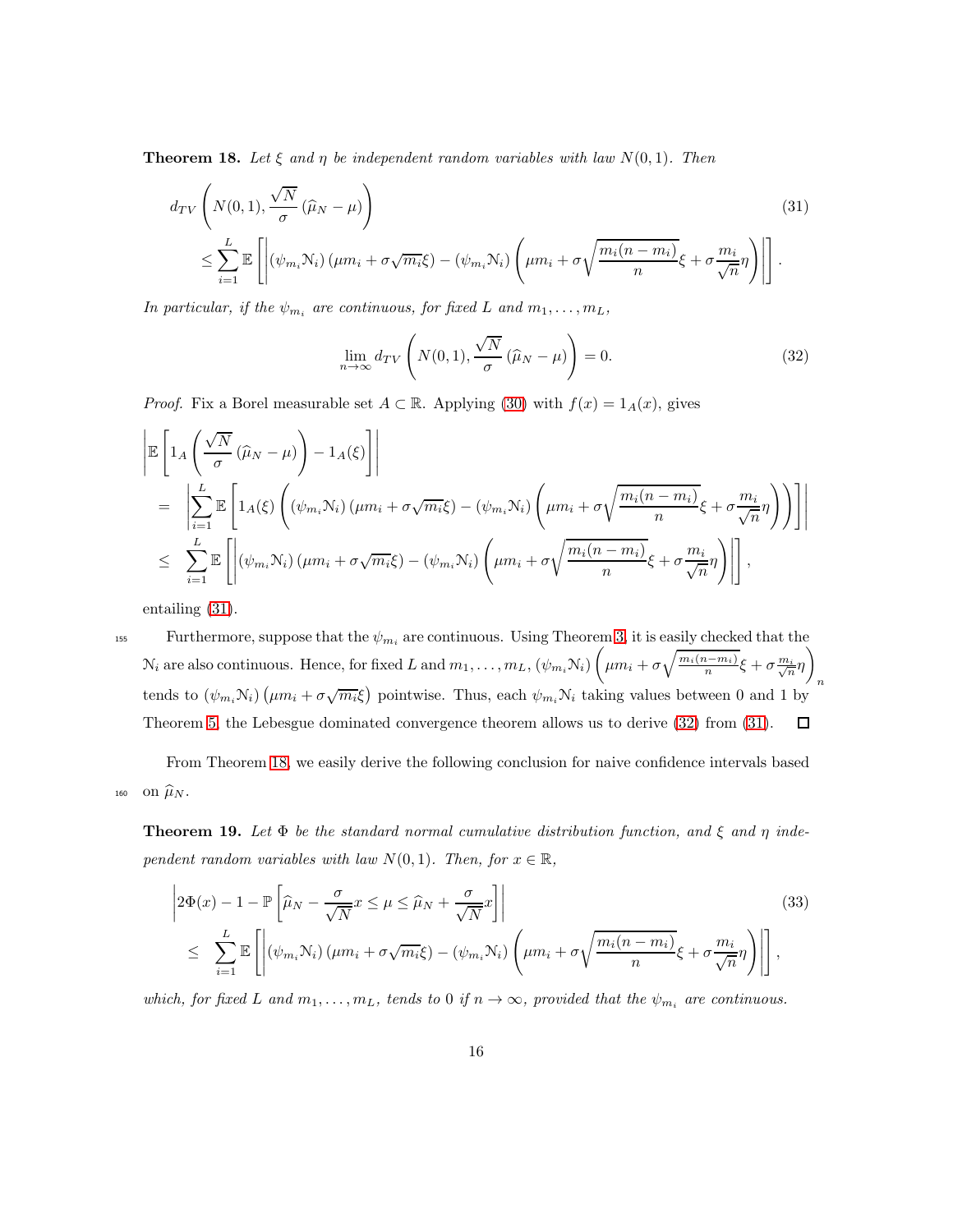<sup>165</sup> We conclude this section with the following remarks:

1. Notice the surprising fact that the upper bound in [\(31\)](#page-15-0) and [\(33\)](#page-15-3) vanishes if  $n \to \infty$  for all fixed choices of L and  $m_1, \ldots, m_L$ . In particular, contrary to the upper bounds in [\(25\)](#page-11-0) for the bias and in  $(27)$  for the MSE, in studies with large maximal length n, the upper bound in [\(31\)](#page-15-0) and [\(33\)](#page-15-3) always vanishes, even if the  $m_i$  are small, i.e. if the interim analyses are <sup>170</sup> performed early.

 $\Box$ 

- 
- 2. The bound [\(33\)](#page-15-3) justifies the use of naive confidence intervals based on  $\hat{\mu}_N$ , provided that the  $m_i$  are kept fixed, the  $\psi_{m_i}$  are continuous, and the maximal length n of the trial is large enough. We wish to point out that our conclusion for confidence intervals is less powerful than our statements for bias and MSE in the previous section. Indeed, we have not provided a <sup>175</sup> rate of convergence. A deeper study of confidence intervals in a group sequential trial setting turns out to be much harder, and will be treated in subsequent work.

#### <span id="page-16-0"></span>8. Connections with likelihood theory

In this section, we will connect the theory developed in the previous sections to marginal and conditional maximum likelihood estimation after a group sequential trial. As a starting point for 180 likelihood theoretic arguments, we assume that the distribution of the  $X_i$  comes from the parametric family  $\{N(\theta, \sigma^2) | \theta \in \mathbb{R}\}.$ 

Since each of the  $X_i$  has distribution  $N(\theta, \sigma^2)$ , we observe that the joint density of the  $X_i$ gathered in the trial is given by

$$
f_{X_1,...,X_N}(\theta, x_1,..., x_N) = \frac{1}{\sigma^N} \prod_{j=1}^N \phi\left(\frac{x_j - \theta}{\sigma}\right).
$$

Therefore, classical likelihood theory kicks in and we conclude that the marginal maximum likelihood estimator (MLE) for  $\mu$  is the ordinary sample mean  $\hat{\mu}_N$ . In the previous sections, we have provided evidence of the fact that this estimator performs well in terms of bias and MSE if the first <sup>185</sup> interim analysis is performed not too early, and in terms of asymptotic normality and confidence intervals if the maximal length of the study is large enough.

We now turn to conditional maximum likelihood estimation (CMLE) after a group sequential trial. More precisely, we will link the CMLE for  $\mu$ , conditioned on N, to the sample average,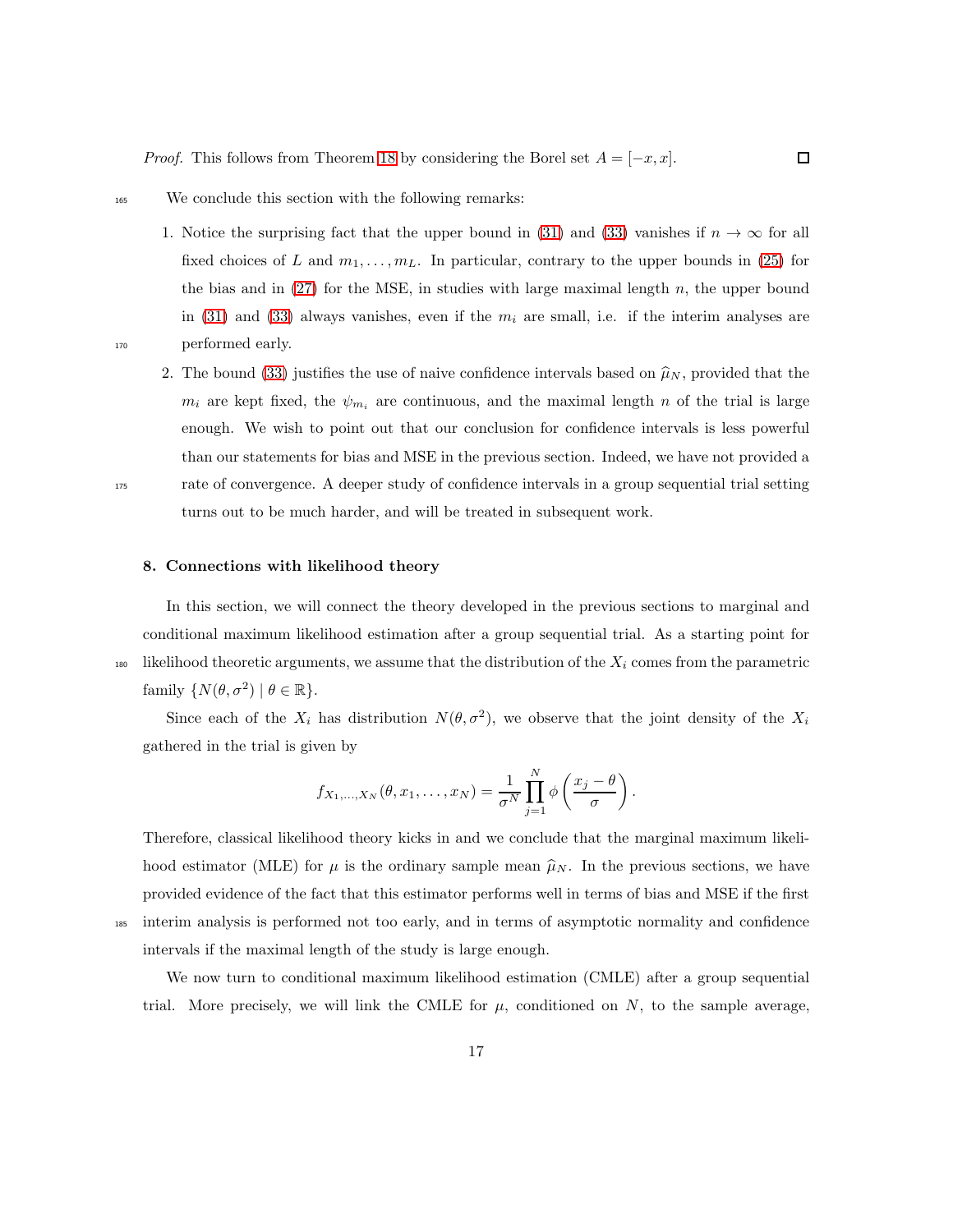from which it will follow that it coincides with the 'conditional bias reduction estimate', studied in

<sup>190</sup> [\[FDL00\]](#page-23-7), section 3.3. We will use the following lemma, which lies at the heart of Stein's method ([\[CGS11](#page-23-8)]).

**Lemma 20.** Let  $\eta$  be a random variable with law  $N(0, 1)$ ,  $g : \mathbb{R} \to \mathbb{R}$  a Borel measurable map with  $\mathbb{E}[|g(\eta)|] < \infty$ ,  $A \in \mathbb{R}$ , and  $B \in \mathbb{R}_0$ . Then the map

$$
\theta \mapsto \mathbb{E}[g(A\theta + B\eta)], \ \theta \in \mathbb{R},
$$

is smooth. Furthermore,

<span id="page-17-0"></span>
$$
\frac{d}{d\theta} \mathbb{E}[g(A\theta + B\eta)] = \frac{A}{B} \mathbb{E}[\eta g(A\theta + B\eta)]
$$
\n(34)

 $\Box$ 

<span id="page-17-1"></span>and

$$
\frac{d}{d\theta}\mathbb{E}[\eta g(A\theta + B\eta)] = \frac{A}{B}\mathbb{E}[(\eta^2 - 1)g(A\theta + B\eta)].
$$
\n(35)

Proof. We have

$$
\frac{d}{d\theta} \mathbb{E}[g(A\theta + B\eta)] = \frac{d}{d\theta} \int_{-\infty}^{\infty} g(A\theta + Bu)\phi(u)du,
$$

which, performing the change of variables  $t = A\theta + Bu$ ,

$$
= \frac{1}{B} \frac{d}{d\theta} \int_{-\infty}^{\infty} g(t) \phi\left(\frac{t - A\theta}{B}\right) dt = \frac{1}{B} \int_{-\infty}^{\infty} g(t) \frac{d}{d\theta} \phi\left(\frac{t - A\theta}{B}\right) dt
$$

$$
= \frac{A}{B^2} \int_{-\infty}^{\infty} g(t) \left(\frac{t - A\theta}{B}\right) \phi\left(\frac{t - A\theta}{B}\right) dt,
$$

which, performing the change of variables  $v = \frac{t - A\theta}{B}$ ,

$$
= \frac{A}{B} \int_{-\infty}^{\infty} v g(A\theta + Bv) \phi(v) dv = \frac{A}{B} \mathbb{E}[\eta g(A\theta + B\eta)].
$$

This proves [\(34\)](#page-17-0). The proof of [\(35\)](#page-17-1) is analogous.

Now let  $\xi$  and  $\eta$  be independent random variables with law  $N(0, 1)$ , and suppose that, for each  $\theta$ , <sup>195</sup> N can take each of the values  $m_1, \ldots, m_L, n$  with a strictly positive probability, i.e. the expressions [\(21\)](#page-10-1) and [\(22\)](#page-10-2) are nonzero if  $\mu$  is replaced by  $\theta$ . Then, using Bayes' Theorem, the fact that the  $X_i$ have law  $N(\theta, \sigma^2)$ , and plugging in (c) in section 1, and [\(21\)](#page-10-1) and [\(22\)](#page-10-2) with  $\mu$  replaced by  $\theta$ , it holds for the conditional likelihood of the  $X_i$  given N that, for  $i \in \{1, \ldots, L\}$ ,

$$
f_{X_1,...,X_{m_i}|N}(\theta, x_1,...,x_{m_i} | m_i)
$$
\n
$$
= \frac{1}{\sigma^{m_i}} \prod_{j=1}^{m_i} \phi\left(\frac{x_j - \theta}{\sigma}\right) \frac{\psi_{m_i}(\sum_{k=1}^{m_i} x_k) \prod_{j=1}^{i-1} \left[1 - \psi_{m_j}\left(\sum_{k=1}^{m_j} x_k\right)\right]}{\mathbb{E}\left[(\psi_{m_i} N_i) \left(\theta m_i + \sigma \sqrt{m_i} \xi\right)\right]},
$$
\n(36)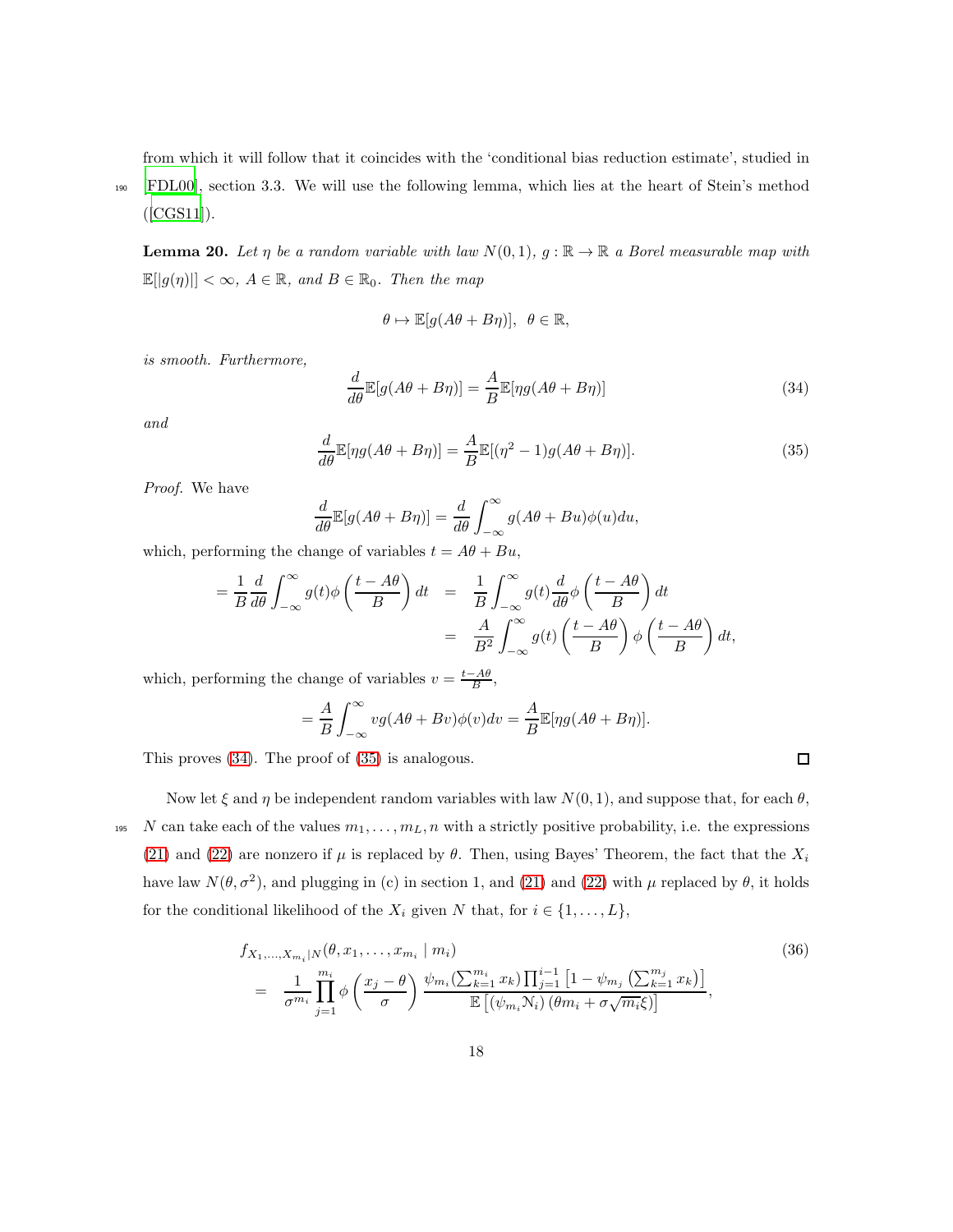and

$$
f_{X_1,...,X_n|N}(\theta, x_1,...,x_n | n)
$$
\n
$$
= \frac{1}{\sigma^n} \prod_{j=1}^n \phi\left(\frac{x_j - \theta}{\sigma}\right) \frac{1 - \sum_{i=1}^L \psi_{m_i}(\sum_{k=1}^{m_i} x_k) \prod_{j=1}^{i-1} \left[1 - \psi_{m_j} \left(\sum_{k=1}^{m_j} x_k\right)\right]}{1 - \sum_{i=1}^L \mathbb{E}\left[(\psi_{m_i} N_i) \left(\theta m_i + \sigma \sqrt{\frac{m_i(n-m_i)}{n}} \xi + \sigma \frac{m_i}{\sqrt{n}} \eta\right)\right]}.
$$
\n(37)

In particular, up to an additive constant not depending on  $\theta$ , the conditional log-likelihood is given by, for  $i \in \{1, ..., L\},\$ 

<span id="page-18-0"></span>
$$
\mathcal{L}(\theta, x_1, \dots, x_{m_i} \mid m_i) = -\frac{1}{2\sigma^2} \sum_{j=1}^{m_i} (x_j - \theta)^2 - \log \mathbb{E} \left[ (\psi_{m_i} N_i) \left( \theta m_i + \sigma \sqrt{m_i \xi} \right) \right],\tag{38}
$$

<sup>200</sup> and

<span id="page-18-1"></span>
$$
\mathcal{L}(\theta, x_1, \dots, x_n | n) \tag{39}
$$
\n
$$
= -\frac{1}{2\sigma^2} \sum_{j=1}^n (x_j - \theta)^2 - \log \left( 1 - \sum_{i=1}^L \mathbb{E} \left[ (\psi_{m_i} N_i) \left( \theta m_i + \sigma \sqrt{\frac{m_i (n - m_i)}{n}} \xi + \sigma \frac{m_i}{\sqrt{n}} \eta \right) \right] \right).
$$

Applying [\(34\)](#page-17-0) with  $g = \psi_{m_i} \mathcal{N}_i$ ,  $A = m_i$ , and  $B = \sigma \sqrt{m_i}$ , shows that the partial derivative of [\(38\)](#page-18-0) with respect to  $\theta$  is

<span id="page-18-2"></span>
$$
\frac{\partial}{\partial \theta} \mathcal{L}(\theta, x_1, \dots, x_{m_i} \mid m_i) = \frac{1}{\sigma^2} \sum_{j=1}^{m_i} x_j - \frac{m_i}{\sigma^2} \theta - \frac{\sqrt{m_i}}{\sigma} \frac{\mathbb{E}[\xi(\psi_{m_i} \mathcal{N}_i) (\theta m_i + \sigma \sqrt{m_i} \xi)]}{\mathbb{E}[(\psi_{m_i} \mathcal{N}_i) (\theta m_i + \sigma \sqrt{m_i} \xi)]}, \quad (40)
$$

and, applying [\(34\)](#page-17-0) with  $g(\theta) = \mathbb{E}\left[\left(\psi_{m_i} \mathcal{N}_i\right) \left(\right)$  $\left[\theta + \sigma \sqrt{\frac{m_i(n-m_i)}{n}} \xi\right]$ ,  $A = m_i$ , and  $B = \sigma \frac{m_i}{\sqrt{n}}$ , and using independence of  $\xi$  and  $\eta$ , reveals that the partial derivative of [\(39\)](#page-18-1) with respect to  $\theta$  is

<span id="page-18-3"></span>
$$
\frac{\partial}{\partial \theta} \mathcal{L}(\theta, x_1, \dots, x_n | n) \tag{41}
$$
\n
$$
= \frac{1}{\sigma^2} \sum_{j=1}^n x_j - \frac{n}{\sigma^2} \theta + \frac{\sqrt{n}}{\sigma} \frac{\sum_{i=1}^L \mathbb{E}\left[\eta\left(\psi_{m_i} \mathcal{N}_i\right) \left(\theta m_i + \sigma \sqrt{\frac{m_i(n-m_i)}{n}} \xi + \sigma \frac{m_i}{\sqrt{n}} \eta\right)\right]}{1 - \sum_{i=1}^L \mathbb{E}\left[\left(\psi_{m_i} \mathcal{N}_i\right) \left(\theta m_i + \sigma \sqrt{\frac{m_i(n-m_i)}{n}} \xi + \sigma \frac{m_i}{\sqrt{n}} \eta\right)\right]}.
$$
\n
$$
(41)
$$

Furthermore, using [\(19\)](#page-9-3) with  $h(x) = x - \theta$  and [\(21\)](#page-10-1) with  $\mu$  replaced by  $\theta$ , [\(40\)](#page-18-2) leads to

<span id="page-18-4"></span>
$$
\frac{\partial}{\partial \theta} \mathcal{L}(\theta, X_1, \dots, X_{m_i} \mid m_i)
$$
\n
$$
= \frac{m_i}{\sigma^2} (\hat{\mu}_{m_i} - \theta - \mathbb{E}_{\theta} [(\hat{\mu}_N - \theta) \mid N = m_i])
$$
\n
$$
= \frac{m_i}{\sigma^2} (\hat{\mu}_{m_i} - \mathbb{E}_{\theta} [\hat{\mu}_N \mid N = m_i]),
$$
\n(42)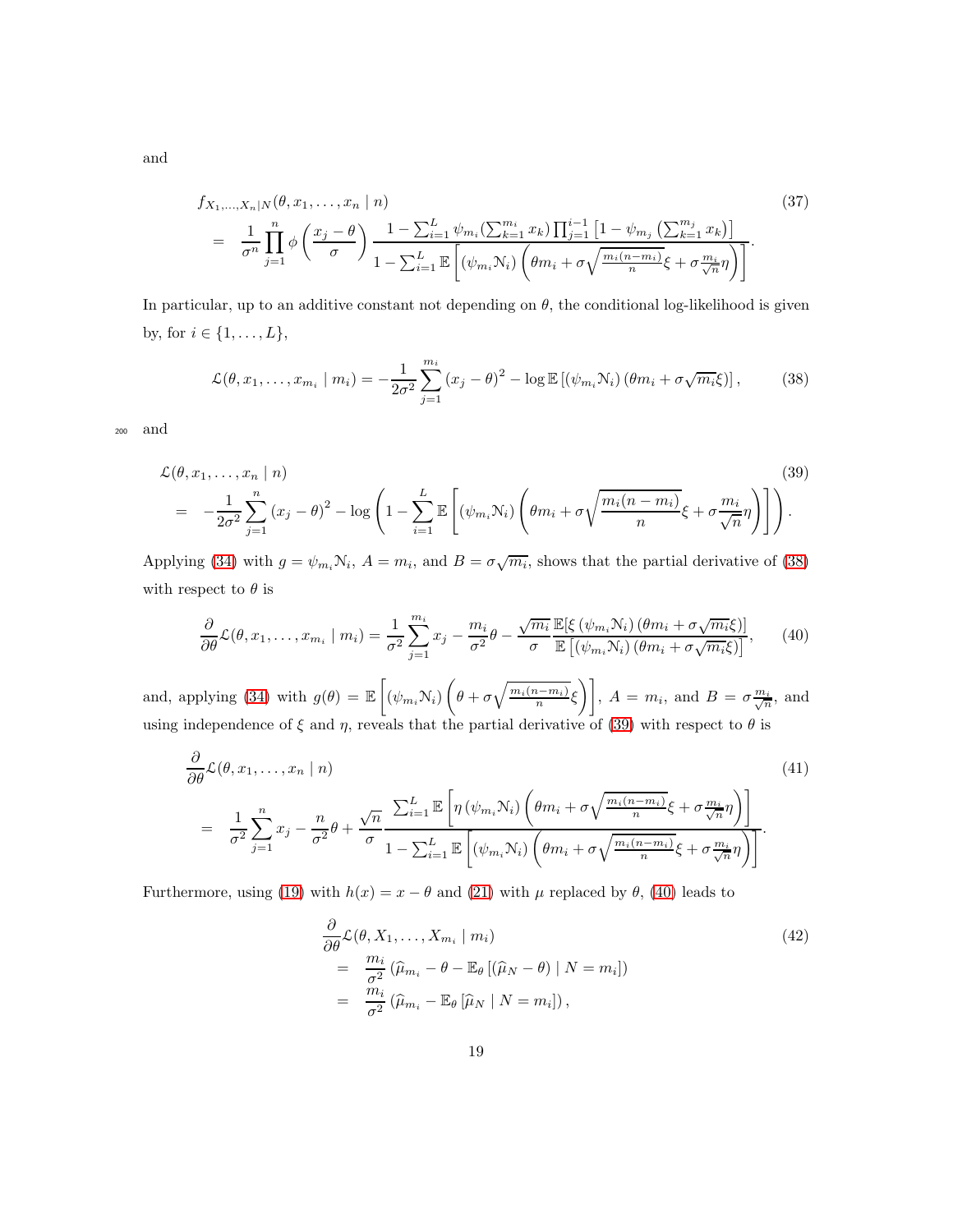and, using [\(20\)](#page-9-4) with  $h(x) = x - \theta$  and [\(22\)](#page-10-2) with  $\mu$  replaced by  $\theta$ , [\(41\)](#page-18-3) gives

<span id="page-19-2"></span>
$$
\frac{\partial}{\partial \theta} \mathcal{L}(\theta, X_1, \dots, X_n | n)
$$
\n
$$
= \frac{n}{\sigma^2} (\hat{\mu}_n - \theta - \mathbb{E}_{\theta} [(\hat{\mu}_N - \theta) | N = n])
$$
\n
$$
= \frac{n}{\sigma^2} (\hat{\mu}_n - \mathbb{E}_{\theta} [\hat{\mu}_N | N = n]).
$$
\n(43)

205 Also, applying [\(35\)](#page-17-1) with  $g = \psi_{m_i} N_i$ ,  $A = m_i$ , and  $B = \sigma \sqrt{m_i}$ , shows that the partial derivative of [\(40\)](#page-18-2) with respect to  $\theta$  is

<span id="page-19-0"></span>
$$
\frac{\partial^2}{\partial \theta^2} \mathcal{L}(\theta, x_1, \dots, x_{m_i} \mid m_i) \tag{44}
$$
\n
$$
= -\frac{m_i}{\sigma^2} \left( \frac{\mathbb{E} \left[ \xi^2 \left( \psi_{m_i} N_i \right) \left( \theta m_i + \sigma \sqrt{m_i} \xi \right) \right]}{\mathbb{E} \left[ \left( \psi_{m_i} N_i \right) \left( \theta m_i + \sigma \sqrt{m_i} \xi \right) \right]} - \left( \frac{\mathbb{E} \left[ \xi \left( \psi_{m_i} N_i \right) \left( \theta m_i + \sigma \sqrt{m_i} \xi \right) \right]}{\mathbb{E} \left[ \left( \psi_{m_i} N_i \right) \left( \theta m_i + \sigma \sqrt{m_i} \xi \right) \right]} \right)^2 \right),
$$
\n(44)

and, applying [\(35\)](#page-17-1) with  $g(\theta) = \mathbb{E}\left[\left(\psi_{m_i} \mathcal{N}_i\right) \left(\right)$  $\left[\theta + \sigma \sqrt{\frac{m_i(n-m_i)}{n}} \xi\right]$ ,  $A = m_i$ , and  $B = \sigma \frac{m_i}{\sqrt{n}}$ , and using independence of  $\xi$  and  $\eta$ , shows that the partial derivative of [\(41\)](#page-18-3) with respect to  $\theta$  is

<span id="page-19-1"></span>
$$
\frac{\partial^2}{\partial \theta^2} \mathcal{L}(\theta, x_1, \dots, x_n \mid n) \tag{45}
$$
\n
$$
= \frac{n}{\sigma^2} \left( \frac{\sum_{i=1}^L \mathbb{E}\left[\eta^2 \left(\psi_{m_i} \mathcal{N}_i\right) \left(\theta m_i + \sigma \sqrt{\frac{m_i (n - m_i)}{n}} \xi + \sigma \frac{m_i}{\sqrt{n}} \eta\right)\right]}{1 - \sum_{i=1}^L \mathbb{E}\left[\left(\psi_{m_i} \mathcal{N}_i\right) \left(\theta m_i + \sigma \sqrt{\frac{m_i (n - m_i)}{n}} \xi + \sigma \frac{m_i}{\sqrt{n}} \eta\right)\right]}\right)}
$$
\n
$$
- \frac{n}{\sigma^2} \left( \frac{\sum_{i=1}^L \mathbb{E}\left[\eta \left(\psi_{m_i} \mathcal{N}_i\right) \left(\theta m_i + \sigma \sqrt{\frac{m_i (n - m_i)}{n}} \xi + \sigma \frac{m_i}{\sqrt{n}} \eta\right)\right]}{1 - \sum_{i=1}^L \mathbb{E}\left[\left(\psi_{m_i} \mathcal{N}_i\right) \left(\theta m_i + \sigma \sqrt{\frac{m_i (n - m_i)}{n}} \xi + \sigma \frac{m_i}{\sqrt{n}} \eta\right)\right]}\right)^2.
$$
\n
$$
(45)
$$

Furthermore, using [\(19\)](#page-9-3), with respectively  $h_1(x) = (x - \theta)^2$  and  $h_2(x) = x - \theta$ , and [\(21\)](#page-10-1), each time <sup>210</sup> with  $\mu$  replaced by  $\theta$ , transforms [\(44\)](#page-19-0) into

<span id="page-19-3"></span>
$$
\frac{\partial^2}{\partial \theta^2} \mathcal{L}(\theta, X_1, \dots, X_{m_i} \mid m_i)
$$
\n
$$
= -\frac{m_i^2}{\sigma^4} \left( \mathbb{E}_{\theta} \left[ (\widehat{\mu}_N - \theta)^2 \mid N = m_i \right] - (\mathbb{E}_{\theta} \left[ (\widehat{\mu}_N - \theta) \mid N = m_i \right])^2 \right)
$$
\n
$$
= -\frac{m_i^2}{\sigma^4} \text{Var}_{\theta} [\widehat{\mu}_N \mid N = m_i],
$$
\n(46)

and, using [\(20\)](#page-9-4), with respectively  $h_1(x) = (x - \theta)^2$  and  $h_2(x) = x - \theta$ , and [\(22\)](#page-10-2), each time with  $\mu$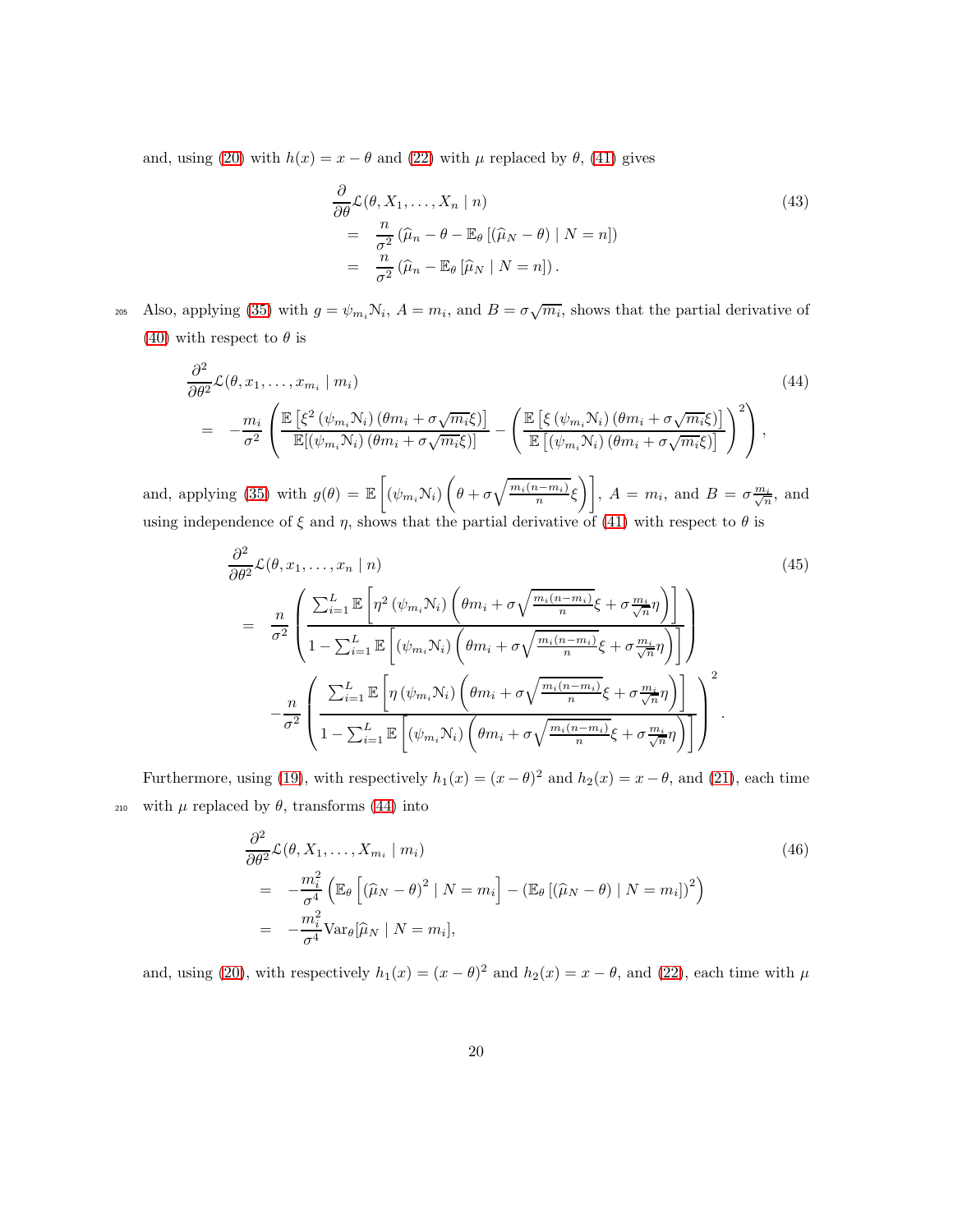replaced by  $\theta$ , shows that [\(45\)](#page-19-1) gives

<span id="page-20-1"></span>
$$
\frac{\partial^2}{\partial \theta^2} \mathcal{L}(\theta, X_1, \dots, X_n | n)
$$
\n
$$
= -\frac{n^2}{\sigma^4} \left( \mathbb{E}_{\theta} \left[ (\widehat{\mu}_N - \theta)^2 | N = n \right] - (\mathbb{E}_{\theta} \left[ (\widehat{\mu}_N - \theta) | N = n \right] )^2 \right)
$$
\n
$$
= -\frac{n^2}{\sigma^4} \text{Var}_{\theta} \left[ \widehat{\mu}_N | N = n \right].
$$
\n(47)

The relations [\(42\)](#page-18-4), [\(43\)](#page-19-2), [\(46\)](#page-19-3), and [\(47\)](#page-20-1) are summarized by stating that the conditional loglikelihood satisfies the equations

$$
\frac{\partial}{\partial \theta} \mathcal{L} \left( \theta, X_1, \dots, X_N \mid N \right) = \frac{N}{\sigma^2} \left( \widehat{\mu}_N - \mathbb{E}_{\theta} \left[ \widehat{\mu}_N \mid N \right] \right) \tag{48}
$$

and

$$
\frac{\partial^2}{\partial \theta^2} \mathcal{L}(\theta, X_1, \dots, X_N \mid N) = -\frac{N^2}{\sigma^4} \text{Var}_{\theta} \left[ \hat{\mu}_N \mid N \right]. \tag{49}
$$

<span id="page-20-2"></span>We conclude that the maximum likelihood estimator conditioned on N, denoted by  $\hat{\mu}_{c,N}$ , satisfies the relation

$$
\widehat{\mu}_N = \mathbb{E}_{\widehat{\mu}_{c,N}}[\widehat{\mu}_N \mid N]. \tag{50}
$$

It follows from [\(50\)](#page-20-2) that  $\hat{\mu}_{c,N}$  coincides with the 'conditional bias reduction estimate', studied in [\[FDL00](#page-23-7)], section 3.3. In section 3.4 of that paper, one provides empirical evidence of the fact <sup>215</sup> that  $\hat{\mu}_{c,N}$  outperforms  $\hat{\mu}_N$  in trials that are stopped early. Combining this information with our results obtained in the previous sections, it seems plausible to recommend  $\hat{\mu}_N$  if the first interim analysis is performed not too early, and  $\hat{\mu}_{c,N}$  otherwise.

## <span id="page-20-0"></span>9. Simulations

- To illustrate our findings, a simulation study was conducted to investigate the speed of conver-220 gence. Two different cases were considered: continuous normal,  $X_1, X_2, \ldots, X_n$  i.i.d. ~  $N(\mu, 1)$ , and discrete Bernoulli,  $X_1, X_2, \ldots, X_n$  i.i.d.  $\sim B(\pi)$ , with different choices for the parameter values. For each case, the following design choices were made: 1000 random samples were generated, each of size n. To every sample, several stopping conditions were applied:  $(1)$  no stopping;  $(2)$  one stopping occasion  $(m_1)$  using the K criterion; (3) 1 stopping occasion  $(m_1)$  using the probit crite-
- $_{225}$  rion; (4) 3 stopping occasions  $(m_1, m_2, \text{or } m_3)$  using the K criterion; and (5) 3 stopping occasions  $(m_1, m_2, \text{or } m_3)$  using the probit criterion. All stopping criteria were applied to the sample mean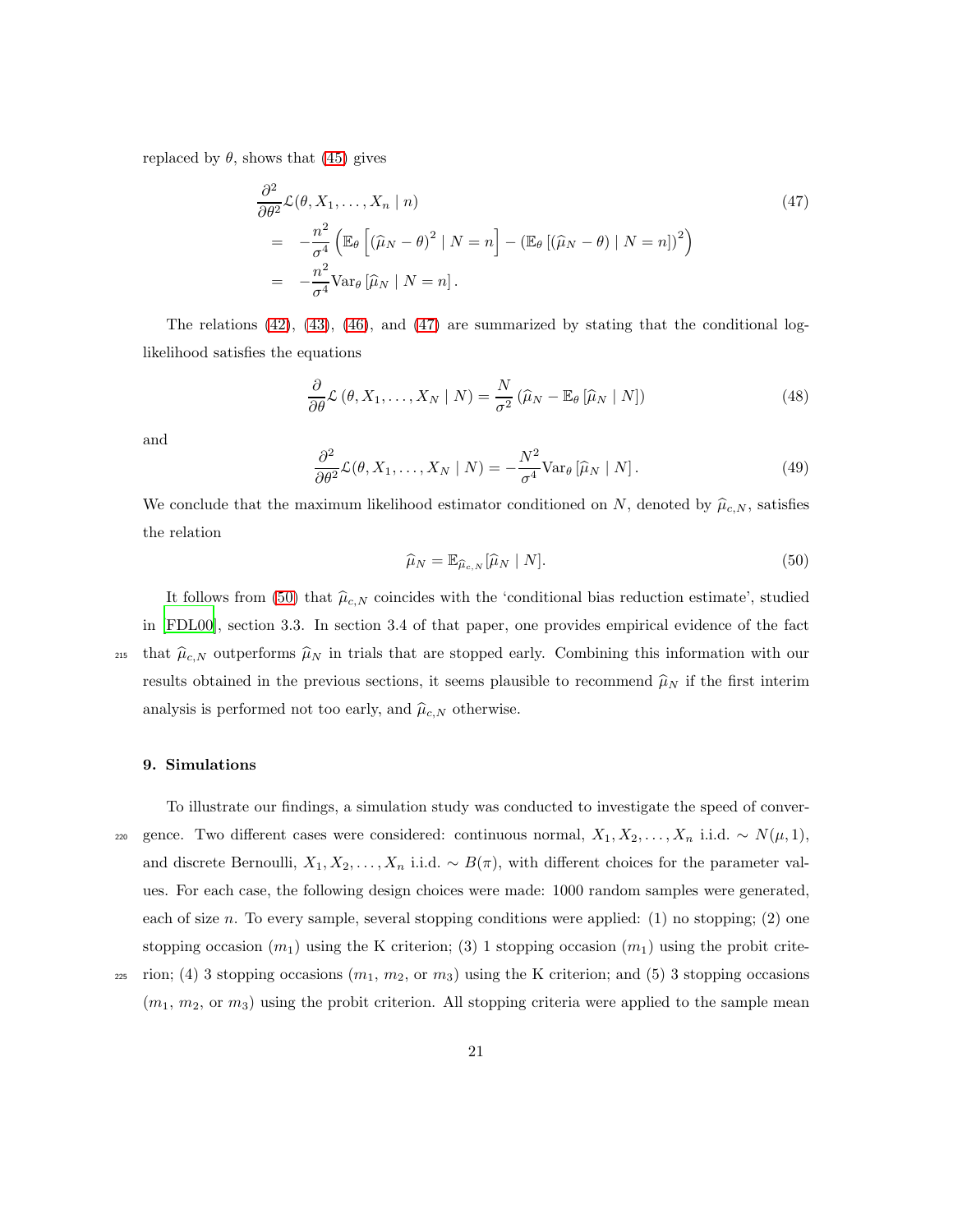$K_{m_i} = \frac{1}{m_i} \sum_{i=1}^{m_i} X_i$  in the following way. For the K criterion, stop at  $m_i$ , if  $K_{m_i} < 0$ . For the probit criterion, first, the probability  $\Phi(\alpha + \beta K_{m_i})$  was calculated and a random uniform vector U ~ Uniform (0,1) was generated; if  $U \leq \Phi(\alpha + \beta K_{m_i})$ , then stop at  $m_i$ , otherwise continue to <sup>230</sup>  $m_{i+1}$  (or n). All calculations were performed with the R statistical software (R version 3.3.3).

The parameter choice was made as follows: total sample size  $n = 400$ , for probit  $\alpha = 0$  (kept fixed) and  $\beta = -2, -1, 0, 1, 2$ . For 1 stopping occasion,  $m_1 = 200$ , for 3 stopping occasions, different scenarios were considered: (a) 3 'late' stopping occasions with  $m_1 = 100$ ,  $m_2 = 200$ ,  $m_3 = 300$ ; (b) 3 'early' stopping occasions with  $m_1 = 50$ ,  $m_2 = 100$ ,  $m_3 = 150$  and  $m_1 = 25$ ,  $m_2 = 50$ ,  $m_3 = 75$ ; 235 (c) 3 'extremely early' stopping occasions with  $m_1 = 10, m_2 = 20, m_3 = 30; m_1 = 5, m_2 = 10,$  $m_3 = 15$  and  $m_1 = 2$ ,  $m_2 = 4$ ,  $m_3 = 6$ . For the distribution parameters, the following choice was made. For the normal case,  $\mu = -2, -1, 0, 1, 2$  and the standard deviation is kept fixed  $\sigma = 1$ ; for the Bernoulli case,  $\pi = 0.1, 0.3, 0.5, 0.7, 0.9$  and also some 'extreme' values of  $\pi$  such as 0.001, 0.01.

For each generated sample, the following statistics were calculated: bias as  $\frac{1}{N} \sum_{i=1}^{N} (\hat{\theta} - \theta)$ , <sup>240</sup> relative bias as  $\frac{\frac{1}{N}\sum_{i=1}^{N}(\widehat{\theta}-\theta)}{\theta}$ , mean square error (MSE) as  $\frac{1}{N}\sum_{i=1}^{N}(\widehat{\theta}-\theta)^2$ , 95% confidence interval as an average 95% confidence interval over all 1000 generated samples, true coverage probability, and average sample size for all 1000 generated samples. All results are summarized in the accompanying supplementary material.

We focused in this study primarily on the behavior of the bias and the MSE. The simulations <sup>245</sup> conducted confirm the theoretical results for both generic stopping rules in the case of normal target distributions: bias of the sample mean converges to zero with speed  $\frac{1}{\sqrt{m_1}}$  and the MSE of the sample mean converges to zero with speed  $\frac{1}{m_1}$ . In addition, we examined the behavior of the 95% confidence interval and the finite sample size, and we noted that the coverage probabilities in some cases are not 95%. This is compatible with our results, taking into account the second remark <sup>250</sup> accompanying Theorem [19.](#page-15-4) A deeper study of confidence intervals turns out to be much harder, and will be treated in subsequent work.

#### <span id="page-21-0"></span>10. Concluding remarks

In this paper, we have studied the theory of estimation after a group sequential trial with independent and identically distributed normal outcomes  $X_1, X_2, \ldots$  with mean  $\mu$  and variance  $\sigma^2$ .

 $255$  We have denoted the maximal length of the trial as n, the places at which the interim analyses of

the sum of the outcomes are performed as  $0 < m_1 < m_2 < \ldots < m_L < n$ , and the actual length of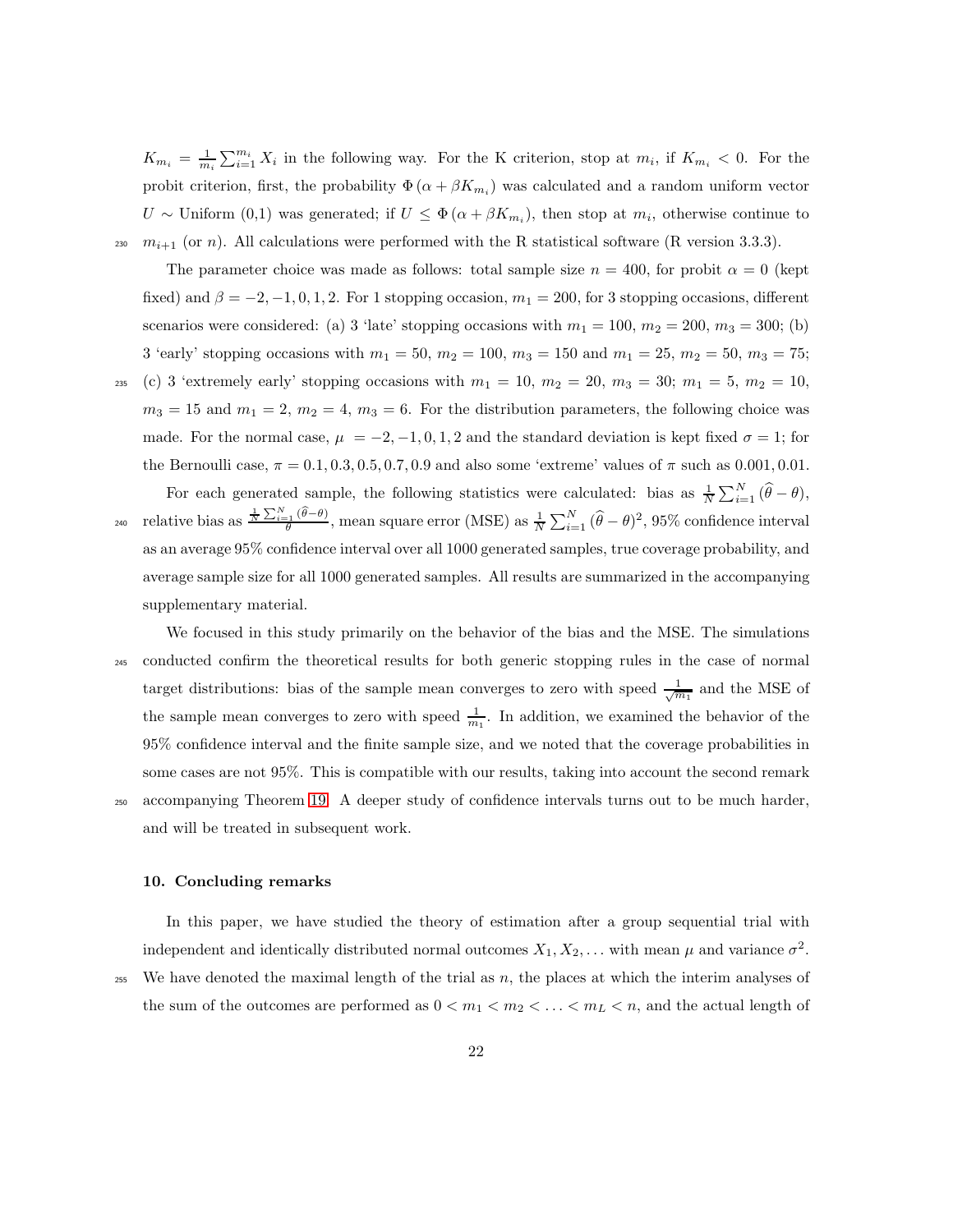the trial, which is a random variable, as N. At each  $m_i$ , one decides whether the trial is stopped, i.e.  $N = m_i$ , or continued, i.e.  $N > m_i$ . We have based this decision on the generic stopping rule given by (a), (b), and (c) in Section 1, which was shown to contain many classical stopping rules <sup>260</sup> from the literature. Therefore, our setting has a wide range of applicability.

The main goal of this paper is to gain an understanding of the quality of the sample mean  $\widehat{\mu}_N = \frac{1}{N} K_N$ , where  $K_N = \sum_{i=1}^N X_i$ , as an estimator for  $\mu$  in the above group sequential trial setting. To this end, we have used the normal transform, defined by [\(1\)](#page-3-2), as an auxiliary analytic tool to establish the explicit expressions  $(9)$  and  $(17)$  for the joint density of N and  $K_N$ . These <sup>265</sup> expressions were used to obtain formula [\(23\)](#page-10-6) for the expected length of the trial, formula [\(24\)](#page-10-4) for the bias, and formula [\(26\)](#page-11-1) for the MSE. We have derived the upper bound [\(25\)](#page-11-0) for the bias, which shows that, for fixed L, the bias vanishes as  $m_1 \to \infty$  at least with rate  $1/\sqrt{m_1}$ , and the upper bound [\(27\)](#page-11-4) for the MSE, entailing that, for fixed L, the MSE vanishes as  $m_1 \to \infty$  at least with rate  $1/m_1$ . Both rates were shown to be optimal. Also, for trials in which an interim analysis is performed  $270$  after every m observations, we have obtained the bound  $(28)$  for the MSE and the bound  $(29)$  for the bias. Furthermore, we have obtained the upper bound [\(31\)](#page-15-0) for the total variation distance between  $N(0, 1)$  and the law of the quantity  $\frac{\sqrt{N}}{\sigma}(\hat{\mu}_N - \mu)$ , which, under a regularity condition,

- was shown to vanish if, for fixed L and  $m_1, \ldots, m_L, n \to \infty$ . This has also led to the bound [\(33\)](#page-15-3), which, in some cases, justifies the use of naive confidence intervals based on  $\hat{\mu}_N$  if n is large. It is <sup>275</sup> quite surprising that, contrary to the upper bounds in [\(25\)](#page-11-0) for the bias and in [\(27\)](#page-11-4) for the MSE, the upper bound in [\(31\)](#page-15-0) and [\(33\)](#page-15-3) always vanishes if n is large, even if the  $m_i$  are small, i.e. if the interim analyses are performed early. Finally, the theory developed in this paper for the sample mean was shown to fit naturally in the broader framework of maximum likelihood estimation after a group sequential trial. More precisely, the marginal MLE coincides with  $\widehat{\mu}_N$ , and the conditional
- <sup>280</sup> MLE  $\hat{\mu}_{c,N}$  satisfies equation [\(50\)](#page-20-2), from which we derived that it coincides with the 'conditional bias reduction estimate'. Our theoretical findings were illustrated by several simulations.

Based on the obtained results, we suggest that in many realistic cases it is safe to use the ordinary sample mean as a reliable estimator after a group sequential trial.

## Acknowledgements

<sup>285</sup> We thank the anonymous reviewers for their valuable comments.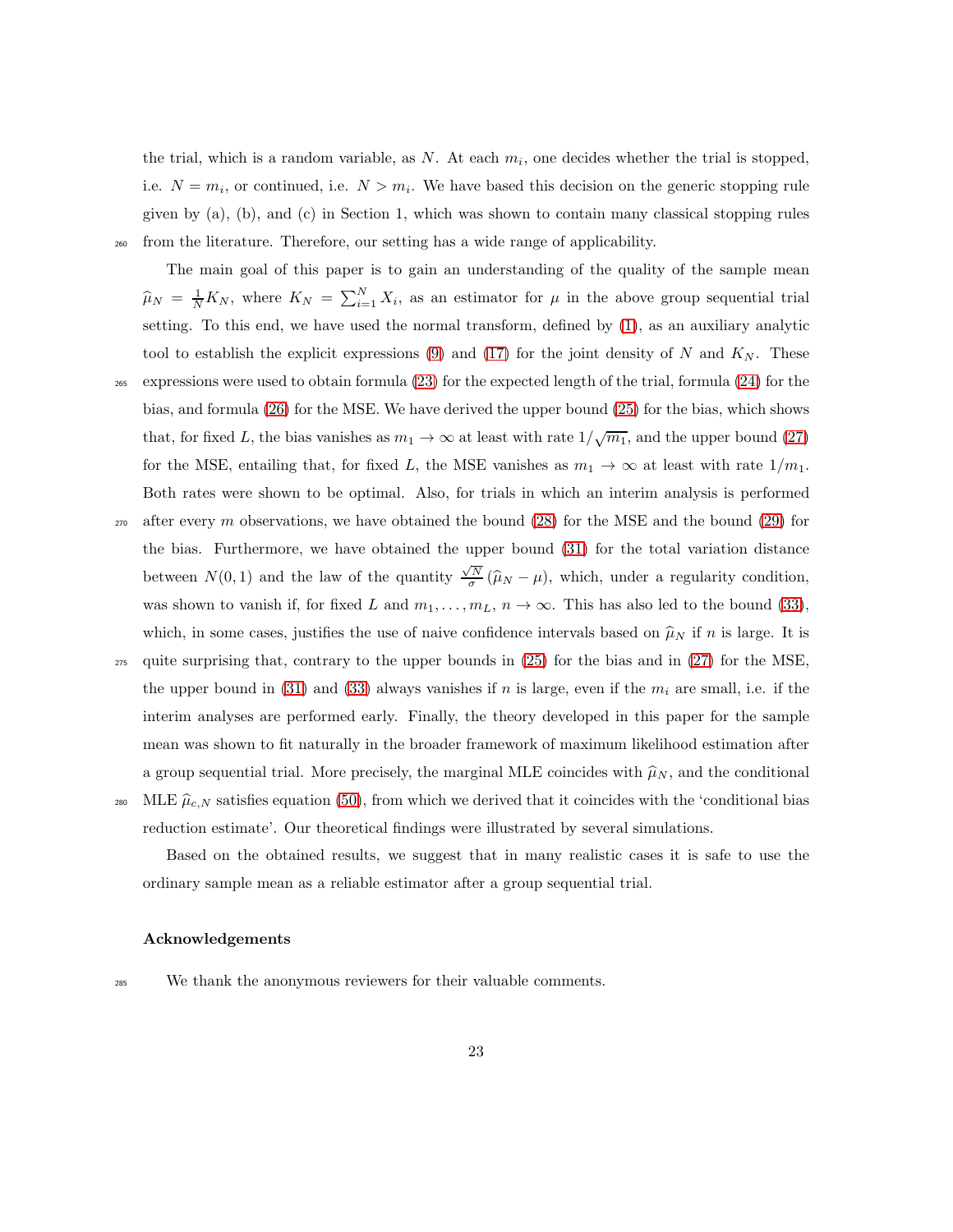## Funding

Ben Berckmoes is post doctoral fellow at the Fund for Scientific Research of Flanders (FWO).

Financial support from the IAP research network #P7/06 of the Belgian Government (Belgian <sup>290</sup> Science Policy) is gratefully acknowledged.

#### References

- <span id="page-23-1"></span>[C89] Chang, M. N. (1989) Confidence intervals for a normal mean following a group sequential test. Biometrics 45, no. 1, 247–254.
- <span id="page-23-8"></span><span id="page-23-3"></span>[CGS11] Chen, L. H. Y.; Goldstein, L.; Shao, Q-M. (2011) Normal approximation by Stein's method. <sup>295</sup> Probability and its Applications (New York). Springer, Heidelberg.
	- [EF90] Emerson, S. S.; Fleming, T. R. (1990). Parameter estimation following group sequential hypothesis testing. Biometrika 77, 875–892.
	- [FDL00] Fan, X. F.; DeMets, D. L,; Lan, G. (2000) Bias point of estimation following a group sequential test. Technical report
- <span id="page-23-7"></span><span id="page-23-6"></span><span id="page-23-4"></span><sup>300</sup> [HP88] Hughes, M.D.; Pocock, S.J. (1988). Stopping rules and estimation problems in clinical trials. Statistics in Medicine 7, 1231–1242.
	- [LH99] Liu, A.; Hall, W. J. (1999). Unbiased estimation following a group sequential test. Biometrika 86, 71–78.
- <span id="page-23-5"></span>[MKA14] Molenberghs, G.; Kenward, M. G.; Aerts, M.; Verbeke, G.; Tsiatis, A. A.; Davidian, M.; <sup>305</sup> Rizopoulos, D. On random sample size, ignorability, ancillarity, completeness, separability, and degeneracy: sequential trials, random sample sizes, and missing data. Stat. Methods Med. Res. 23 (2014), no. 1, 11–41.
	- [S78] Siegmund, D. (1978). Estimation following sequential tests. Biometrika 64, 191–199.
- <span id="page-23-2"></span><span id="page-23-0"></span>[W92] Woodroofe, M. (1992) Estimation after sequential testing: a simple approach for a truncated <sup>310</sup> sequential probability ratio test. Biometrika 79, no. 2, 347–353.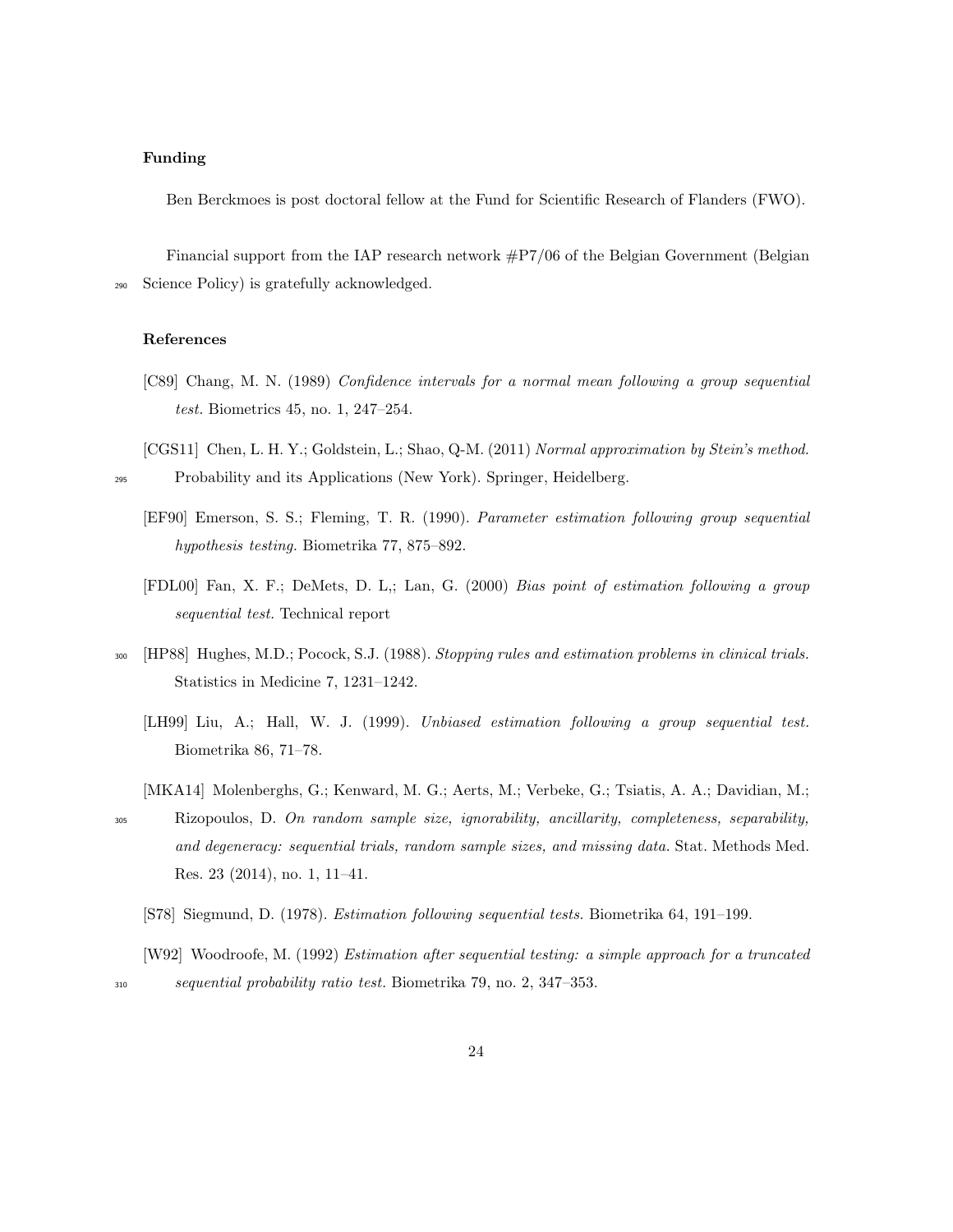## On the sample mean after a group sequential trial (Supplementary material)

Table 1: Simulation results for the normal case with the number of simulated i.i.d. draws per sample 400, the number of simulated samples 1000. Values for standard deviation and  $\alpha$  for the probit rule are kept fixed:  $\sigma = 1, \alpha = 0$ . CL: 95% confidence limit, Cov.Prob.: coverage probability.

| $\mu$ | $\beta$        | <b>Bias</b> | Relative Bias | <b>MSE</b> | Lower CL                                      | Upper CL                                            | Cov.Prob. | Aver.Size |
|-------|----------------|-------------|---------------|------------|-----------------------------------------------|-----------------------------------------------------|-----------|-----------|
|       |                |             |               |            | No Stopping                                   |                                                     |           |           |
| $-2$  |                | 0.000040    | $-0.00020$    | 0.00235    | $-2.09764$                                    | $-1.90157$                                          | 0.955     | 400       |
|       |                |             |               |            | 1 Stopping, $m = 200$ , K criterion           |                                                     |           |           |
| $-2$  |                | 0.00148     | $-0.00074$    | 0.00475    | $-2.13705$                                    | $-1.86000$                                          | 0.961     | 200       |
|       |                |             |               |            | 1 Stopping, $m = 200$ , probit criterion      |                                                     |           |           |
| $-2$  | $-2$           | 0.00148     | $-0.00074$    | 0.00475    | $-2.13705$                                    | $-1.86000$                                          | 0.961     | 200       |
| $-2$  | $-1$           | 0.00128     | $-0.00064$    | 0.00471    | $-2.13624$                                    | $-1.86121$                                          | 0.962     | $205\,$   |
| $-2$  | $\theta$       | 0.00077     | $-0.00039$    | 0.00361    | $-2.11833$                                    | $-1.88012$                                          | 0.961     | 296       |
| $-2$  | $\mathbf{1}$   | 0.00017     | $-0.00009$    | 0.00238    | $-2.09861$                                    | $-1.90104$                                          | 0.955     | 396       |
| $-2$  | $\overline{2}$ | 0.00040     | $-0.00020$    | 0.00235    | $-2.09764$                                    | $-1.90157$                                          | 0.955     | 400       |
|       |                |             |               |            | 3 Stoppings, $m = 100, 200, 300, K$ criterion |                                                     |           |           |
| $-2$  |                | $-0.00049$  | 0.00024       | 0.00946    | $-2.19627$                                    | $-1.8047$                                           | 0.955     | 100       |
|       |                |             |               |            |                                               | 3 Stoppings, $m = 100, 200, 300$ , probit-criterion |           |           |
| $-2$  | $-2$           | $-0.00049$  | 0.00024       | 0.00946    | $-2.19627$                                    | $-1.80470$                                          | 0.955     | 100       |
| $-2$  | $-1$           | $-0.00037$  | 0.00018       | 0.00943    | $-2.19473$                                    | $-1.80601$                                          | 0.954     | 102       |
| $-2$  | $\overline{0}$ | 0.00141     | $-0.00070$    | 0.00604    | $-2.15872$                                    | $-1.83846$                                          | 0.963     | 185       |
| $-2$  | $\mathbf{1}$   | 0.00037     | $-0.00019$    | 0.00251    | $-2.10101$                                    | $-1.89825$                                          | 0.958     | 387       |
| $-2$  | $\overline{2}$ | 0.00040     | $-0.00020$    | 0.00235    | $-2.09764$                                    | $-1.90157$                                          | 0.955     | 400       |
|       |                |             |               |            | No Stopping                                   |                                                     |           |           |
| $-1$  |                | 0.0004      | $-0.0004$     | 0.00235    | $-1.09764$                                    | $-0.90157$                                          | 0.955     | 400       |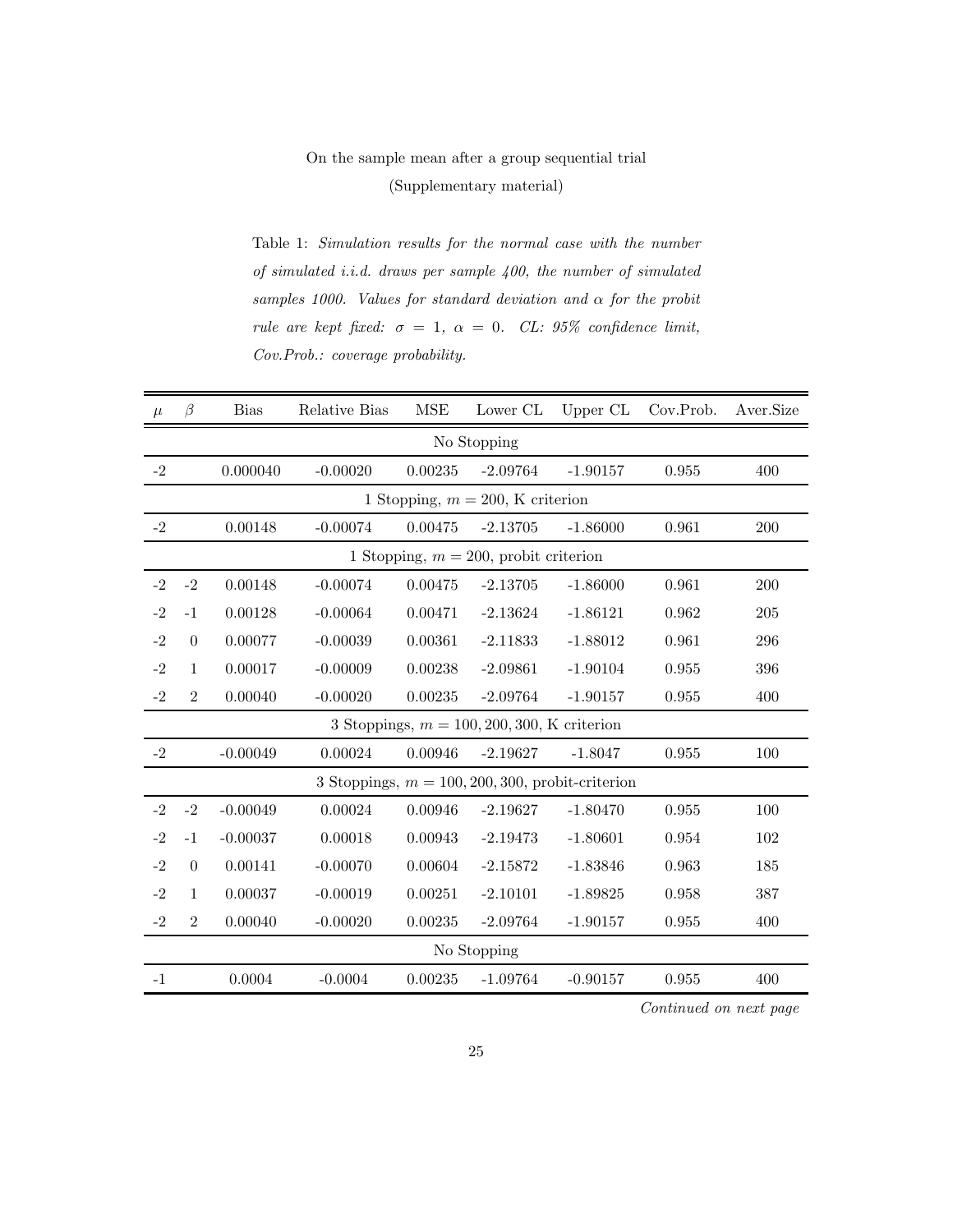| $\mu$            | β                | <b>Bias</b>    | Relative Bias | $\operatorname{MSE}$ | Lower CL                                      | Upper CL                                            | Cov.Prob.   | Aver.Size |
|------------------|------------------|----------------|---------------|----------------------|-----------------------------------------------|-----------------------------------------------------|-------------|-----------|
|                  |                  |                |               |                      | 1 Stopping, $m = 200$ , K criterion           |                                                     |             |           |
| $^{\rm -1}$      |                  | 0.00148        | $-0.00148$    | 0.00475              | $-1.13705$                                    | $-0.86000$                                          | 0.961       | 200       |
|                  |                  |                |               |                      | 1 Stopping, $m = 200$ , probit criterion      |                                                     |             |           |
| $-1$             | $-2$             | 0.00118        | $-0.00118$    | 0.00469              | $-1.13621$                                    | $-0.86142$                                          | 0.962       | $205\,$   |
| $-1$             | $-1$             | 0.00000        | 0.00000       | 0.00433              | $-1.13168$                                    | $-0.86831$                                          | 0.966       | 234       |
| $-1$             | $\theta$         | 0.00077        | $-0.00077$    | 0.00361              | $-1.11833$                                    | $-0.88012$                                          | 0.961       | 296       |
| $-1$             | $\mathbf{1}$     | 0.00092        | $-0.00092$    | 0.00267              | $-1.10346$                                    | $-0.89471$                                          | 0.959       | 369       |
| $-1$             | $\overline{2}$   | 0.00036        | $-0.00036$    | 0.00239              | $-1.09851$                                    | $-0.90076$                                          | 0.956       | 396       |
|                  |                  |                |               |                      | 3 Stoppings, $m = 100, 200, 300, K$ criterion |                                                     |             |           |
| $-1$             |                  | $-0.00049$     | 0.00049       | 0.00946              | $-1.19627$                                    | $-0.8047$                                           | $\,0.955\,$ | $100\,$   |
|                  |                  |                |               |                      |                                               | 3 Stoppings, $m = 100, 200, 300$ , probit criterion |             |           |
| $-1$             | $-2$             | $-0.00112$     | 0.00112       | 0.00934              | $-1.19529$                                    | $-0.80695$                                          | 0.955       | 103       |
| $-1$             | $-1$             | $-0.00244$     | 0.00244       | 0.00841              | $-1.18774$                                    | $-0.81715$                                          | 0.954       | 120       |
| $-1$             | $\theta$         | 0.00141        | $-0.00141$    | 0.00604              | $-1.15872$                                    | $-0.83846$                                          | 0.963       | 185       |
| $-1$             | $\mathbf{1}$     | $\, 0.00335\,$ | $-0.00335$    | 0.00371              | $-1.11750$                                    | $-0.87580$                                          | 0.955       | 314       |
| $-1$             | $\overline{2}$   | 0.00071        | $-0.00071$    | 0.00253              | $-1.10069$                                    | $-0.89789$                                          | 0.958       | 387       |
|                  |                  |                |               |                      | No Stopping                                   |                                                     |             |           |
| $\boldsymbol{0}$ |                  | 0.00040        |               | 0.00235              | $-0.09764$                                    | 0.09843                                             | $\,0.955\,$ | 400       |
|                  |                  |                |               |                      | 1 Stopping, $m = 200$ , K criterion           |                                                     |             |           |
| $\boldsymbol{0}$ |                  | $-0.01285$     |               | 0.00348              | $-0.13064$                                    | 0.10493                                             | 0.961       | 303       |
|                  |                  |                |               |                      |                                               |                                                     |             |           |
|                  |                  |                |               |                      | 1 Stopping, $m = 200$ , probit criterion      |                                                     |             |           |
| $\boldsymbol{0}$ | $-2$             | $-0.00094$     |               | 0.00347              | $-0.11946$                                    | 0.11758                                             | 0.964       | 299       |
| $\boldsymbol{0}$ | $-1$             | 0.00011        |               | 0.00356              | $-0.11885$                                    | 0.11908                                             | 0.963       | $297\,$   |
| $\boldsymbol{0}$ | $\boldsymbol{0}$ | 0.00077        |               | 0.00361              | $-0.11833$                                    | 0.11988                                             | 0.961       | 296       |
| $\theta$         | 1                | 0.00196        |               | 0.00368              | $-0.11744$                                    | 0.12136                                             | 0.962       | $\,295$   |
| $\boldsymbol{0}$ | $\overline{2}$   | 0.00294        |               | 0.00362              | $-0.11650$                                    | 0.12238                                             | 0.963       | 294       |

Table  $1$  –  $Continued$  from previous page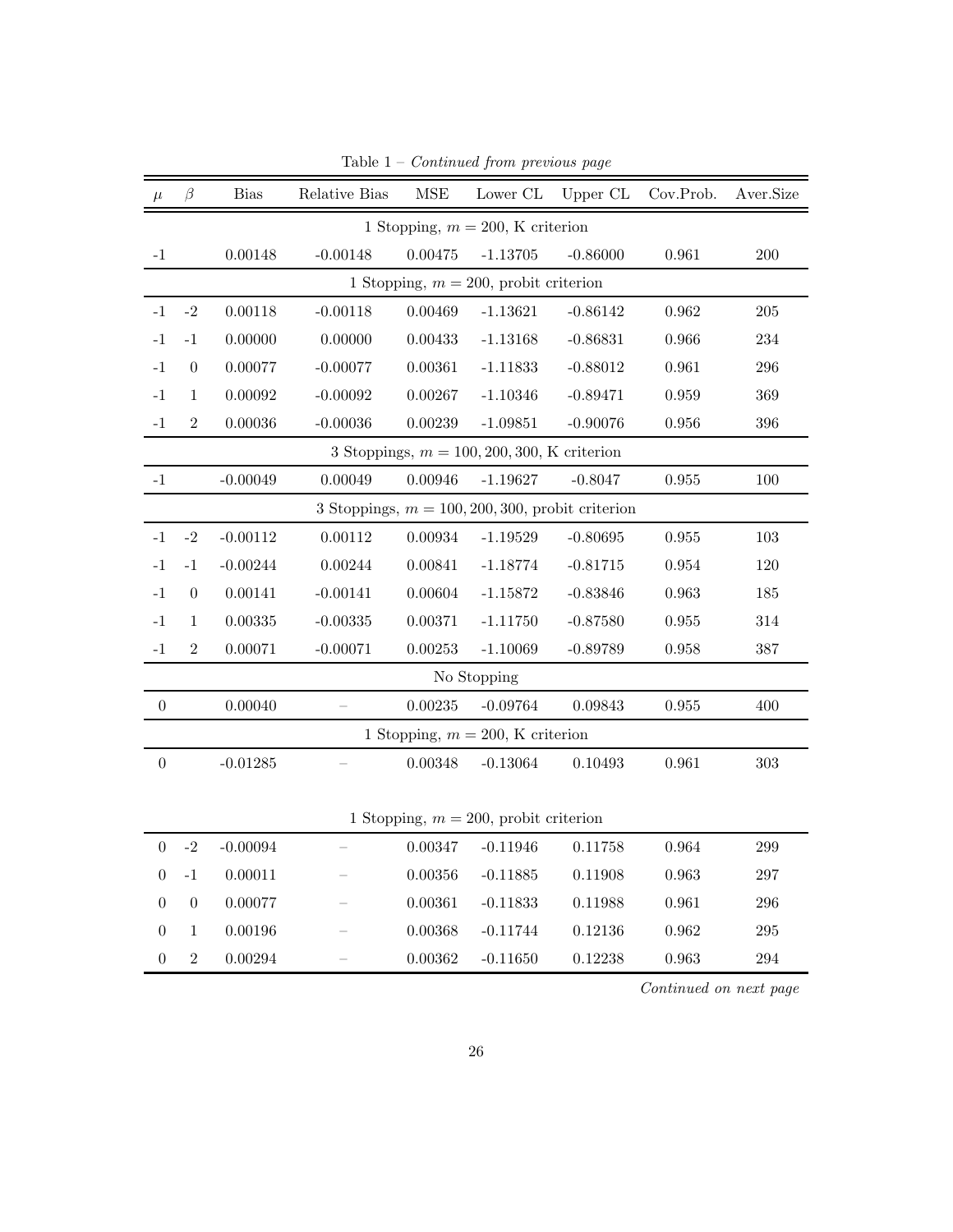| $\mu$            | $\beta$          | <b>Bias</b> | Relative Bias | $\operatorname{MSE}$ | Lower CL                                      | Upper CL                                            | Cov.Prob.   | Aver.Size |
|------------------|------------------|-------------|---------------|----------------------|-----------------------------------------------|-----------------------------------------------------|-------------|-----------|
|                  |                  |             |               |                      | 3 Stoppings, $m = 100, 200, 300, K$ criterion |                                                     |             |           |
| $\theta$         |                  | $-0.03133$  |               | 0.00596              | $-0.18477$                                    | 0.1221                                              | 0.958       | 219       |
|                  |                  |             |               |                      |                                               | 3 Stoppings, $m = 100, 200, 300$ , probit criterion |             |           |
| $\boldsymbol{0}$ | $-2$             | $-0.00470$  |               | 0.00631              | $-0.16439$                                    | 0.15500                                             | 0.958       | 186       |
| $\overline{0}$   | $-1$             | $-0.00151$  |               | 0.00617              | $-0.16167$                                    | 0.15865                                             | 0.959       | 185       |
| $\overline{0}$   | $\boldsymbol{0}$ | 0.00141     |               | 0.00604              | $-0.15872$                                    | 0.16154                                             | 0.963       | 185       |
| $\boldsymbol{0}$ | $\mathbf{1}$     | 0.00408     |               | 0.00616              | $-0.15596$                                    | 0.16413                                             | 0.960       | 185       |
| $\boldsymbol{0}$ | $\overline{2}$   | 0.00648     |               | 0.00606              | $-0.15330$                                    | 0.16626                                             | $\,0.965\,$ | 185       |
|                  |                  |             |               |                      | No Stopping                                   |                                                     |             |           |
| $1\,$            |                  | 0.00040     | 0.00040       | 0.00235              | 0.90236                                       | 1.09843                                             | 0.955       | 400       |
|                  |                  |             |               |                      | 1 Stopping, $m = 200$ , K criterion           |                                                     |             |           |
| $\,1\,$          |                  | 0.00040     | 0.00040       | 0.00235              | 0.90236                                       | 1.09843                                             | 0.955       | 400       |
|                  |                  |             |               |                      | 1 Stopping, $m = 200$ , probit criterion      |                                                     |             |           |
| $\mathbf{1}$     | $-2$             | 0.00009     | 0.00009       | 0.00238              | 0.90130                                       | 1.09887                                             | 0.955       | 396       |
| $\mathbf{1}$     | $-1$             | $-0.00016$  | $-0.00016$    | 0.00268              | 0.89550                                       | 1.10419                                             | 0.958       | 369       |
| $\,1\,$          | $\overline{0}$   | 0.00077     | 0.00077       | 0.00361              | 0.88167                                       | 1.11988                                             | 0.961       | 296       |
| 1                | $\mathbf{1}$     | 0.00128     | 0.00128       | 0.00443              | 0.86926                                       | 1.13329                                             | 0.966       | 232       |
| $\mathbf{1}$     | $\overline{2}$   | 0.00149     | 0.00149       | 0.00473              | 0.86388                                       | 1.13910                                             | 0.961       | 204       |
|                  |                  |             |               |                      | 3 Stoppings, $m = 100, 200, 300, K$ criterion |                                                     |             |           |
| $\,1\,$          |                  | 0.00040     | 0.00040       | 0.00235              | 0.90236                                       | 1.09843                                             | 0.955       | 400       |
|                  |                  |             |               |                      |                                               | 3 Stoppings, $m = 100, 200, 300$ , probit criterion |             |           |
| $\mathbf{1}$     | $-2$             | $-0.00057$  | $-0.00057$    | 0.00252              | 0.89818                                       | 1.10067                                             | $\,0.958\,$ | 387       |
| $\mathbf{1}$     | $-1$             | $-0.00066$  | $-0.00066$    | 0.00360              | 0.87856                                       | 1.12011                                             | 0.963       | $315\,$   |
| $\mathbf{1}$     | $\boldsymbol{0}$ | 0.00141     | 0.00141       | 0.00604              | 0.84128                                       | 1.16154                                             | 0.963       | 185       |
| $\mathbf{1}$     | $\mathbf{1}$     | 0.00067     | 0.00067       | 0.00826              | 0.81548                                       | 1.18585                                             | 0.957       | 120       |
| $1\,$            | $\sqrt{2}$       | 0.00036     | 0.00036       | 0.00935              | 0.80628                                       | 1.19444                                             | 0.955       | 103       |
|                  |                  |             |               |                      | No Stopping                                   |                                                     |             |           |

Table  $1$  –  $Continued$  from previous page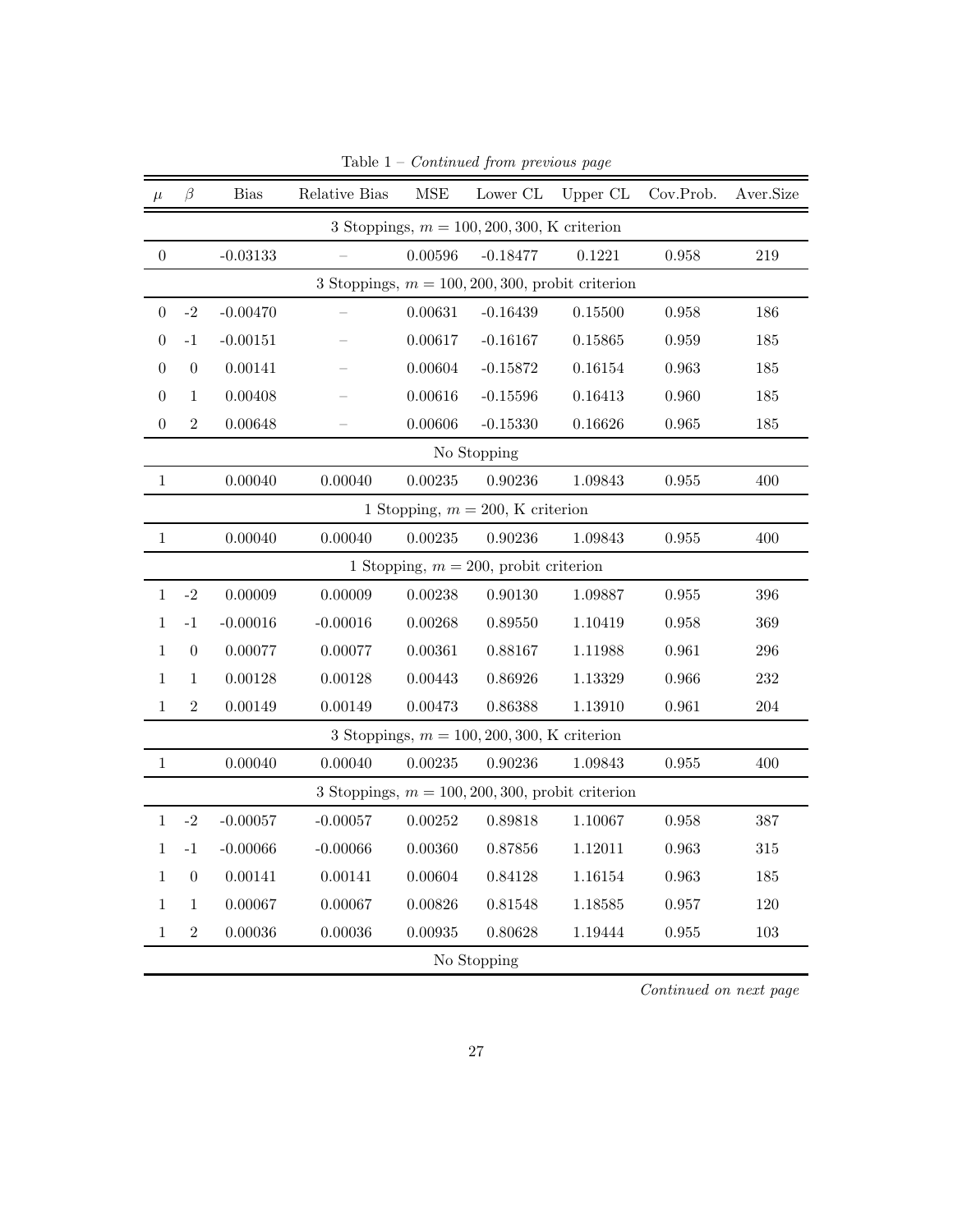| $\mu$          | $\beta$        | <b>Bias</b> | Relative Bias | <b>MSE</b> | Lower CL                                            | Upper CL | Cov.Prob. | Aver.Size |
|----------------|----------------|-------------|---------------|------------|-----------------------------------------------------|----------|-----------|-----------|
| $\overline{2}$ |                | 0.00040     | 0.00020       | 0.00235    | 1.90236                                             | 2.09843  | 0.955     | 400       |
|                |                |             |               |            | 1 Stopping, $m = 200$ , K criterion                 |          |           |           |
| $\overline{2}$ |                | 0.00040     | 0.00020       | 0.00235    | 1.90236                                             | 2.09843  | 0.955     | 400       |
|                |                |             |               |            | 1 Stopping, $m = 200$ , probit criterion            |          |           |           |
| $\overline{2}$ | $-2$           | 0.00040     | 0.00020       | 0.00235    | 1.90236                                             | 2.09843  | 0.955     | 400       |
| $\overline{2}$ | $-1$           | 0.00009     | 0.00004       | 0.00238    | 1.90130                                             | 2.09887  | 0.955     | 396       |
| $\overline{2}$ | $\theta$       | 0.00077     | 0.00039       | 0.00361    | 1.88167                                             | 2.11988  | 0.961     | 296       |
| $\overline{2}$ | $\mathbf{1}$   | 0.00125     | 0.00063       | 0.00470    | 1.86373                                             | 2.13877  | 0.962     | 205       |
| $\overline{2}$ | $\overline{2}$ | 0.00152     | 0.00076       | 0.00474    | 1.86303                                             | 2.14001  | 0.961     | 200       |
|                |                |             |               |            | 3 Stoppings, $m = 100, 200, 300, K$ criterion       |          |           |           |
| $\overline{2}$ |                | 0.00040     | 0.00020       | 0.00235    | 1.90236                                             | 2.09843  | 0.955     | 400       |
|                |                |             |               |            | 3 Stoppings, $m = 100, 200, 300$ , probit criterion |          |           |           |
| $\overline{2}$ | $-2$           | 0.00040     | 0.00020       | 0.00235    | 1.90236                                             | 2.09843  | 0.955     | 400       |
| $\overline{2}$ | $-1$           | $-0.00031$  | $-0.00016$    | 0.00250    | 1.89846                                             | 2.10092  | 0.957     | 387       |
| $\overline{2}$ | $\Omega$       | 0.00141     | 0.00070       | 0.00604    | 1.84128                                             | 2.16154  | 0.963     | 185       |
| $\overline{2}$ | $\mathbf{1}$   | 0.00009     | 0.00005       | 0.00941    | 1.80584                                             | 2.19435  | 0.954     | 103       |
| $\overline{2}$ | $\overline{2}$ | $-0.00049$  | $-0.00024$    | 0.00946    | 1.80373                                             | 2.19530  | 0.955     | 100       |

Table  $1$  –  $Continued$  from previous page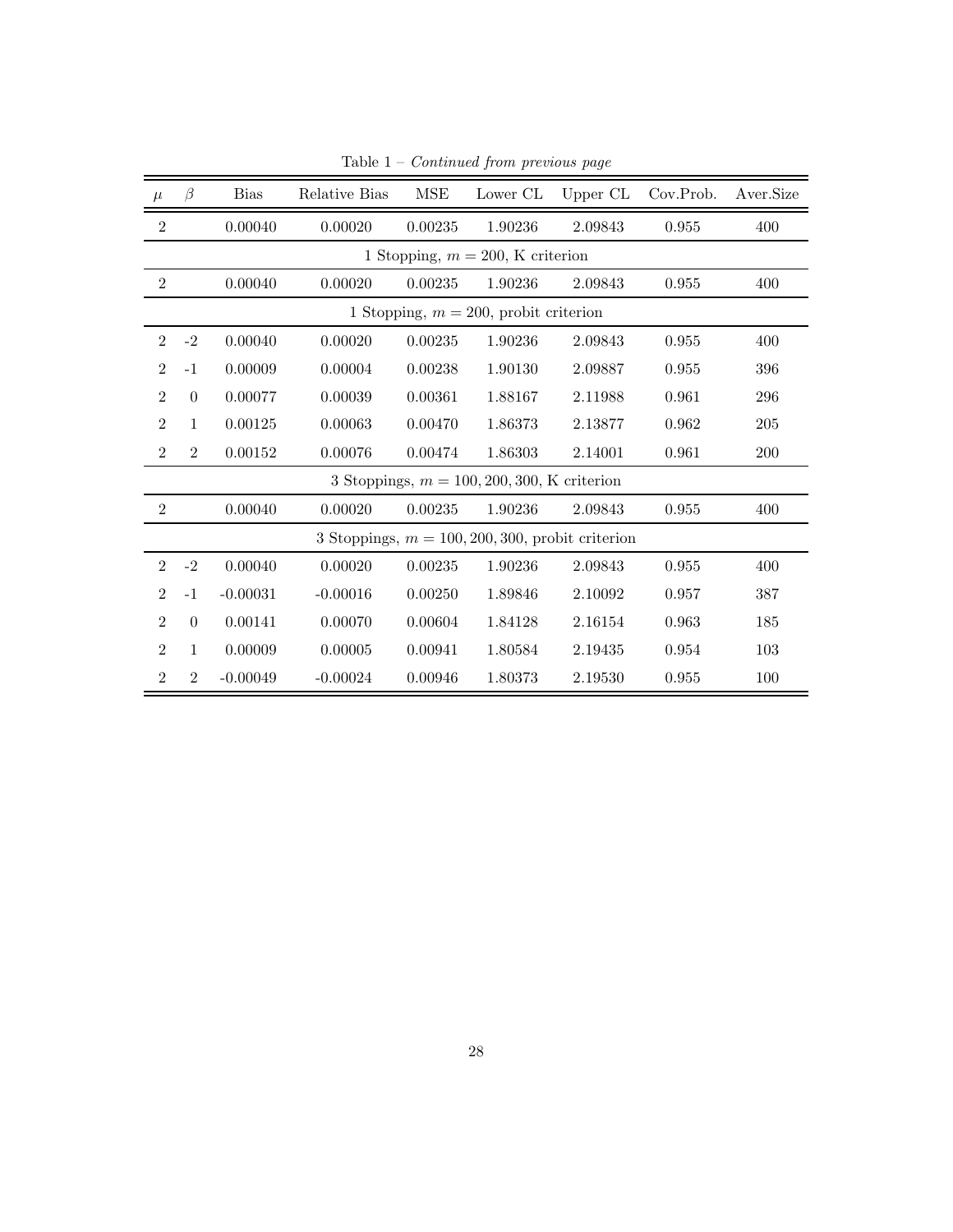Table 2: Simulation results for the normal case with the number of simulated i.i.d. draws per sample 400, the number of simulated samples 1000. Different scenarios for the three stopping occasions. Values for standard deviation and  $\alpha$  for the probit rule are kept fixed:  $\sigma = 1$ ,  $\alpha = 0$ . CL: 95% confidence limit, Cov. Prob.: coverage probability.

| $\mu$            | B                | <b>Bias</b> | Relative Bias | <b>MSE</b>    | Lower CL                                     | Upper CL                                           | Cov.Prob. | Aver.Size |
|------------------|------------------|-------------|---------------|---------------|----------------------------------------------|----------------------------------------------------|-----------|-----------|
|                  |                  |             |               |               | 3 Stoppings, $m = 50, 100, 150, K$ criterion |                                                    |           |           |
| $-2$             |                  | $-0.00284$  | 0.00142       | 0.02007       | $-2.27878$                                   | $-1.7269$                                          | 0.939     | 50        |
|                  |                  |             |               |               |                                              | 3 Stoppings, $m = 50, 100, 150$ , probit criterion |           |           |
| $-2$             | $-2$             | $-0.00284$  | 0.00142       | 0.02007       | $-2.27878$                                   | $-1.72690$                                         | 0.939     | 50        |
| $-2$             | $-1$             | $-0.00278$  | 0.00139       | 0.01988       | $-2.27687$                                   | $-1.72869$                                         | 0.940     | $51\,$    |
| $-2$             | $\boldsymbol{0}$ | 0.00014     | $-0.00007$    | 0.01324       | $-2.22014$                                   | $-1.77959$                                         | 0.952     | 118       |
| $-2$             | $\mathbf{1}$     | 0.00189     | $-0.00095$    | 0.00303       | $-2.10414$                                   | $-1.89208$                                         | 0.959     | 379       |
| $-2$             | $\overline{2}$   | 0.00040     | $-0.00020$    | $\,0.00235\,$ | $-2.09764$                                   | $-1.90157$                                         | 0.955     | 400       |
|                  |                  |             |               |               | 3 Stoppings, $m = 50, 100, 150, K$ criterion |                                                    |           |           |
| $-1$             |                  | $-0.00284$  | 0.00284       | 0.02007       | $-1.27878$                                   | $-0.7269$                                          | 0.939     | 50        |
|                  |                  |             |               |               |                                              | 3 Stoppings, $m = 50, 100, 150$ , probit criterion |           |           |
| $-1$             | $-2$             | $-0.00332$  | 0.00332       | 0.01972       | $-1.27710$                                   | $-0.72955$                                         | 0.939     | 51        |
| $-1$             | $-1$             | $-0.00349$  | 0.00349       | 0.01824       | $-1.26446$                                   | $-0.74251$                                         | 0.943     | 62        |
| $-1$             | $\theta$         | 0.00014     | $-0.00014$    | 0.01324       | $-1.22014$                                   | $-0.77959$                                         | 0.952     | 118       |
| $-1$             | $\mathbf{1}$     | 0.00604     | $-0.00604$    | 0.00658       | $-1.14064$                                   | $-0.84728$                                         | 0.952     | 276       |
| $-1$             | $\overline{2}$   | 0.00356     | $-0.00356$    | 0.00323       | $-1.10266$                                   | $-0.89023$                                         | 0.958     | 378       |
|                  |                  |             |               |               | 3 Stoppings, $m = 50, 100, 150, K$ criterion |                                                    |           |           |
| $\boldsymbol{0}$ |                  | $-0.05706$  |               | 0.01184       | $-0.26121$                                   | 0.14709                                            | 0.956     | 171       |
|                  |                  |             |               |               |                                              | 3 Stoppings, $m = 50, 100, 150$ , probit criterion |           |           |
| $\boldsymbol{0}$ | $-2$             | $-0.01417$  |               | 0.01256       | $-0.23159$                                   | 0.20325                                            | 0.955     | 122       |
| $\boldsymbol{0}$ | $-1$             | $-0.00827$  |               | 0.01279       | $-0.22817$                                   | 0.21164                                            | 0.955     | 119       |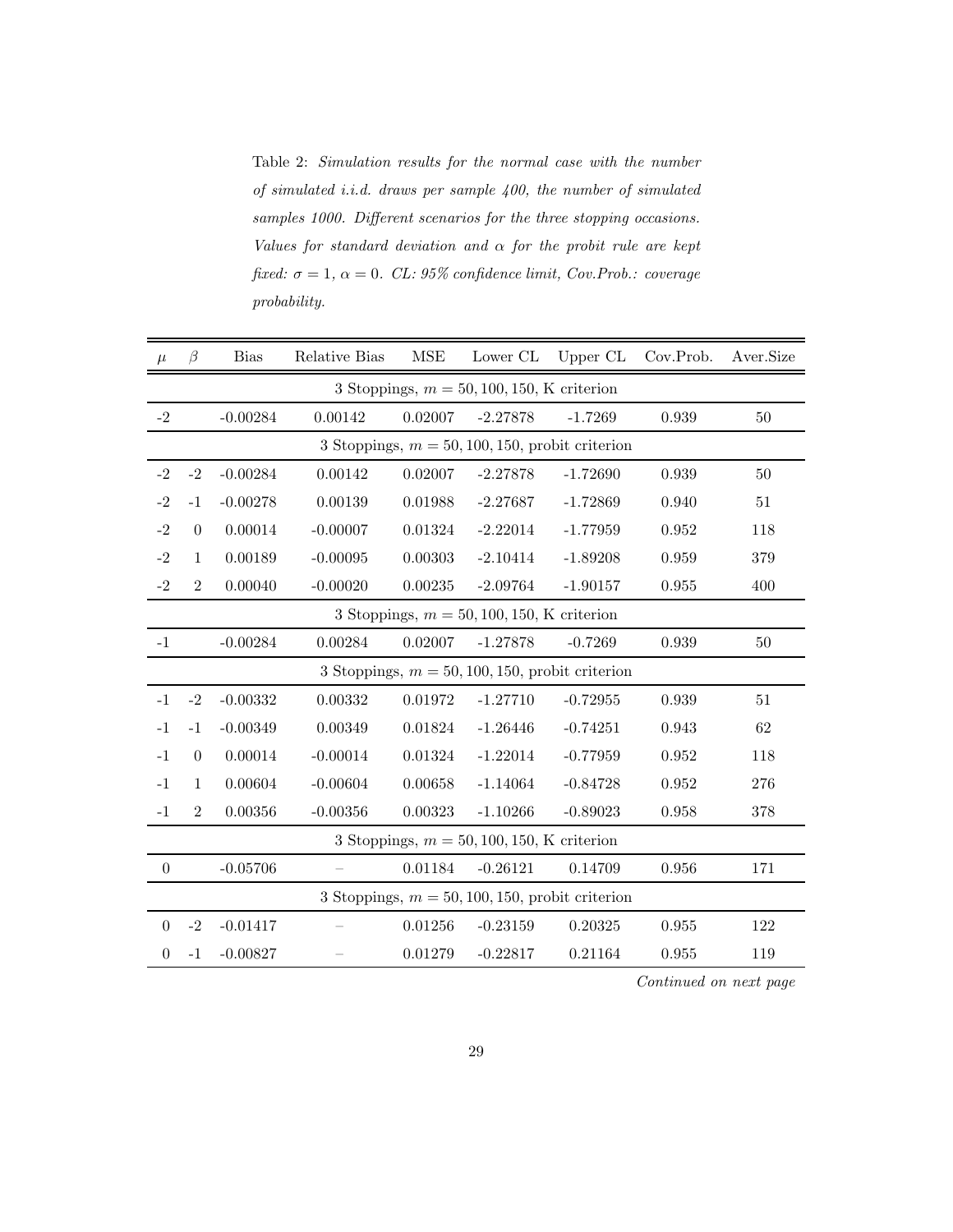| $\mu$             | $\beta$          | <b>Bias</b> | Relative Bias | $\operatorname{MSE}$ | Lower CL                                         | Upper CL                                           | Cov.Prob.   | Aver.Size |
|-------------------|------------------|-------------|---------------|----------------------|--------------------------------------------------|----------------------------------------------------|-------------|-----------|
| $\boldsymbol{0}$  | $\boldsymbol{0}$ | 0.00014     |               | 0.01324              | $-0.22014$                                       | 0.22041                                            | $\,0.952\,$ | 118       |
| $\boldsymbol{0}$  | $\mathbf 1$      | 0.00587     |               | 0.01330              | $-0.21403$                                       | 0.22577                                            | 0.951       | 118       |
| $\boldsymbol{0}$  | $\,2$            | 0.01370     |               | 0.01322              | $-0.20658$                                       | 0.23397                                            | $\,0.952\,$ | 118       |
|                   |                  |             |               |                      | 3 Stoppings, $m = 50, 100, 150, K$ criterion     |                                                    |             |           |
| $\mathbf{1}$      |                  | 0.00040     | 0.00040       | 0.00235              | 0.90236                                          | 1.09843                                            | $\,0.955\,$ | 400       |
|                   |                  |             |               |                      |                                                  | 3 Stoppings, $m = 50, 100, 150$ , probit criterion |             |           |
| $\mathbf{1}$      | $-2$             | $-0.00321$  | $-0.00321$    | 0.00346              | 0.89025                                          | 1.10333                                            | 0.954       | 378       |
| 1                 | $^{\rm -1}$      | $-0.00534$  | $-0.00534$    | 0.00659              | 0.84740                                          | 1.14192                                            | 0.960       | $275\,$   |
| $\mathbf{1}$      | $\boldsymbol{0}$ | 0.00014     | 0.00014       | 0.01324              | 0.77986                                          | 1.22041                                            | 0.952       | 118       |
| $\mathbf{1}$      | $\mathbf{1}$     | 0.00148     | 0.00148       | 0.01783              | 0.73998                                          | 1.26298                                            | 0.946       | $62\,$    |
| $\,1$             | $\,2$            | $-0.00085$  | $-0.00085$    | 0.01955              | 0.72588                                          | 1.27242                                            | 0.940       | $52\,$    |
|                   |                  |             |               |                      | 3 Stoppings, $m = 50, 100, 150, K$ criterion     |                                                    |             |           |
| $\,2$             |                  | 0.00040     | 0.00020       | 0.00235              | 1.90236                                          | 2.09843                                            | 0.955       | 400       |
|                   |                  |             |               |                      |                                                  | 3 Stoppings, $m = 50, 100, 150$ , probit criterion |             |           |
| $\overline{2}$    | $-2$             | 0.00040     | 0.00020       | 0.00235              | 1.90236                                          | 2.09843                                            | 0.955       | 400       |
| $\overline{2}$    | $^{\rm -1}$      | $-0.00106$  | $-0.00053$    | 0.00297              | 1.89342                                          | 2.10445                                            | 0.956       | 380       |
| $\overline{2}$    | $\boldsymbol{0}$ | 0.00014     | 0.00007       | 0.01324              | 1.77986                                          | 2.22041                                            | 0.952       | 118       |
| $\sqrt{2}$        | $\mathbf 1$      | $-0.00175$  | $-0.00087$    | 0.01979              | 1.72455                                          | 2.27195                                            | 0.938       | $51\,$    |
| $\overline{2}$    | $\overline{2}$   | $-0.00264$  | $-0.00132$    | 0.02002              | 1.72146                                          | 2.27327                                            | 0.939       | $50\,$    |
|                   |                  |             |               |                      | 3 Stoppings, $m = 25, 50, 75$ , K criterion      |                                                    |             |           |
| $-2$              |                  | $-0.00254$  | 0.00127       | 0.04125              | $-2.39018$                                       | $-1.61489$                                         | 0.938       | 25        |
|                   |                  |             |               |                      | 3 Stoppings, $m = 25, 50, 75$ , probit criterion |                                                    |             |           |
| $-2$              | $-2$             | $-0.00254$  | 0.00127       | 0.04125              | $-2.39018$                                       | $-1.61489$                                         | 0.938       | 25        |
| $-2$              | $^{\rm -1}$      | $-0.00441$  | 0.00221       | 0.04033              | $-2.38904$                                       | $-1.61979$                                         | 0.938       | $26\,$    |
| $-2$              | $\boldsymbol{0}$ | $-0.00207$  | 0.00104       | 0.02729              | $-2.30824$                                       | $-1.69591$                                         | 0.942       | $85\,$    |
| $-2$              | $\mathbf{1}$     | 0.00400     | $-0.00200$    | 0.00377              | $-2.10888$                                       | $-1.88312$                                         | 0.958       | 374       |
| $\textnormal{-}2$ | $\overline{2}$   | 0.00040     | $-0.00020$    | 0.00235              | $-2.09764$                                       | $-1.90157$                                         | 0.955       | 400       |

Table  $2$  – *Continued from previous page*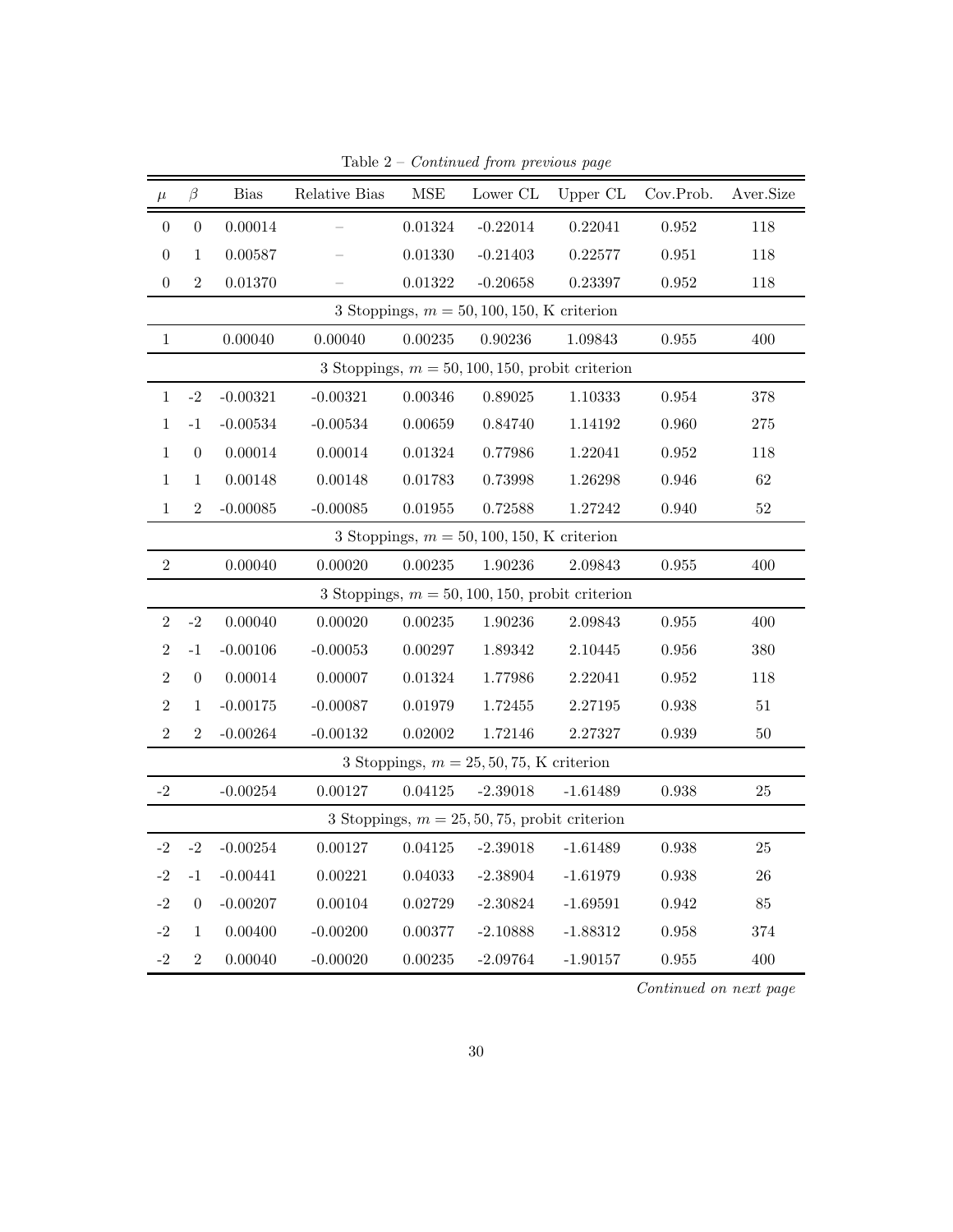| $\mu$            | β                | <b>Bias</b> | Relative Bias | $\operatorname{MSE}$ | Lower CL                                         | Upper CL   | Cov.Prob.   | Aver.Size |
|------------------|------------------|-------------|---------------|----------------------|--------------------------------------------------|------------|-------------|-----------|
|                  |                  |             |               |                      | 3 Stoppings, $m = 25, 50, 75$ , K criterion      |            |             |           |
| $-1$             |                  | $-0.00254$  | 0.00254       | 0.04125              | $-1.39018$                                       | $-0.61489$ | 0.938       | 25        |
|                  |                  |             |               |                      | 3 Stoppings, $m = 25, 50, 75$ , probit criterion |            |             |           |
| $-1$             | $-2$             | $-0.00691$  | 0.00691       | 0.03961              | $-1.39115$                                       | $-0.62266$ | 0.941       | 26        |
| $-1$             | $-1$             | $-0.00679$  | 0.00679       | 0.03667              | $-1.37363$                                       | $-0.63995$ | 0.942       | 33        |
| $-1$             | $\theta$         | $-0.00207$  | 0.00207       | 0.02729              | $-1.30824$                                       | $-0.69591$ | 0.942       | 85        |
| $^{\rm -1}$      | $\mathbf{1}$     | 0.01088     | $-0.01088$    | 0.01202              | $-1.17330$                                       | $-0.80495$ | $\,0.956\,$ | 254       |
| $-1$             | $\overline{2}$   | 0.00757     | $-0.00757$    | 0.00440              | $-1.10696$                                       | $-0.87791$ | 0.956       | 372       |
|                  |                  |             |               |                      | 3 Stoppings, $m = 25, 50, 75$ , K criterion      |            |             |           |
| $\boldsymbol{0}$ |                  | $-0.08579$  |               | 0.02305              | $-0.36318$                                       | 0.19161    | $\,0.953\,$ | 143       |
|                  |                  |             |               |                      | 3 Stoppings, $m = 25, 50, 75$ , probit criterion |            |             |           |
| $\overline{0}$   | $-2$             | $-0.02926$  |               | 0.02560              | $-0.33039$                                       | 0.27187    | 0.948       | 90        |
| $\theta$         | $-1$             | $-0.01517$  |               | 0.02600              | $-0.31956$                                       | 0.28922    | 0.947       | 86        |
| $\overline{0}$   | $\boldsymbol{0}$ | $-0.00207$  |               | 0.02729              | $-0.30824$                                       | 0.30409    | 0.942       | 85        |
| $\theta$         | 1                | 0.00996     |               | 0.02800              | $-0.29806$                                       | 0.31799    | 0.946       | 82        |
| $\boldsymbol{0}$ | $\overline{2}$   | 0.02320     |               | 0.02695              | $-0.28038$                                       | 0.32679    | $0.950\,$   | 87        |
|                  |                  |             |               |                      | 3 Stoppings, $m = 25, 50, 75$ , K criterion      |            |             |           |
| $\,1$            |                  | 0.00040     | 0.00040       | 0.00235              | 0.90236                                          | 1.09843    | $\,0.955\,$ | 400       |
|                  |                  |             |               |                      | 3 Stoppings, $m = 25, 50, 75$ , probit criterion |            |             |           |
| $\mathbf{1}$     | $-2$             | $-0.01063$  | $-0.01063$    | 0.00645              | 0.87354                                          | 1.10521    | 0.950       | 371       |
| 1                | $-1$             | $-0.01469$  | $-0.01469$    | 0.01315              | 0.80079                                          | 1.16982    | 0.953       | 257       |
| $\mathbf{1}$     | $\boldsymbol{0}$ | $-0.00207$  | $-0.00207$    | 0.02729              | 0.69176                                          | 1.30409    | 0.942       | 85        |
| 1                | 1                | 0.00496     | 0.00496       | 0.03672              | 0.63731                                          | 1.37261    | 0.942       | 33        |
| $1\,$            | $\overline{2}$   | $-0.00027$  | $-0.00027$    | 0.03978              | 0.61566                                          | 1.38380    | 0.940       | 26        |
|                  |                  |             |               |                      | 3 Stoppings, $m = 25, 50, 75$ , K criterion      |            |             |           |
| $\sqrt{2}$       |                  | 0.00040     | 0.00020       | 0.00235              | 1.90236                                          | 2.09843    | $\,0.955\,$ | 400       |
|                  |                  |             |               |                      | 3 Stoppings, $m = 25, 50, 75$ , probit criterion |            |             |           |

Table 2 –  $Continued\ from\ previous\ page$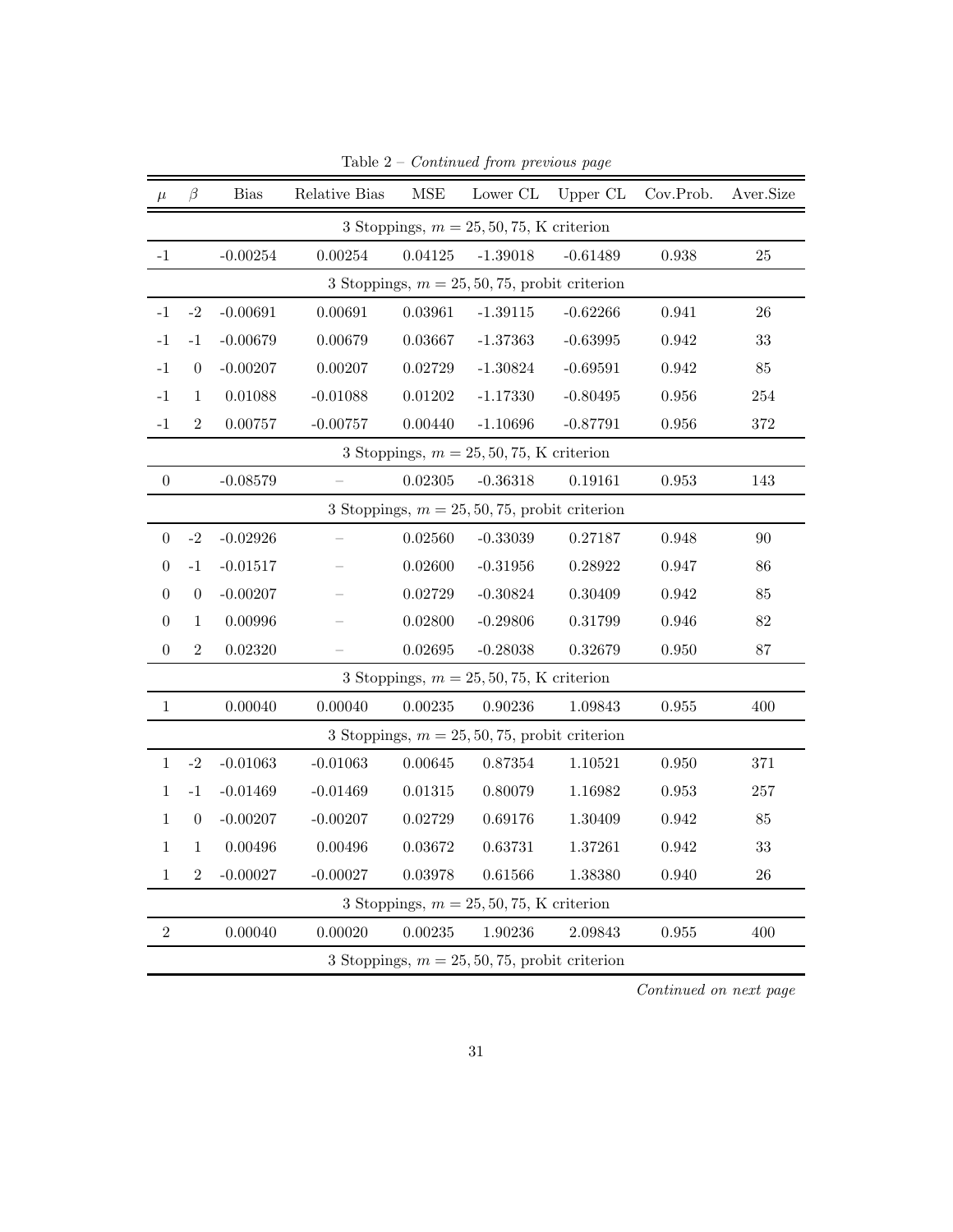| $\mu$            | $\beta$          | <b>Bias</b> | Relative Bias | <b>MSE</b> | Lower $\operatorname{CL}$                        | Upper CL    | Cov.Prob.   | Aver.Size |
|------------------|------------------|-------------|---------------|------------|--------------------------------------------------|-------------|-------------|-----------|
| $\overline{2}$   | $-2$             | 0.00040     | 0.00020       | 0.00235    | 1.90236                                          | 2.09843     | 0.955       | 400       |
| $\overline{2}$   | $-1$             | $-0.00356$  | $-0.00178$    | 0.00457    | 1.88412                                          | 2.10876     | 0.956       | 375       |
| $\overline{2}$   | $\boldsymbol{0}$ | $-0.00207$  | $-0.00104$    | 0.02729    | 1.69176                                          | $2.30409\,$ | 0.942       | 85        |
| $\overline{2}$   | $\mathbf{1}$     | $-0.00126$  | $-0.00063$    | 0.04022    | 1.61407                                          | 2.38341     | 0.940       | 26        |
| $\overline{2}$   | $\overline{2}$   | $-0.00254$  | $-0.00127$    | 0.04125    | 1.60982                                          | 2.38511     | 0.938       | 25        |
|                  |                  |             |               |            | 3 Stoppings, $m = 10, 20, 30, K$ criterion       |             |             |           |
| $-2$             |                  | 0.00158     | $-0.00079$    | 0.10434    | $-2.5983$                                        | $-1.39855$  | 0.911       | $10\,$    |
|                  |                  |             |               |            | 3 Stoppings, $m = 10, 20, 30$ , probit criterion |             |             |           |
| $-2$             | $-2$             | 0.00094     | $-0.00047$    | 0.10323    | $-2.59878$                                       | $-1.39934$  | 0.911       | $10\,$    |
| $-2$             | $-1$             | $-0.00185$  | 0.00093       | 0.10176    | $-2.59677$                                       | $-1.40694$  | 0.911       | $10\,$    |
| $^{\rm -2}$      | $\boldsymbol{0}$ | 0.00189     | $-0.00095$    | 0.06994    | $-2.46607$                                       | $-1.53014$  | 0.929       | 65        |
| $-2$             | $\mathbf{1}$     | 0.01088     | $-0.00544$    | 0.00774    | $-2.11596$                                       | $-1.86227$  | $\,0.954\,$ | 371       |
| $-2$             | $\overline{2}$   | 0.00040     | $-0.00020$    | 0.00235    | $-2.09764$                                       | $-1.90157$  | $\,0.955\,$ | 400       |
|                  |                  |             |               |            | 3 Stoppings, $m = 10, 20, 30$ , K criterion      |             |             |           |
| $^{\rm -1}$      |                  | 0.00011     | $-0.00011$    | 0.10225    | $-1.59953$                                       | $-0.40025$  | $\rm 0.912$ | $10\,$    |
|                  |                  |             |               |            | 3 Stoppings, $m = 10, 20, 30$ , probit criterion |             |             |           |
| $-1$             | $-2$             | $-0.00858$  | 0.00858       | 0.09600    | $-1.59957$                                       | $-0.41759$  | 0.914       | 11        |
| $-1$             | $-1$             | $-0.01666$  | 0.01666       | 0.09109    | $-1.58457$                                       | $-0.44875$  | 0.918       | 15        |
| $-1$             | $\boldsymbol{0}$ | 0.00189     | $-0.00189$    | 0.06994    | $-1.46607$                                       | $-0.53014$  | 0.929       | 65        |
| $-1$             | $\mathbf{1}$     | 0.03379     | $-0.03379$    | 0.03176    | $-1.22465$                                       | $-0.70777$  | 0.947       | 239       |
| $-1$             | $\overline{2}$   | 0.02406     | $-0.02406$    | 0.01362    | $-1.11470$                                       | $-0.83719$  | 0.950       | 360       |
|                  |                  |             |               |            | 3 Stoppings, $m = 10, 20, 30, K$ criterion       |             |             |           |
| $\boldsymbol{0}$ |                  | $-0.14051$  |               | 0.05513    | $-0.54643$                                       | 0.26542     | 0.936       | 136       |
|                  |                  |             |               |            | 3 Stoppings, $m = 10, 20, 30$ , probit criterion |             |             |           |
| $\boldsymbol{0}$ | $-2$             | $-0.06390$  |               | 0.06283    | $-0.51695$                                       | 0.38916     | $\,0.935\,$ | $78\,$    |
| $\boldsymbol{0}$ | $-1$             | $-0.03391$  |               | 0.06667    | $-0.49646$                                       | 0.42864     | 0.934       | 69        |
| $\boldsymbol{0}$ | $\boldsymbol{0}$ | 0.00189     |               | 0.06994    | $-0.46607$                                       | 0.46986     | 0.929       | 65        |

Table  $2$  –  $Continued$  from previous page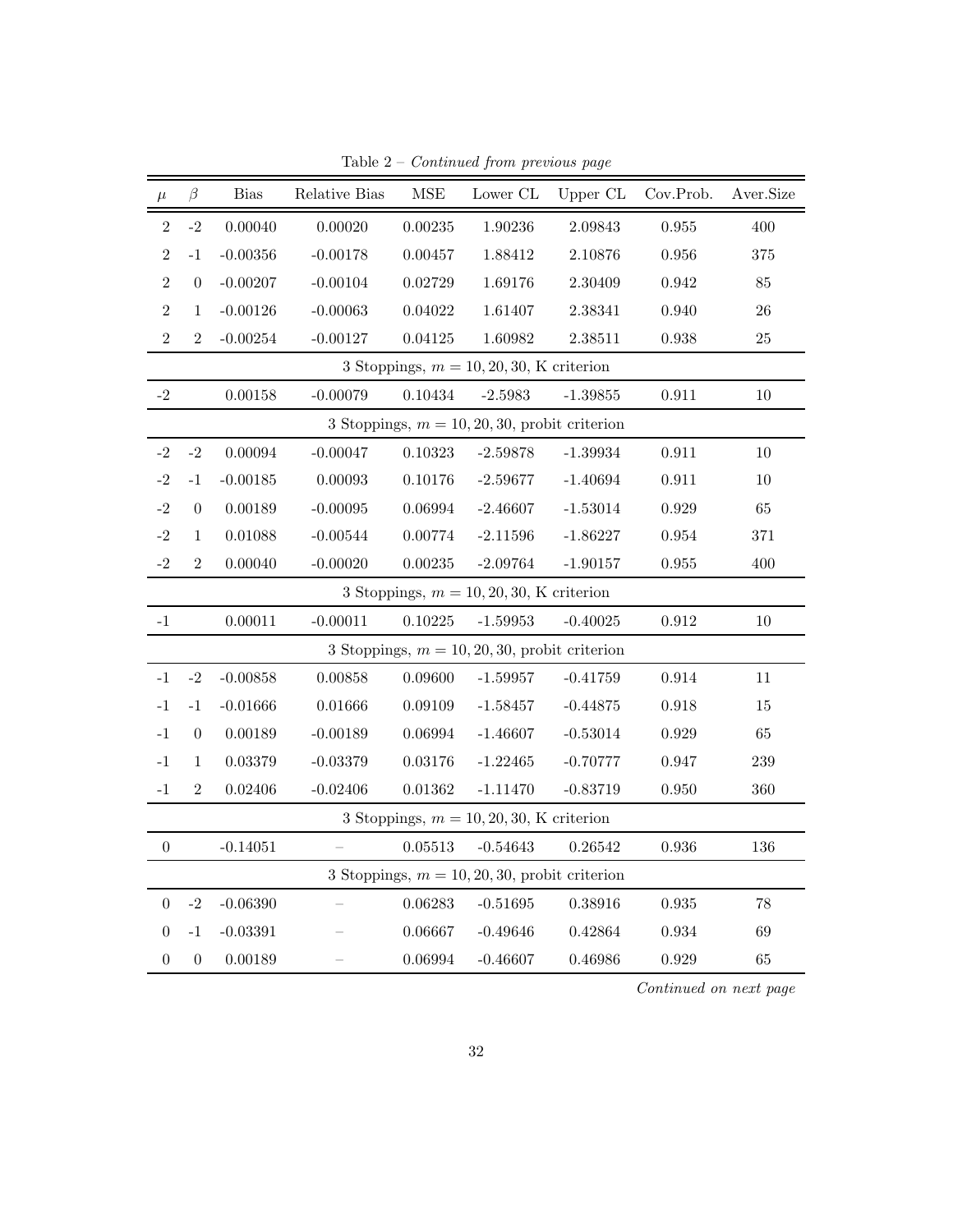| $\mu$            | $\beta$          | $\mathrm{Bias}$ | Relative Bias | $\operatorname{MSE}$ | Lower CL                                         | Upper CL   | Cov.Prob.   | Aver.Size |
|------------------|------------------|-----------------|---------------|----------------------|--------------------------------------------------|------------|-------------|-----------|
| $\boldsymbol{0}$ | $\mathbf{1}$     | 0.03043         |               | 0.07240              | $-0.43543$                                       | 0.49629    | 0.924       | 66        |
| $\boldsymbol{0}$ | $\overline{2}$   | 0.06657         |               | 0.06925              | $-0.38770$                                       | 0.52085    | 0.934       | 78        |
|                  |                  |                 |               |                      | 3 Stoppings, $m = 10, 20, 30, K$ criterion       |            |             |           |
| $1\,$            |                  | $-0.00057$      | $-0.00057$    | 0.00337              | 0.90082                                          | 1.09804    | 0.954       | 400       |
|                  |                  |                 |               |                      | 3 Stoppings, $m = 10, 20, 30$ , probit criterion |            |             |           |
| $\mathbf{1}$     | $-2$             | $-0.03090$      | $-0.03090$    | 0.01923              | 0.82879                                          | 1.10941    | 0.938       | $359\,$   |
| $\mathbf{1}$     | $^{\rm -1}$      | $-0.03707$      | $-0.03707$    | 0.03385              | 0.71194                                          | 1.21392    | 0.934       | 247       |
| 1                | $\boldsymbol{0}$ | 0.00189         | 0.00189       | 0.06994              | 0.53393                                          | 1.46986    | 0.929       | 65        |
| 1                | 1                | $0.01775\,$     | 0.01775       | 0.09253              | 0.45157                                          | 1.58392    | 0.922       | $15\,$    |
| $\mathbf{1}$     | $\overline{2}$   | 0.01001         | 0.01001       | 0.09775              | 0.41860                                          | 1.60143    | 0.919       | 11        |
|                  |                  |                 |               |                      | 3 Stoppings, $m = 10, 20, 30$ , K criterion      |            |             |           |
| $\overline{2}$   |                  | 0.00040         | 0.00020       | 0.00235              | $1.90236\,$                                      | 2.09843    | $\,0.955\,$ | 400       |
|                  |                  |                 |               |                      | 3 Stoppings, $m = 10, 20, 30$ , probit criterion |            |             |           |
| $\overline{2}$   | $\text{-}2$      | 0.00040         | 0.00020       | 0.00235              | 1.90236                                          | 2.09843    | $\,0.955\,$ | 400       |
| $\sqrt{2}$       | $^{\rm -1}$      | $-0.01437$      | $-0.00719$    | 0.01043              | 1.85870                                          | 2.11256    | 0.951       | 371       |
| $\overline{2}$   | $\boldsymbol{0}$ | 0.00189         | 0.00095       | 0.06994              | 1.53393                                          | 2.46986    | 0.929       | 65        |
| $\overline{2}$   | 1                | 0.00666         | 0.00333       | 0.09977              | 1.41215                                          | 2.60117    | 0.916       | 10        |
| $\overline{2}$   | $\overline{2}$   | 0.00179         | 0.00089       | 0.10434              | 1.40209                                          | 2.60148    | 0.911       | 10        |
|                  |                  |                 |               |                      | 3 Stoppings, $m = 5, 10, 15, K$ criterion        |            |             |           |
| $-2$             |                  | 0.00499         | $-0.0025$     | 0.20374              | $-2.8349$                                        | $-1.15511$ | 0.884       | $\bf 5$   |
|                  |                  |                 |               |                      | 3 Stoppings, $m = 5, 10, 15$ , probit criterion  |            |             |           |
| $-2$             | $-2$             | 0.00422         | $-0.00211$    | 0.20275              | $-2.83500$                                       | $-1.15655$ | 0.884       | $\bf 5$   |
| $-2$             | $-1$             | $-0.00218$      | 0.00109       | 0.19784              | $-2.83348$                                       | $-1.17088$ | 0.890       | $\bf 5$   |
| $-2$             | $\boldsymbol{0}$ | 0.00014         | $-0.00007$    | 0.13493              | $-2.65100$                                       | $-1.34873$ | $\,0.903\,$ | $58\,$    |
| $-2$             | $\mathbf{1}$     | 0.01727         | $-0.00863$    | 0.01399              | $-2.12791$                                       | $-1.83755$ | 0.952       | 369       |
| $^{\rm -2}$      | $\overline{2}$   | 0.00137         | $-0.00068$    | 0.00338              | $-2.09703$                                       | $-1.90023$ | 0.954       | 400       |
|                  |                  |                 |               |                      | 3 Stoppings, $m = 5, 10, 15, K$ criterion        |            |             |           |

Table  $2$  –  $Continued$  from previous page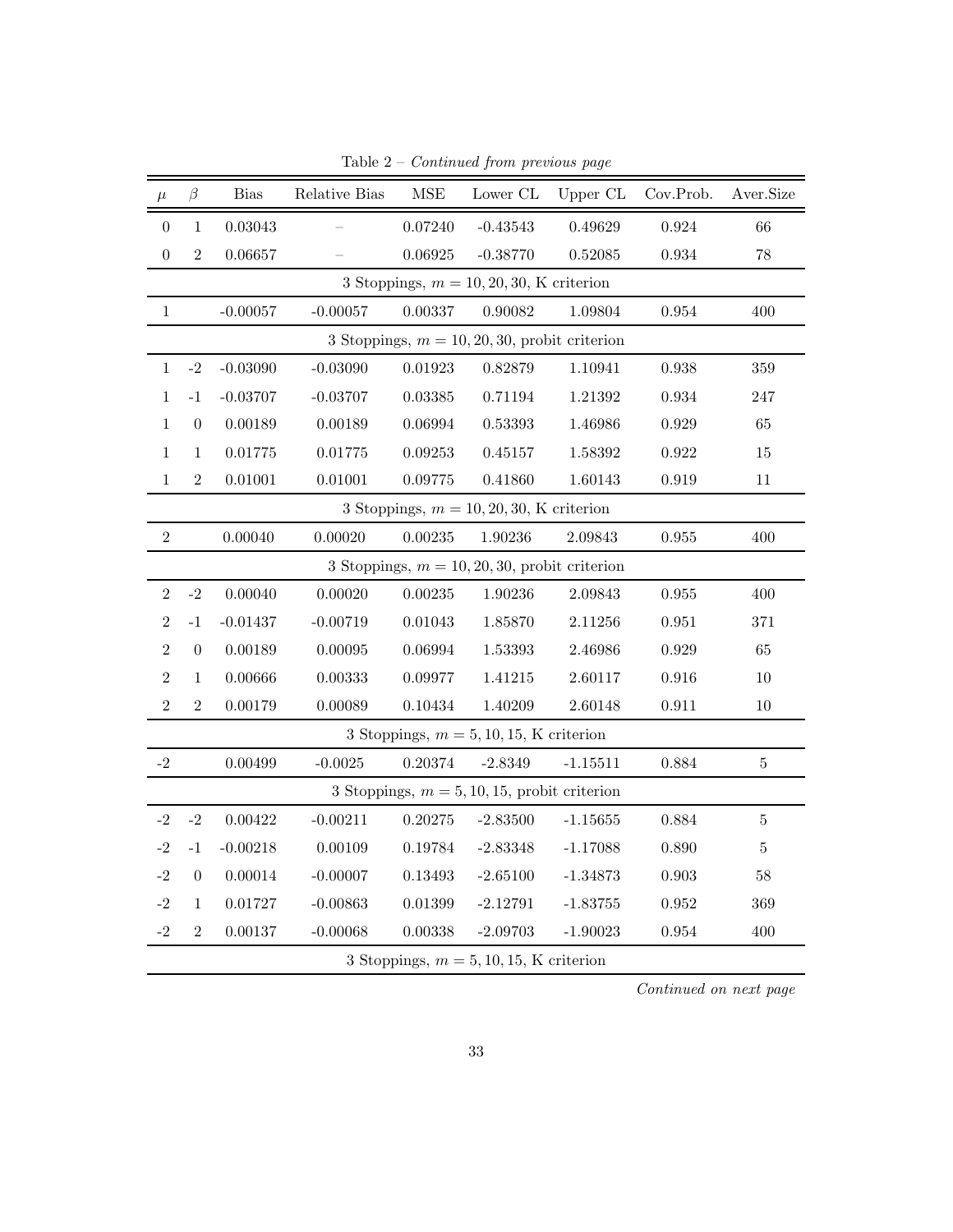| $\mu$            | β                | <b>Bias</b>   | Relative Bias | $\operatorname{MSE}$ | Lower CL                                        | Upper CL   | Cov.Prob.   | Aver.Size        |
|------------------|------------------|---------------|---------------|----------------------|-------------------------------------------------|------------|-------------|------------------|
| $-1$             |                  | $-0.00094$    | 0.00094       | 0.19386              | $-1.83806$                                      | $-0.16382$ | 0.884       | $\overline{5}$   |
|                  |                  |               |               |                      | 3 Stoppings, $m = 5, 10, 15$ , probit criterion |            |             |                  |
| $-1$             | $-2$             | $-0.01799$    | 0.01799       | 0.17915              | $-1.84115$                                      | $-0.19482$ | 0.896       | $\,6\,$          |
| $-1$             | $-1$             | $-0.03255$    | 0.03255       | 0.17104              | $-1.81522$                                      | $-0.24988$ | 0.896       | 10               |
| $-1$             | $\boldsymbol{0}$ | 0.00014       | $-0.00014$    | 0.13493              | $-1.65100$                                      | $-0.34873$ | $\,0.903\,$ | $58\,$           |
| $-1$             | $\mathbf 1$      | 0.07150       | $-0.07150$    | 0.06649              | $-1.26519$                                      | $-0.59181$ | 0.921       | 235              |
| $^{\rm -1}$      | $\overline{2}$   | 0.05333       | $-0.05333$    | 0.03940              | $-1.12594$                                      | $-0.76739$ | 0.936       | 348              |
|                  |                  |               |               |                      | 3 Stoppings, $m = 5, 10, 15, K$ criterion       |            |             |                  |
| $\boldsymbol{0}$ |                  | $-0.19706$    |               | 0.10483              | $-0.75579$                                      | 0.36167    | 0.928       | 133              |
|                  |                  |               |               |                      | 3 Stoppings, $m = 5, 10, 15$ , probit criterion |            |             |                  |
| $\boldsymbol{0}$ | $\text{-}2$      | $-0.11859$    |               | 0.12012              | $-0.74316$                                      | 0.50599    | $\,0.915\,$ | $76\,$           |
| $\boldsymbol{0}$ | $^{\rm -1}$      | $-0.06873$    |               | 0.12762              | $-0.71105$                                      | 0.57359    | $\rm 0.912$ | 64               |
| $\boldsymbol{0}$ | $\boldsymbol{0}$ | 0.00014       |               | 0.13493              | $-0.65100$                                      | 0.65127    | $\,0.903\,$ | $58\,$           |
| $\boldsymbol{0}$ | $\mathbf 1$      | 0.06384       |               | 0.13592              | $-0.57304$                                      | 0.70072    | 0.914       | 65               |
| $\boldsymbol{0}$ | $\overline{2}$   | 0.11084       |               | 0.12544              | $-0.50580$                                      | 0.72748    | 0.925       | $78\,$           |
|                  |                  |               |               |                      | 3 Stoppings, $m = 5, 10, 15, K$ criterion       |            |             |                  |
| $1\,$            |                  | $-0.01086$    | $-0.01086$    | 0.01554              | 0.88354                                         | 1.09475    | 0.946       | 396              |
|                  |                  |               |               |                      | 3 Stoppings, $m = 5, 10, 15$ , probit criterion |            |             |                  |
| $\mathbf{1}$     | $-2$             | $-0.06428$    | $-0.06428$    | 0.04773              | 0.75278                                         | 1.11865    | 0.929       | 346              |
| 1                | $-1$             | $-0.07541$    | $-0.07541$    | 0.07071              | 0.58046                                         | 1.26873    | 0.926       | 234              |
| 1                | $\boldsymbol{0}$ | 0.00014       | 0.00014       | 0.13493              | 0.34900                                         | 1.65127    | 0.903       | $58\,$           |
| $\mathbf{1}$     | 1                | $\,0.02523\,$ | 0.02523       | 0.17868              | 0.23621                                         | 1.81426    | 0.892       | $\boldsymbol{9}$ |
| $\mathbf{1}$     | $\overline{2}$   | 0.02334       | 0.02334       | 0.18438              | 0.20168                                         | 1.84500    | 0.888       | $\,6$            |
|                  |                  |               |               |                      | 3 Stoppings, $m = 5, 10, 15, K$ criterion       |            |             |                  |
| $\sqrt{2}$       |                  | 0.00040       | 0.00020       | $\, 0.00235\,$       | $1.90236\,$                                     | 2.09843    | $\,0.955\,$ | 400              |
|                  |                  |               |               |                      | 3 Stoppings, $m = 5, 10, 15$ , probit criterion |            |             |                  |
| $\overline{2}$   | $^{\rm -2}$      | $-0.00037$    | $-0.00018$    | 0.00302              | 1.90071                                         | 2.09855    | 0.955       | 400              |

Table 2 –  $Continued\ from\ previous\ page$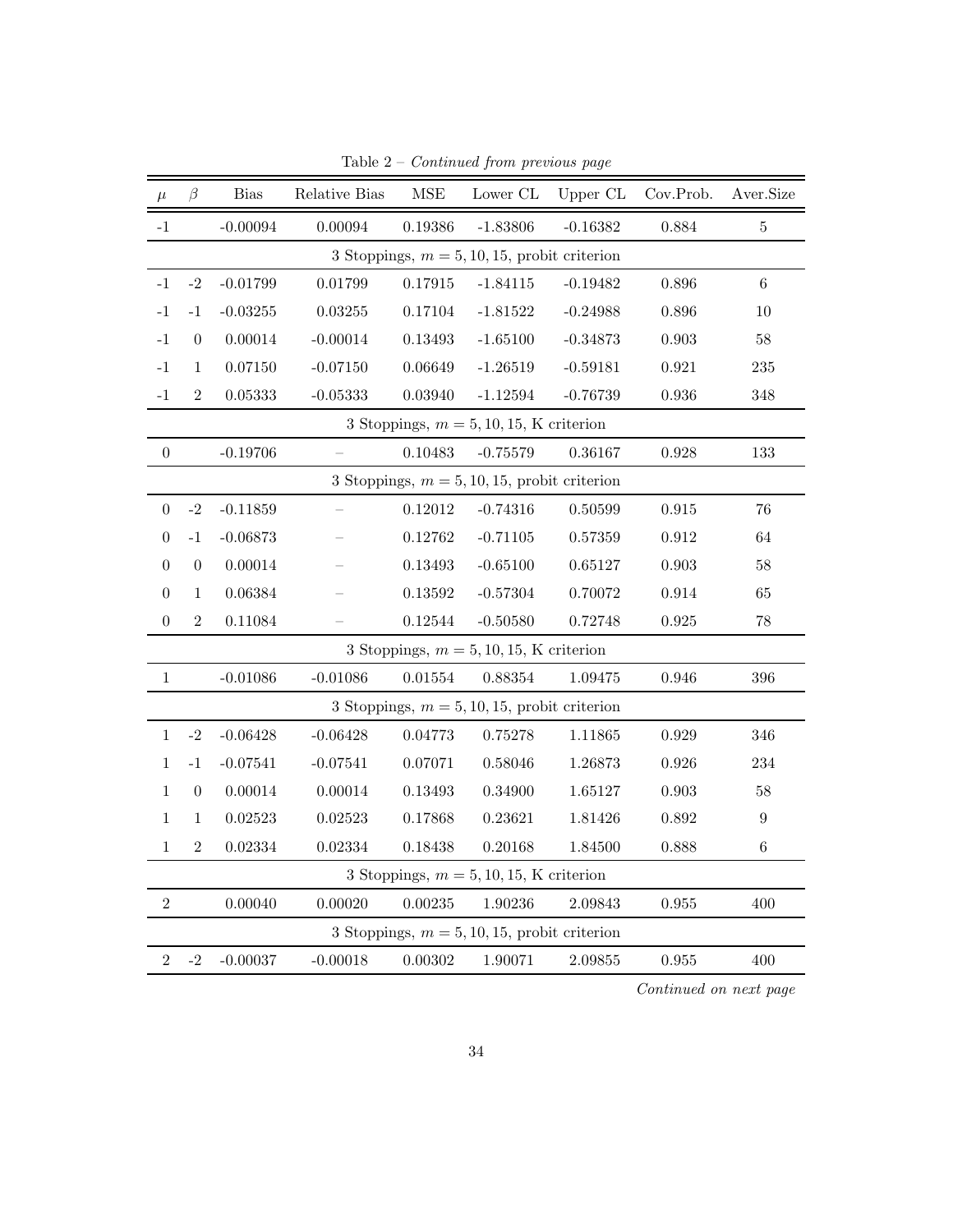| $\mu$            | $\beta$          | <b>Bias</b> | Relative Bias | $\operatorname{MSE}$ | Lower CL                                      | Upper CL    | Cov.Prob. | Aver.Size        |
|------------------|------------------|-------------|---------------|----------------------|-----------------------------------------------|-------------|-----------|------------------|
| $\,2$            | $-1$             | $-0.02672$  | $-0.01336$    | 0.02218              | 1.82580                                       | 2.12076     | 0.945     | 367              |
| $\overline{2}$   | $\boldsymbol{0}$ | 0.00014     | 0.00007       | 0.13493              | 1.34900                                       | 2.65127     | 0.903     | $58\,$           |
| $\mathbf{2}$     | $\mathbf{1}$     | 0.01010     | 0.00505       | 0.19822              | 1.17678                                       | 2.84343     | 0.887     | $\bf 5$          |
| $\overline{2}$   | $\overline{2}$   | 0.00579     | 0.00290       | 0.20214              | 1.16567                                       | 2.84592     | 0.885     | $\bf 5$          |
|                  |                  |             |               |                      | 3 Stoppings, $m = 2, 4, 6$ , K criterion      |             |           |                  |
| $-2$             |                  | $-0.00268$  | 0.00134       | $0.51563\,$          | $-3.10141$                                    | $-0.90394$  | 0.687     | $\overline{2}$   |
|                  |                  |             |               |                      | 3 Stoppings, $m = 2, 4, 6$ , probit criterion |             |           |                  |
| $-2$             | $\textbf{-}2$    | $-0.01054$  | 0.00527       | 0.49998              | $-3.11239$                                    | $-0.90870$  | 0.694     | $\,2$            |
| $-2$             | $-1$             | $-0.02893$  | 0.01446       | 0.48272              | $-3.12770$                                    | $-0.93016$  | 0.704     | $\,2$            |
| $-2$             | $\boldsymbol{0}$ | 0.00501     | $-0.00250$    | 0.36711              | $-2.88776$                                    | $-1.10223$  | 0.778     | $54\,$           |
| $^{\rm -2}$      | $\mathbf{1}$     | 0.06251     | $-0.03126$    | 0.06741              | $-2.12864$                                    | $-1.74633$  | 0.932     | 360              |
| $-2$             | $\overline{2}$   | 0.01476     | $-0.00738$    | 0.02292              | $-2.09431$                                    | $-1.87616$  | 0.949     | 396              |
|                  |                  |             |               |                      | 3 Stoppings, $m = 2, 4, 6$ , K criterion      |             |           |                  |
| $^{\rm -1}$      |                  | $-0.0634$   | 0.0634        | 0.40771              | $-2.15826$                                    | 0.03146     | 0.730     | $\sqrt{3}$       |
|                  |                  |             |               |                      | 3 Stoppings, $m = 2, 4, 6$ , probit criterion |             |           |                  |
| $-1$             | $-2$             | $-0.07022$  | 0.07022       | 0.42042              | $-2.15092$                                    | 0.01048     | 0.726     | $\boldsymbol{3}$ |
| $-1$             | $^{\rm -1}$      | $-0.06700$  | 0.06700       | 0.42843              | $-2.11614$                                    | $-0.01786$  | 0.733     | $8\,$            |
| $-1$             | $\boldsymbol{0}$ | 0.00501     | $-0.00501$    | 0.36711              | $-1.88776$                                    | $-0.10223$  | 0.778     | $54\,$           |
| $^{\rm -1}$      | $\mathbf{1}$     | 0.17484     | $-0.17484$    | 0.19682              | $-1.32545$                                    | $-0.32487$  | 0.869     | 222              |
| $-1$             | $\,2$            | 0.16560     | $-0.16560$    | 0.17259              | $-1.13567$                                    | $-0.53313$  | 0.883     | 314              |
|                  |                  |             |               |                      | 3 Stoppings, $m = 2, 4, 6$ , K criterion      |             |           |                  |
| $\boldsymbol{0}$ |                  | $-0.32619$  |               | 0.27966              | $-1.07851$                                    | 0.42612     | 0.831     | 122              |
|                  |                  |             |               |                      | 3 Stoppings, $m = 2, 4, 6$ , probit criterion |             |           |                  |
| $\boldsymbol{0}$ | $-2$             | $-0.24247$  |               | 0.30000              | $-1.04447$                                    | $0.55953\,$ | 0.817     | 94               |
| $\overline{0}$   | $^{\rm -1}$      | $-0.15688$  |               | 0.32610              | $-0.99637$                                    | 0.68262     | 0.799     | $72\,$           |
| $\overline{0}$   | $\boldsymbol{0}$ | 0.00501     |               | 0.36711              | $-0.88776$                                    | 0.89777     | 0.778     | $54\,$           |
| $\boldsymbol{0}$ | $\mathbf{1}$     | 0.17018     |               | 0.30724              | $-0.68867$                                    | 1.02903     | 0.809     | $73\,$           |

Table  $2$  –  $Continued$  from previous page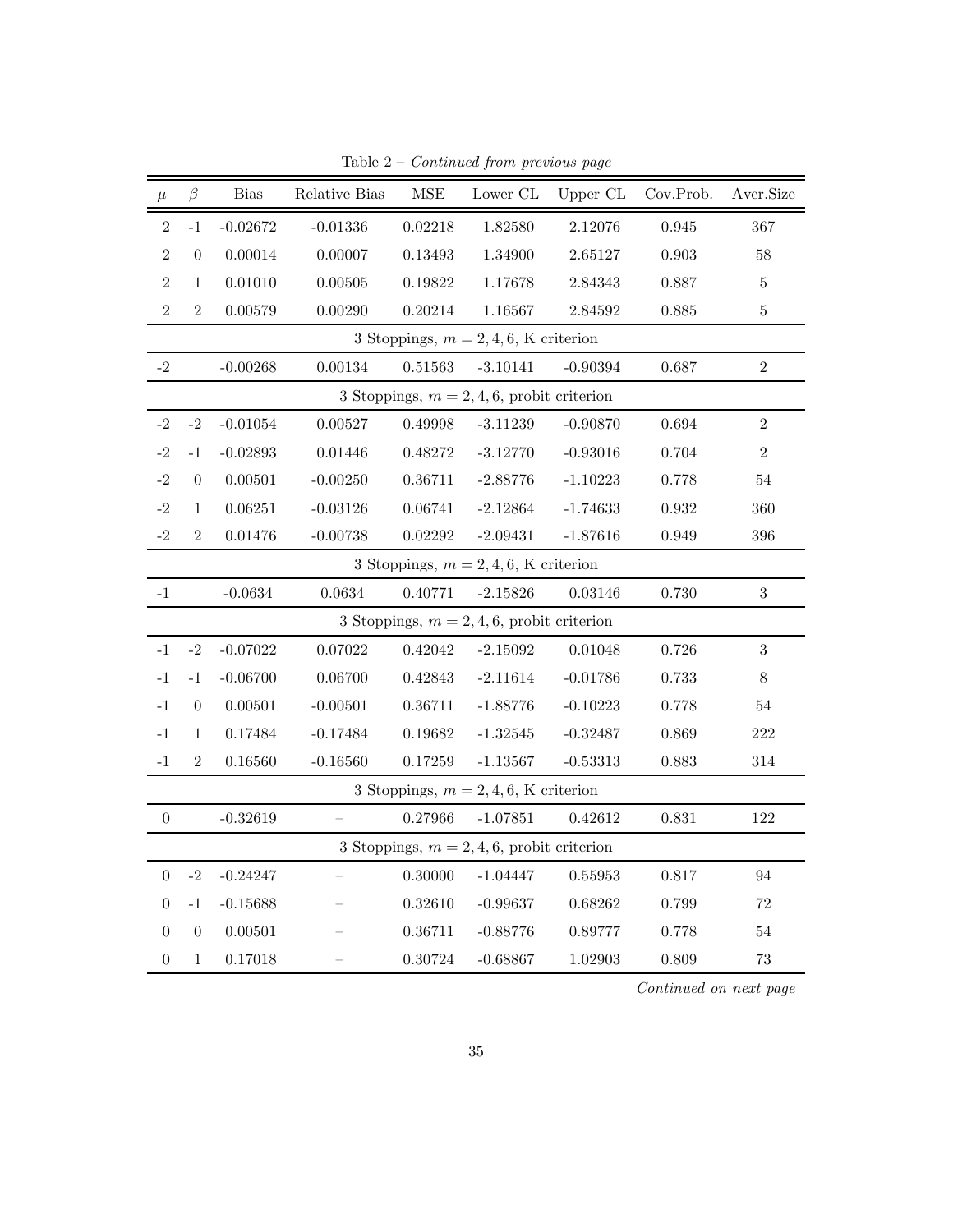| $\mu$          | $\beta$                                  | <b>Bias</b> | Relative Bias | <b>MSE</b> | Lower CL                                      | Upper CL | Cov.Prob. | Aver.Size      |  |  |  |
|----------------|------------------------------------------|-------------|---------------|------------|-----------------------------------------------|----------|-----------|----------------|--|--|--|
| $\theta$       | $\overline{2}$                           | 0.25107     |               | 0.28894    | $-0.57418$                                    | 1.07632  | 0.824     | 92             |  |  |  |
|                | 3 Stoppings, $m = 2, 4, 6$ , K criterion |             |               |            |                                               |          |           |                |  |  |  |
| 1              |                                          | $-0.11654$  | $-0.11654$    | 0.17114    | 0.69811                                       | 1.0688   | 0.902     | 365            |  |  |  |
|                |                                          |             |               |            | 3 Stoppings, $m = 2, 4, 6$ , probit criterion |          |           |                |  |  |  |
| $\mathbf{1}$   | $-2$                                     | $-0.17063$  | $-0.17063$    | 0.19322    | 0.53865                                       | 1.12009  | 0.882     | 313            |  |  |  |
| 1              | $-1$                                     | $-0.16427$  | $-0.16427$    | 0.21376    | 0.35156                                       | 1.31990  | 0.878     | 225            |  |  |  |
| $\mathbf{1}$   | $\overline{0}$                           | 0.00501     | 0.00501       | 0.36711    | 0.11224                                       | 1.89777  | 0.778     | 54             |  |  |  |
| $\mathbf{1}$   | $\mathbf{1}$                             | 0.07527     | 0.07527       | 0.41361    | 0.02334                                       | 2.12721  | 0.734     | 10             |  |  |  |
| $\mathbf{1}$   | $\overline{2}$                           | 0.08223     | 0.08223       | 0.38976    | 0.00611                                       | 2.15834  | 0.732     | 6              |  |  |  |
|                |                                          |             |               |            | 3 Stoppings, $m = 2, 4, 6$ , K criterion      |          |           |                |  |  |  |
| $\overline{2}$ |                                          | $-0.01081$  | $-0.0054$     | 0.0279     | 1.88572                                       | 2.09267  | 0.951     | 398            |  |  |  |
|                |                                          |             |               |            | 3 Stoppings, $m = 2, 4, 6$ , probit criterion |          |           |                |  |  |  |
| $\overline{2}$ | $-2$                                     | $-0.02488$  | $-0.01244$    | 0.04915    | 1.86658                                       | 2.08366  | 0.943     | 394            |  |  |  |
| $\overline{2}$ | $-1$                                     | $-0.08119$  | $-0.04059$    | 0.09972    | 1.72882                                       | 2.10880  | 0.916     | 355            |  |  |  |
| $\overline{2}$ | $\Omega$                                 | 0.00501     | 0.00250       | 0.36711    | 1.11224                                       | 2.89777  | 0.778     | 54             |  |  |  |
| $\overline{2}$ | $\mathbf{1}$                             | 0.02065     | 0.01032       | 0.47933    | 0.92699                                       | 3.11431  | 0.697     | $\overline{2}$ |  |  |  |
| $\overline{2}$ | $\overline{2}$                           | 0.00802     | 0.00401       | 0.49502    | 0.90976                                       | 3.10627  | 0.691     | $\overline{2}$ |  |  |  |

Table 2 – Continued from previous page

Table 3: Simulation results for the Bernoulli case with the number of simulated i.i.d. draws per sample 400, the number of simulated samples 1000. Value of  $\alpha$  for the probit rule is kept fixed:  $\alpha = 0$ . CL: 95% confidence limit, Cov.Prob.: coverage probability.

| $\pi$ | Bias    | Relative Bias | MSE         |          |         | Lower CL Upper CL Cov. Prob. Aver. Size |     |
|-------|---------|---------------|-------------|----------|---------|-----------------------------------------|-----|
|       |         |               | No Stopping |          |         |                                         |     |
| 0.001 | 0.00004 | 0.04000       | 0.00000     | -0.00076 | 0.00284 | 0.335                                   | 400 |
|       |         |               |             |          |         |                                         |     |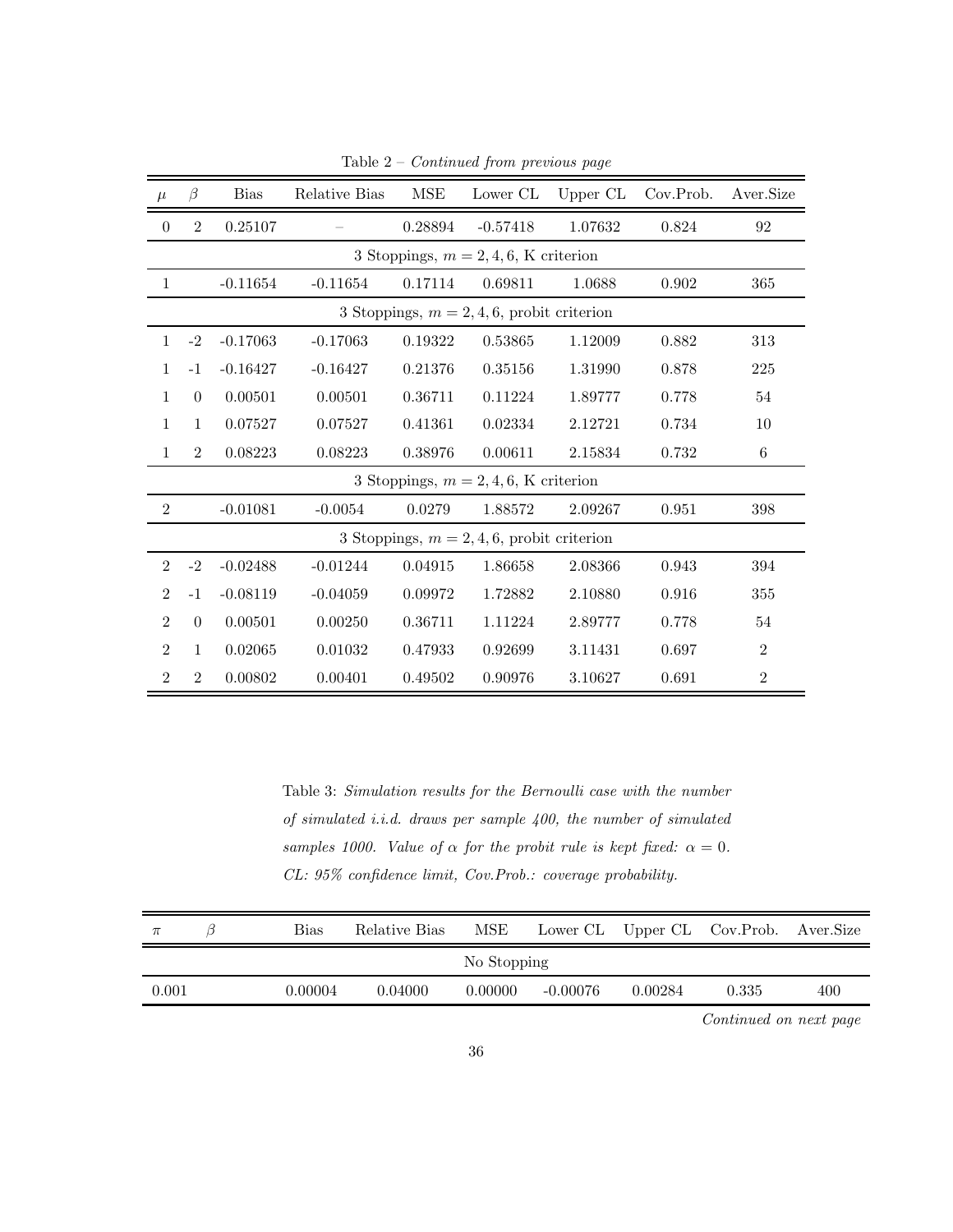| $\pi$                                         | $\beta$                                             | <b>Bias</b> | Relative Bias                                 | <b>MSE</b>  | Lower CL                                 | Upper CL | Cov.Prob. | Aver.Size |  |  |  |
|-----------------------------------------------|-----------------------------------------------------|-------------|-----------------------------------------------|-------------|------------------------------------------|----------|-----------|-----------|--|--|--|
|                                               |                                                     |             |                                               |             | 1 Stopping, $m = 200$ , K criterion      |          |           |           |  |  |  |
| 0.001                                         |                                                     | 0.00004     | 0.04000                                       | 0.00000     | $-0.00076$                               | 0.00284  | 0.335     | 400       |  |  |  |
|                                               |                                                     |             |                                               |             | 1 Stopping, $m = 200$ , probit criterion |          |           |           |  |  |  |
| 0.001                                         | $-2$                                                | 0.257       | 296                                           |             |                                          |          |           |           |  |  |  |
| 0.001                                         | $-1$                                                | 0.00003     | 0.02750                                       | 0.00000     | $-0.00079$                               | 0.00285  | 0.257     | 296       |  |  |  |
| 0.001                                         | $\overline{0}$                                      | 0.00003     | 0.02750                                       | 0.00000     | $-0.00079$                               | 0.00285  | 0.257     | 296       |  |  |  |
| 0.001                                         | $\mathbf{1}$                                        | 0.00004     | 0.03500                                       | 0.00000     | $-0.00080$                               | 0.00287  | 0.257     | 296       |  |  |  |
| 0.001                                         | $\overline{2}$                                      | 0.00004     | 0.03500                                       | 0.00000     | $-0.00080$                               | 0.00287  | 0.257     | $\,296$   |  |  |  |
| 3 Stoppings, $m = 100, 200, 300, K$ criterion |                                                     |             |                                               |             |                                          |          |           |           |  |  |  |
| $0.001\,$                                     |                                                     | 0.00004     | 0.04000                                       | 0.00000     | $-0.00076$                               | 0.00284  | 0.335     | 400       |  |  |  |
|                                               | 3 Stoppings, $m = 100, 200, 300$ , probit criterion |             |                                               |             |                                          |          |           |           |  |  |  |
| $0.001\,$                                     | $-2$                                                | $-0.00001$  | $-0.01333$                                    | 0.00001     | $-0.00085$                               | 0.00283  | 0.169     | 185       |  |  |  |
| 0.001                                         | $-1$                                                | $-0.00001$  | $-0.01167$                                    | 0.00001     | $-0.00086$                               | 0.00283  | 0.169     | 185       |  |  |  |
| 0.001                                         | $\theta$                                            | $-0.00001$  | $-0.01167$                                    | 0.00001     | $-0.00086$                               | 0.00283  | 0.169     | 185       |  |  |  |
| 0.001                                         | $\mathbf{1}$                                        | $-0.00001$  | $-0.00667$                                    | 0.00001     | $-0.00086$                               | 0.00285  | 0.169     | 185       |  |  |  |
| 0.001                                         | $\overline{2}$                                      | $-0.00001$  | $-0.00667$                                    | 0.00001     | $-0.00086$                               | 0.00285  | 0.169     | 185       |  |  |  |
|                                               |                                                     |             |                                               | No Stopping |                                          |          |           |           |  |  |  |
| 0.010                                         |                                                     | $-0.00009$  | $-0.00925$                                    | 0.00003     | 0.00060                                  | 0.01922  | 0.906     | 400       |  |  |  |
|                                               |                                                     |             |                                               |             | 1 Stopping, $m = 200$ , K criterion      |          |           |           |  |  |  |
| 0.010                                         |                                                     | $-0.00009$  | $-0.00925$                                    | 0.00003     | 0.00060                                  | 0.01922  | 0.906     | 400       |  |  |  |
|                                               |                                                     |             |                                               |             | 1 Stopping, $m = 200$ , proit criterion  |          |           |           |  |  |  |
| 0.010                                         | $-2$                                                | $-0.00016$  | $-0.01550$                                    | 0.00004     | $-0.00087$                               | 0.02056  | 0.875     | 298       |  |  |  |
| 0.010                                         | $-1$                                                | $-0.00014$  | $-0.01375$                                    | 0.00004     | $-0.00088$                               | 0.02060  | 0.875     | 297       |  |  |  |
| 0.010                                         | $\overline{0}$                                      | $-0.00012$  | $-0.01200$                                    | 0.00004     | $-0.00089$                               | 0.02065  | 0.876     | $\,296$   |  |  |  |
| 0.010                                         | $\mathbf{1}$                                        | $-0.00008$  | $-0.00800$                                    | 0.00004     | $-0.00090$                               | 0.02074  | 0.876     | $\,295$   |  |  |  |
| 0.010                                         | $\overline{2}$                                      | $-0.00007$  | $-0.00725$                                    | 0.00004     | $-0.00092$                               | 0.02077  | 0.876     | $\,294$   |  |  |  |
|                                               |                                                     |             | 3 Stoppings, $m = 100, 200, 300, K$ criterion |             |                                          |          |           |           |  |  |  |

Table 3 – Continued from previous page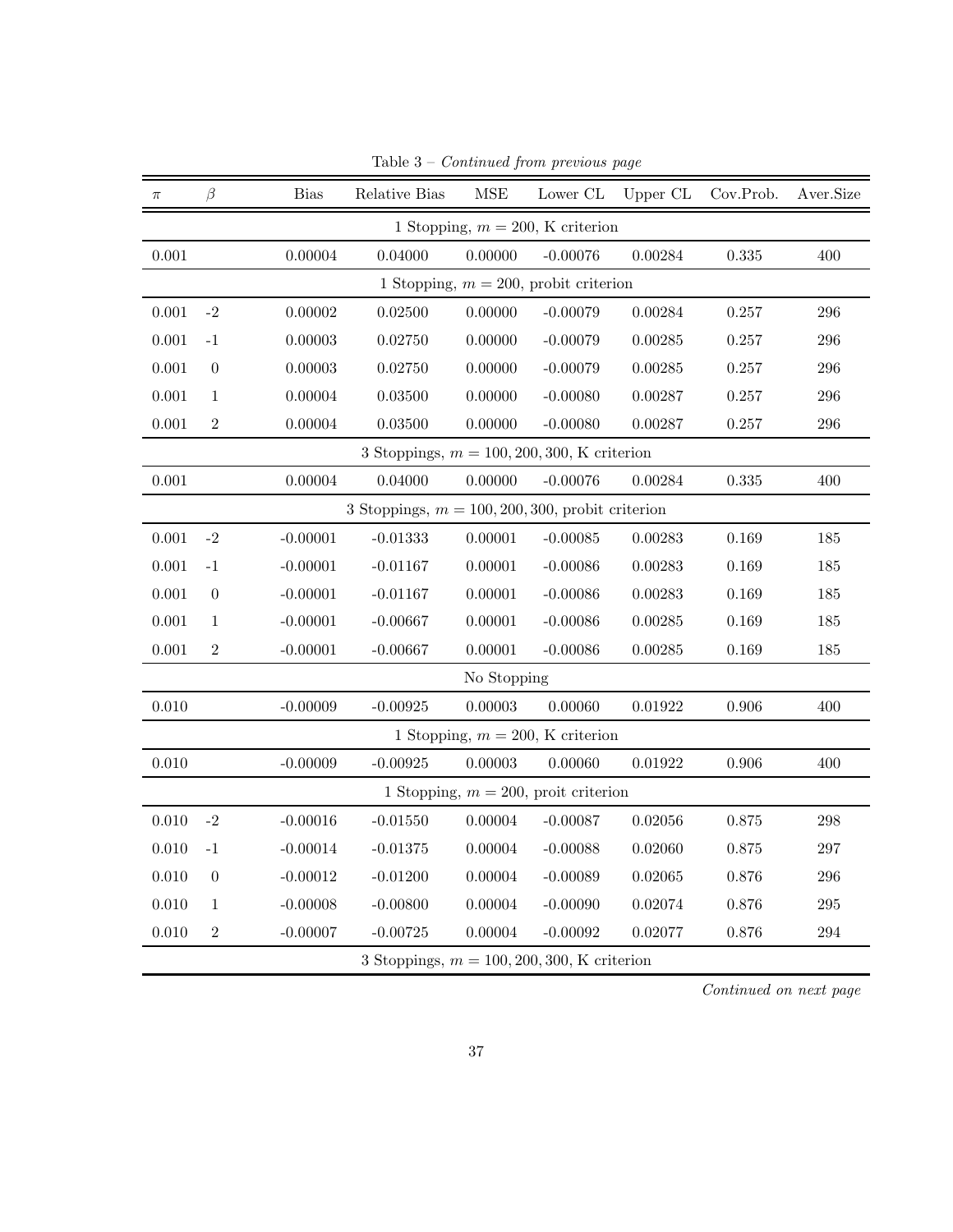| $\pi$    | β              | <b>Bias</b>   | Relative Bias                                       | <b>MSE</b>  | Lower $\operatorname{CL}$                | Upper CL | Cov.Prob. | Aver.Size |
|----------|----------------|---------------|-----------------------------------------------------|-------------|------------------------------------------|----------|-----------|-----------|
| 0.010    |                | $-0.00009$    | $-0.00925$                                          | 0.00003     | 0.00060                                  | 0.01922  | 0.906     | 400       |
|          |                |               | 3 Stoppings, $m = 100, 200, 300$ , probit criterion |             |                                          |          |           |           |
| 0.010    | $-2$           | $-0.00019$    | $-0.01900$                                          | 0.00007     | $-0.00308$                               | 0.02270  | 0.733     | 186       |
| 0.010    | $-1$           | $-0.00018$    | $-0.01825$                                          | 0.00007     | $-0.00311$                               | 0.02275  | 0.732     | 186       |
| 0.010    | $\theta$       | $-0.00011$    | $-0.01142$                                          | 0.00007     | $-0.00311$                               | 0.02288  | 0.731     | 185       |
| 0.010    | $\mathbf{1}$   | $-0.00011$    | $-0.01075$                                          | 0.00007     | $-0.00316$                               | 0.02295  | 0.731     | 183       |
| 0.010    | $\overline{2}$ | $-0.00008$    | $-0.00783$                                          | 0.00007     | $-0.00319$                               | 0.02303  | 0.731     | 183       |
|          |                |               |                                                     | No Stopping |                                          |          |           |           |
| 0.100    |                | $-0.00038$    | $-0.00380$                                          | 0.00022     | 0.07037                                  | 0.12887  | 0.950     | 400       |
|          |                |               |                                                     |             | 1 Stopping, $m = 200$ , K criterion      |          |           |           |
| 0.100    |                | $-0.00038$    | $-0.00380$                                          | .00022      | 0.07037                                  | 0.12887  | 0.950     | 400       |
|          |                |               |                                                     |             | 1 Stopping, $m = 200$ , probit criterion |          |           |           |
| 0.100    | $-2$           | $-0.00035$    | $-0.00350$                                          | 0.00030     | 0.06529                                  | 0.13401  | 0.944     | 315       |
| 0.100    | $-1$           | $-0.00039$    | $-0.00385$                                          | 0.00032     | 0.06474                                  | 0.13449  | 0.941     | 306       |
| 0.100    | $\theta$       | $-0.00027$    | $-0.00268$                                          | 0.00032     | 0.06424                                  | 0.13522  | 0.941     | 296       |
| 0.100    | $\mathbf{1}$   | $-0.00038$    | $-0.00378$                                          | 0.00033     | 0.06368                                  | 0.13556  | 0.939     | 288       |
| 0.100    | $\overline{2}$ | $-0.00050$    | $-0.00500$                                          | 0.00034     | 0.06327                                  | 0.13573  | 0.938     | 283       |
|          |                |               | 3 Stoppings, $m = 100, 200, 300, K$ criterion       |             |                                          |          |           |           |
| 0.100    |                | $-0.00038$    | $-0.00380$                                          | 0.00022     | 0.07037                                  | 0.12887  | 0.950     | 400       |
|          |                |               | 3 Stoppings, $m = 100, 200, 300$ , probit criterion |             |                                          |          |           |           |
| $0.10\,$ | $-2$           | $-0.00079$    | $-0.00793$                                          | 0.00060     | 0.05446                                  | 0.14395  | 0.935     | 210       |
| $0.10\,$ | $-1$           | $-0.00034$    | $-0.00336$                                          | 0.00064     | 0.05344                                  | 0.14589  | 0.939     | 196       |
| 0.10     | $\theta$       | $-0.00005$    | $-0.00053$                                          | 0.00066     | 0.05241                                  | 0.14749  | 0.939     | 185       |
| 0.10     | $\mathbf{1}$   | $-0.00003$    | $-0.00029$                                          | 0.00068     | 0.05130                                  | 0.14864  | 0.939     | 174       |
| 0.10     | $\overline{2}$ | $\,0.00034\,$ | $\, 0.00341 \,$                                     | 0.00071     | 0.05071                                  | 0.14997  | 0.935     | 165       |
|          |                |               |                                                     | No Stopping |                                          |          |           |           |
| 0.30     |                | 0.00058       | 0.00192                                             | 0.00054     | 0.25571                                  | 0.34544  | 0.946     | 400       |

Table  $3$  –  $Continued$  from previous page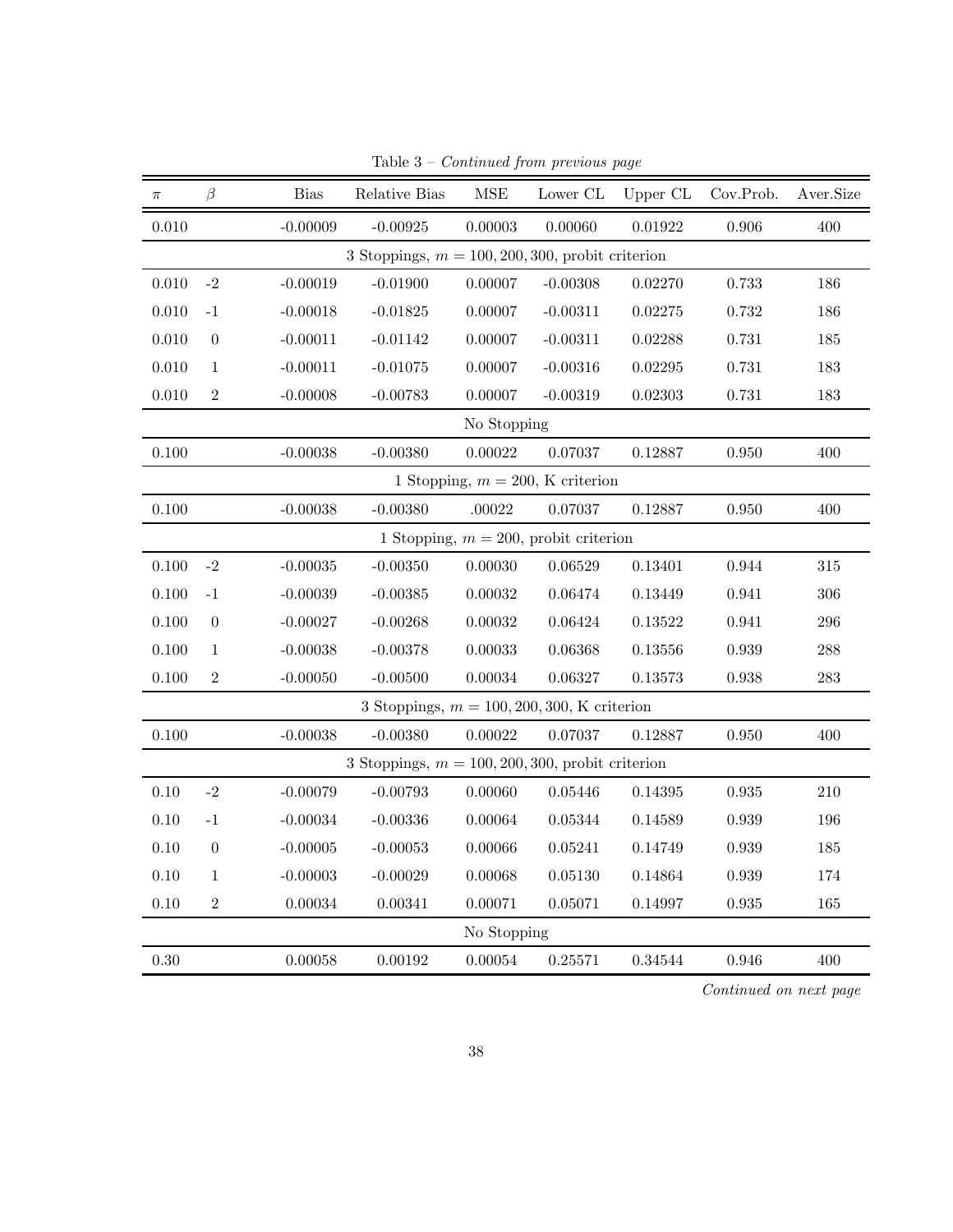| $\pi$    | β                                                   | <b>Bias</b> | Relative Bias                                 | MSE         | Lower CL                                 | Upper CL | Cov.Prob.   | Aver.Size |  |  |  |
|----------|-----------------------------------------------------|-------------|-----------------------------------------------|-------------|------------------------------------------|----------|-------------|-----------|--|--|--|
|          |                                                     |             |                                               |             | 1 Stopping, $m = 200$ , K criterion      |          |             |           |  |  |  |
| 0.30     |                                                     | 0.00058     | 0.00192                                       | 0.00054     | 0.25571                                  | 0.34544  | 0.946       | 400       |  |  |  |
|          |                                                     |             |                                               |             | 1 Stopping, $m = 200$ , probit criterion |          |             |           |  |  |  |
| $0.30\,$ | $-2$                                                | 0.00066     | 0.00221                                       | 0.00069     | 0.25089                                  | 0.35043  | 0.945       | 347       |  |  |  |
| 0.30     | $-1$                                                | 0.00084     | 0.00278                                       | 0.00076     | 0.24888                                  | 0.35279  | 0.945       | 323       |  |  |  |
| $0.30\,$ | $\theta$                                            | 0.00069     | 0.00230                                       | 0.00080     | 0.24620                                  | 0.35518  | 0.947       | $\,296$   |  |  |  |
| $0.30\,$ | $\mathbf{1}$                                        | 0.00038     | 0.00128                                       | 0.00083     | 0.24408                                  | 0.35668  | 0.947       | 276       |  |  |  |
| $0.30\,$ | $\sqrt{2}$                                          | 0.00088     | 0.00294                                       | 0.00090     | 0.24250                                  | 0.35927  | 0.943       | $254\,$   |  |  |  |
|          | 3 Stoppings, $m = 100, 200, 300, K$ criterion       |             |                                               |             |                                          |          |             |           |  |  |  |
| $0.30\,$ |                                                     | 0.00058     | 0.00192                                       | 0.00054     | 0.25571                                  | 0.34544  | 0.946       | 400       |  |  |  |
|          | 3 Stoppings, $m = 100, 200, 300$ , probit criterion |             |                                               |             |                                          |          |             |           |  |  |  |
| 0.30     | $-2$                                                | $-0.00028$  | $-0.00092$                                    | 0.00117     | 0.23847                                  | 0.36098  | 0.935       | 265       |  |  |  |
| $0.30\,$ | $-1$                                                | $-0.00008$  | $-0.00027$                                    | 0.00140     | 0.23261                                  | 0.36722  | 0.944       | $222\,$   |  |  |  |
| 0.30     | $\boldsymbol{0}$                                    | 0.00068     | 0.00227                                       | 0.00161     | 0.22751                                  | 0.37385  | 0.939       | 185       |  |  |  |
| $0.30\,$ | $\mathbf{1}$                                        | 0.00108     | 0.00359                                       | 0.00177     | 0.22372                                  | 0.37844  | 0.939       | 158       |  |  |  |
| $0.30\,$ | $\sqrt{2}$                                          | 0.00201     | 0.00668                                       | 0.00193     | 0.22084                                  | 0.38317  | 0.941       | 138       |  |  |  |
|          |                                                     |             |                                               | No Stopping |                                          |          |             |           |  |  |  |
| $0.50\,$ |                                                     | 0.00089     | 0.00177                                       | 0.00063     | 0.45195                                  | 0.54983  | 0.943       | 400       |  |  |  |
|          |                                                     |             |                                               |             | 1 Stopping, $m = 200$ , K criterion      |          |             |           |  |  |  |
| 0.50     |                                                     | 0.00089     | 0.00177                                       | 0.00063     | 0.45195                                  | 0.54983  | 0.943       | 400       |  |  |  |
|          |                                                     |             |                                               |             | 1 Stopping, $m = 200$ , probit criterion |          |             |           |  |  |  |
| $0.50\,$ | $-2$                                                | 0.00056     | 0.00112                                       | 0.00071     | 0.44841                                  | 0.55271  | 0.944       | 368       |  |  |  |
| 0.50     | $-1$                                                | 0.00069     | 0.00137                                       | 0.00078     | 0.44571                                  | 0.55567  | 0.948       | 340       |  |  |  |
| $0.50\,$ | $\boldsymbol{0}$                                    | 0.00055     | 0.00110                                       | 0.00088     | 0.44111                                  | 0.56000  | $\,0.954\,$ | $\,296$   |  |  |  |
| $0.50\,$ | $\mathbf{1}$                                        | $-0.00002$  | $-0.00003$                                    | 0.00098     | 0.43719                                  | 0.56278  | 0.955       | 263       |  |  |  |
| $0.50\,$ | $\overline{2}$                                      | 0.00005     | 0.00009                                       | 0.00109     | 0.43408                                  | 0.56601  | 0.952       | $231\,$   |  |  |  |
|          |                                                     |             | 3 Stoppings, $m = 100, 200, 300, K$ criterion |             |                                          |          |             |           |  |  |  |

Table 3 – Continued from previous page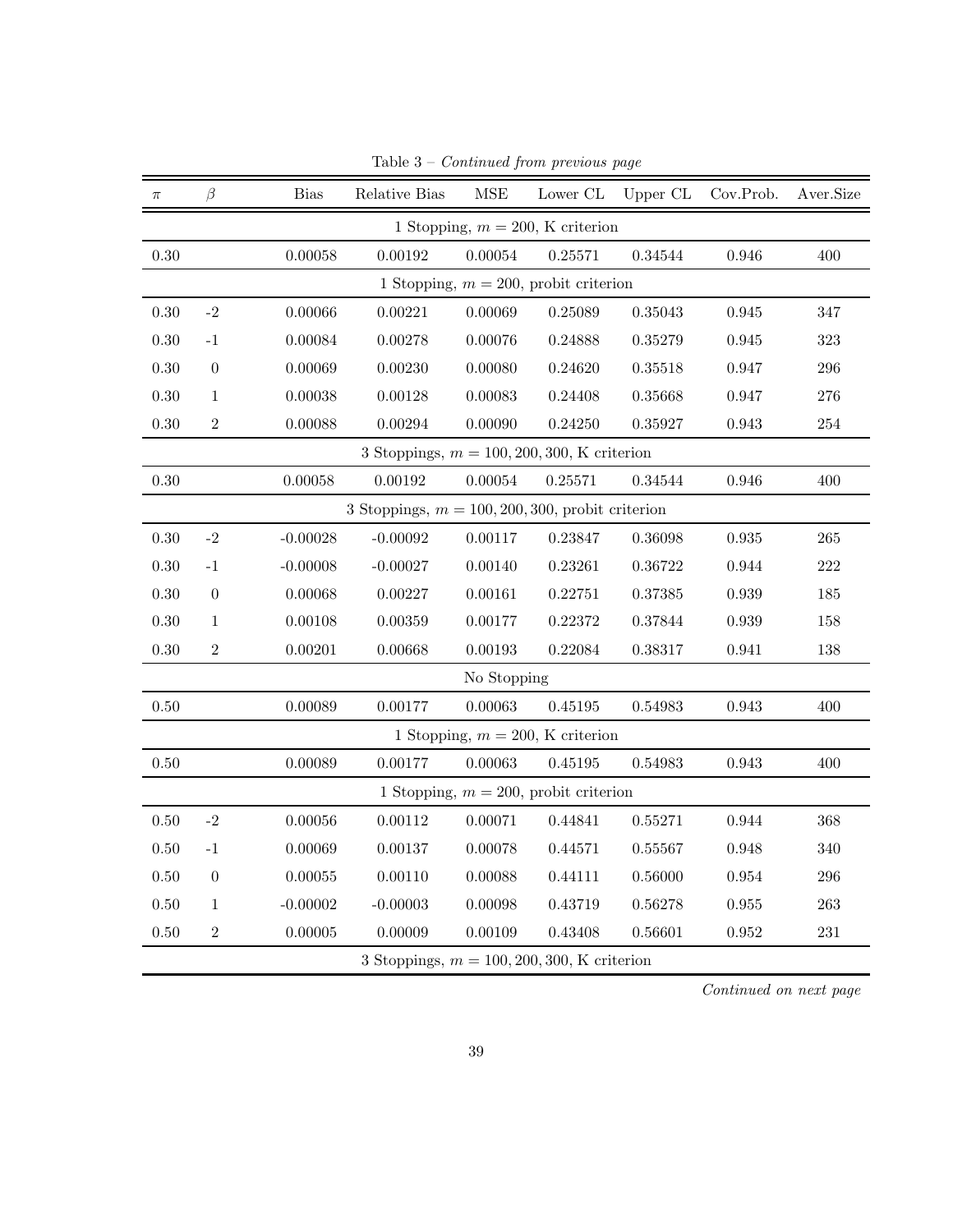| $\pi$    | $\beta$          | <b>Bias</b> | Relative Bias                                       | $\operatorname{MSE}$ | Lower $\operatorname{CL}$                | Upper CL | Cov.Prob. | Aver.Size |
|----------|------------------|-------------|-----------------------------------------------------|----------------------|------------------------------------------|----------|-----------|-----------|
| 0.50     |                  | 0.00089     | 0.00177                                             | 0.00063              | 0.45195                                  | 0.54983  | 0.943     | 400       |
|          |                  |             | 3 Stoppings, $m = 100, 200, 300$ , probit criterion |                      |                                          |          |           |           |
| $0.50\,$ | $-2$             | $-0.00144$  | $-0.00288$                                          | 0.00109              | 0.43808                                  | 0.55904  | 0.944     | 312       |
| $0.50\,$ | $-1$             | $-0.00132$  | $-0.00264$                                          | 0.00141              | 0.42961                                  | 0.56775  | 0.944     | $251\,$   |
| $0.50\,$ | $\boldsymbol{0}$ | $-0.00031$  | $-0.00063$                                          | 0.00183              | 0.41983                                  | 0.57954  | 0.943     | 185       |
| 0.50     | $\mathbf{1}$     | 0.00011     | 0.00023                                             | 0.00217              | 0.41298                                  | 0.58724  | 0.938     | 144       |
| $0.50\,$ | $\sqrt{2}$       | $-0.00031$  | $-0.00062$                                          | 0.00240              | 0.40715                                  | 0.59223  | 0.938     | 120       |
|          |                  |             |                                                     | No Stopping          |                                          |          |           |           |
| 0.70     | $-0.00057$       | $-0.00082$  | 0.00054                                             | 0.65456              | 0.74429                                  | 0.946    | 400       |           |
|          |                  |             |                                                     |                      | 1 Stopping, $m = 200$ , K criterion      |          |           |           |
| 0.70     |                  | $-0.00057$  | $-0.00082$                                          | 0.00054              | 0.65456                                  | 0.74429  | 0.946     | 400       |
|          |                  |             |                                                     |                      | 1 Stopping, $m = 200$ , probit criterion |          |           |           |
| 0.70     | $-2$             | $-0.00095$  | $-0.00136$                                          | 0.00059              | 0.65269                                  | 0.74541  | 0.946     | 384       |
| 0.70     | $-1$             | $-0.00116$  | $-0.00165$                                          | 0.00068              | 0.64957                                  | 0.74812  | 0.947     | 353       |
| 0.70     | $\theta$         | $-0.00069$  | $-0.00099$                                          | 0.00080              | 0.64482                                  | 0.75380  | 0.947     | 296       |
| 0.70     | $\mathbf{1}$     | $-0.00033$  | $-0.00047$                                          | 0.00093              | 0.64074                                  | 0.75859  | 0.942     | 248       |
| 0.70     | $\overline{2}$   | $-0.00017$  | $-0.00025$                                          | 0.00102              | 0.63822                                  | 0.76143  | 0.941     | 219       |
|          |                  |             | 3 Stoppings, $m = 100, 200, 300, K$ criterion       |                      |                                          |          |           |           |
| 0.70     |                  | $-0.00057$  | $-0.00082$                                          | 0.00054              | 0.65456                                  | 0.74429  | 0.946     | 400       |
|          |                  |             | 3 Stoppings, $m = 100, 200, 300$ , probit criterion |                      |                                          |          |           |           |
| 0.70     | $-2$             | $-0.00135$  | $-0.00192$                                          | 0.00079              | 0.64838                                  | 0.74893  | 0.945     | $355\,$   |
| 0.70     | $-1$             | $-0.00168$  | $-0.00240$                                          | 0.00110              | 0.63835                                  | 0.75828  | 0.940     | 277       |
| 0.70     | $\theta$         | $-0.00068$  | $-0.00097$                                          | 0.00161              | 0.62615                                  | 0.77249  | 0.939     | 185       |
| 0.70     | $\mathbf{1}$     | $-0.00061$  | $-0.00087$                                          | 0.00193              | 0.61733                                  | 0.78145  | 0.944     | 133       |
| 0.70     | $\overline{2}$   | $-0.00070$  | $-0.00100$                                          | 0.00217              | 0.61249                                  | 0.78612  | 0.938     | 110       |
|          |                  |             |                                                     | No Stopping          |                                          |          |           |           |
| 0.90     |                  | 0.00038     | 0.00042                                             | 0.00022              | 0.87113                                  | 0.92963  | 0.950     | 400       |

Table  $3$  –  $Continued$  from previous page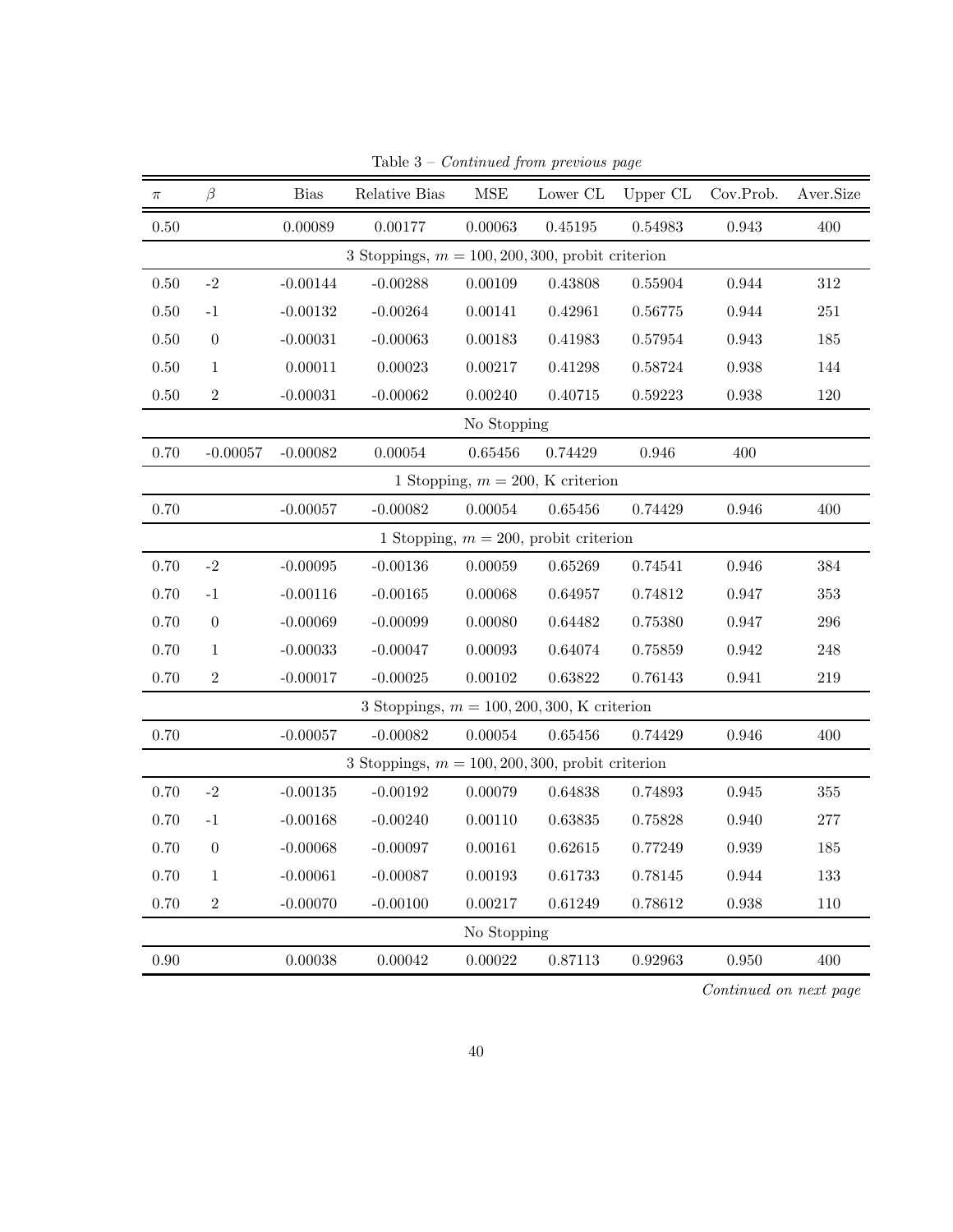| $\pi$ | $\beta$        | <b>Bias</b> | Relative Bias                                       | MSE     | Lower CL                                 | Upper CL | Cov.Prob. | Aver.Size |
|-------|----------------|-------------|-----------------------------------------------------|---------|------------------------------------------|----------|-----------|-----------|
|       |                |             |                                                     |         | 1 Stopping, $m = 200$ , K criterion      |          |           |           |
| 0.90  |                | 0.00038     | 0.00042                                             | 0.00022 | 0.87113                                  | 0.92963  | 0.950     | 400       |
|       |                |             |                                                     |         | 1 Stopping, $m = 200$ , probit criterion |          |           |           |
| 0.90  | $-2$           | 0.00027     | 0.00030                                             | 0.00022 | 0.87067                                  | 0.92988  | 0.950     | 394       |
| 0.90  | $-1$           | 0.00013     | 0.00014                                             | 0.00025 | 0.86863                                  | 0.93163  | 0.949     | 363       |
| 0.90  | $\theta$       | 0.00027     | 0.00030                                             | 0.00032 | 0.86478                                  | 0.93576  | 0.941     | 296       |
| 0.90  | $\mathbf{1}$   | 0.00068     | 0.00076                                             | 0.00041 | 0.86176                                  | 0.93960  | 0.929     | 237       |
| 0.90  | $\overline{2}$ | 0.00039     | 0.00043                                             | 0.00046 | 0.85964                                  | 0.94114  | 0.926     | 207       |
|       |                |             | 3 Stoppings, $m = 100, 200, 300, K$ criterion       |         |                                          |          |           |           |
| 0.90  |                | 0.00038     | 0.00042                                             | 0.00022 | 0.87113                                  | 0.92963  | 0.950     | 400       |
|       |                |             | 3 Stoppings, $m = 100, 200, 300$ , probit criterion |         |                                          |          |           |           |
| 0.90  | $-2$           | 0.00011     | 0.00013                                             | 0.00025 | 0.86929                                  | 0.93094  | 0.949     | 379       |
| 0.90  | $-1$           | $-0.00009$  | $-0.00010$                                          | 0.00038 | 0.86284                                  | 0.93698  | 0.947     | 301       |
| 0.90  | $\theta$       | 0.00005     | 0.00006                                             | 0.00066 | 0.85251                                  | 0.94759  | 0.939     | 185       |
| 0.90  | $\mathbf{1}$   | 0.00037     | 0.00041                                             | 0.00083 | 0.84600                                  | 0.95473  | 0.933     | 124       |
| 0.90  | $\overline{2}$ | 0.00049     | 0.00054                                             | 0.00090 | 0.84333                                  | 0.95765  | 0.932     | 104       |

Table 3 – Continued from previous page

315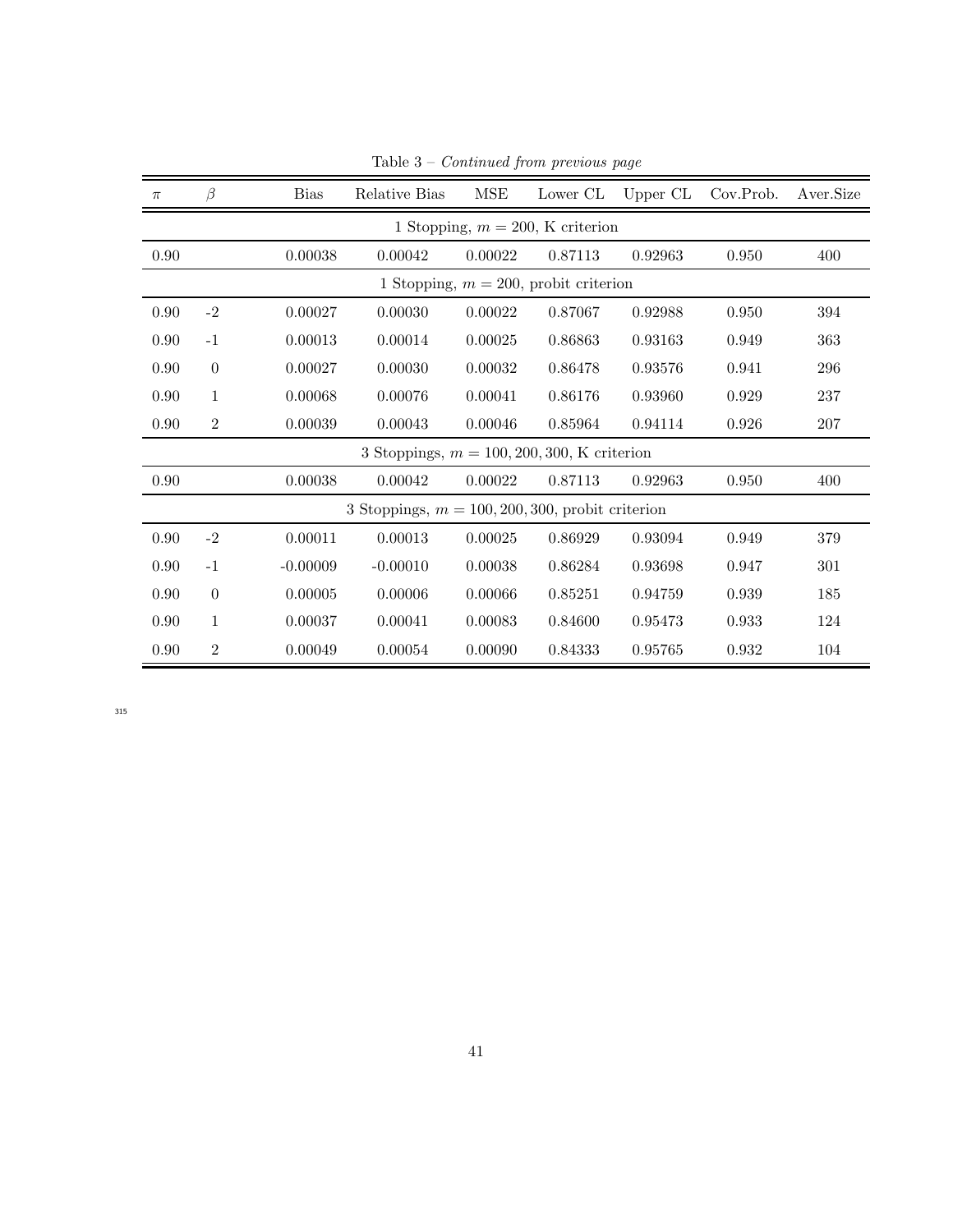Table 4: Simulation results for the Bernoulli case with the number of simulated i.i.d. draws per sample 400, the number of simulated samples 1000. Different scenarios for the three stopping occasions. Value of  $\alpha$  for the probit rule is kept fixed:  $\alpha = 0$ . CL: 95% confidence limit, Cov.Prob.: coverage probability.

| $\pi$ | $\beta$                                            | <b>Bias</b> | Relative Bias                                      | <b>MSE</b> | Lower CL                                      | Upper CL | Cov.Prob. | Aver.Size |  |  |
|-------|----------------------------------------------------|-------------|----------------------------------------------------|------------|-----------------------------------------------|----------|-----------|-----------|--|--|
|       |                                                    |             |                                                    |            | 3 Stoppings, $m = 50, 100, 150$ , K criterion |          |           |           |  |  |
| 0.001 |                                                    | 0.00004     | 0.04000                                            | 0.00000    | $-0.00076$                                    | 0.00284  | 0.335     | 400       |  |  |
|       |                                                    |             | 3 Stoppings, $m = 50, 100, 150$ , probit criterion |            |                                               |          |           |           |  |  |
| 0.001 | $-2$                                               | 0.00002     | 0.01833                                            | 0.00001    | $-0.00091$                                    | 0.00295  | 0.109     | 118       |  |  |
| 0.001 | $-1$                                               | 0.00002     | 0.01833                                            | 0.00001    | $-0.00091$                                    | 0.00295  | 0.109     | 118       |  |  |
| 0.001 | $\theta$                                           | 0.00002     | 0.01833                                            | 0.00001    | $-0.00091$                                    | 0.00295  | 0.109     | 118       |  |  |
| 0.001 | $\mathbf{1}$                                       | 0.00002     | 0.01833                                            | 0.00001    | $-0.00091$                                    | 0.00295  | 0.109     | 118       |  |  |
| 0.001 | $\sqrt{2}$                                         | 0.00002     | 0.01833                                            | 0.00001    | $-0.00091$                                    | 0.00295  | 0.109     | 118       |  |  |
|       |                                                    |             |                                                    |            | 3 Stoppings, $m = 50, 100, 150, K$ criterion  |          |           |           |  |  |
| 0.010 |                                                    | $-0.00009$  | $-0.00925$                                         | 0.00003    | 0.00060                                       | 0.01922  | 0.906     | 400       |  |  |
|       |                                                    |             | 3 Stoppings, $m = 50, 100, 150$ , probit criterion |            |                                               |          |           |           |  |  |
| 0.010 | $-2$                                               | $-0.00010$  | $-0.00958$                                         | 0.00013    | $-0.00503$                                    | 0.02484  | 0.557     | 119       |  |  |
| 0.010 | $-1$                                               | $-0.00004$  | $-0.00408$                                         | 0.00013    | $-0.00508$                                    | 0.02500  | 0.557     | 118       |  |  |
| 0.010 | $\theta$                                           | $-0.00003$  | $-0.00342$                                         | 0.00013    | $-0.00515$                                    | 0.02508  | 0.557     | 118       |  |  |
| 0.010 | $\mathbf{1}$                                       | 0.00004     | 0.00367                                            | 0.00013    | $-0.00524$                                    | 0.02531  | 0.557     | 117       |  |  |
| 0.010 | $\overline{2}$                                     | 0.00013     | 0.01267                                            | 0.00014    | $-0.00530$                                    | 0.02556  | 0.557     | 116       |  |  |
|       |                                                    |             |                                                    |            | 3 Stoppings, $m = 50, 100, 150$ , K criterion |          |           |           |  |  |
| 0.100 |                                                    | $-0.00038$  | $-0.00380$                                         | 0.00022    | 0.07037                                       | 0.12887  | 0.950     | 400       |  |  |
|       | 3 Stoppings, $m = 50, 100, 150$ , probit criterion |             |                                                    |            |                                               |          |           |           |  |  |
| 0.100 | $-2$                                               | $-0.00091$  | $-0.00906$                                         | 0.00111    | 0.03865                                       | 0.15953  | 0.911     | 142       |  |  |
| 0.100 | $-1$                                               | $0.00002\,$ | 0.00023                                            | 0.00120    | 0.03713                                       | 0.16292  | 0.905     | 128       |  |  |
| 0.100 | $\boldsymbol{0}$                                   | 0.00042     | 0.00417                                            | 0.00127    | 0.03538                                       | 0.16546  | 0.902     | 118       |  |  |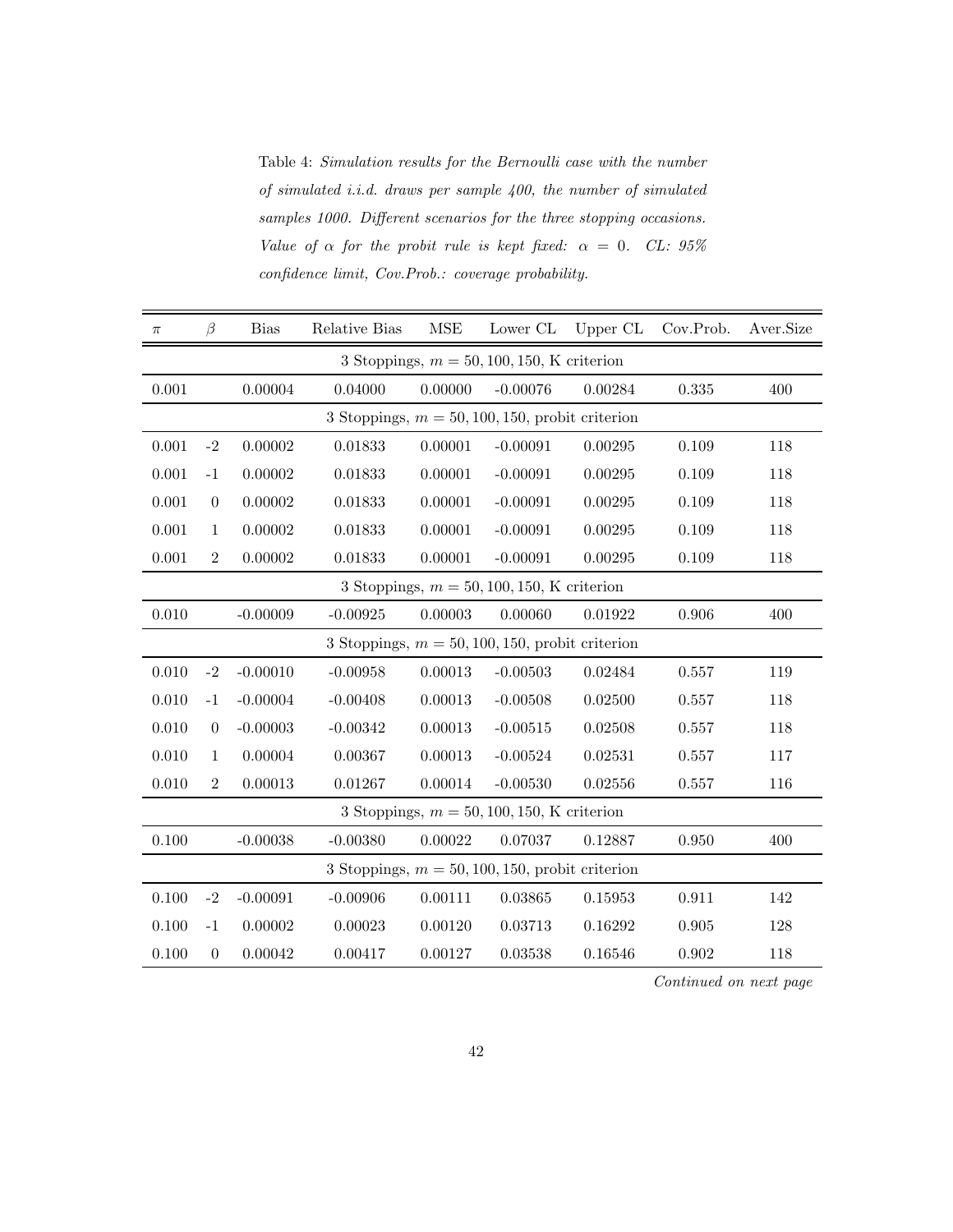| $\pi$ | β                | <b>Bias</b> | Relative Bias | MSE         | Lower CL                                           | Upper CL | Cov.Prob.   | Aver.Size |
|-------|------------------|-------------|---------------|-------------|----------------------------------------------------|----------|-------------|-----------|
| 0.100 | $\mathbf{1}$     | 0.00080     | 0.00799       | 0.00134     | 0.03395                                            | 0.16765  | 0.900       | 108       |
| 0.100 | $\sqrt{2}$       | 0.00132     | 0.01317       | 0.00145     | 0.03256                                            | 0.17007  | 0.897       | $\rm 97$  |
|       |                  |             |               |             | 3 Stoppings, $m = 50, 100, 150$ , K criterion      |          |             |           |
| 0.300 |                  | 0.00058     | $\,0.00192\,$ | 0.00054     | 0.25571                                            | 0.34544  | 0.946       | 400       |
|       |                  |             |               |             | 3 Stoppings, $m = 50, 100, 150$ , probit criterion |          |             |           |
| 0.300 | $-2$             | $-0.00147$  | $-0.00489$    | $0.00212\,$ | 0.21895                                            | 0.37811  | 0.929       | $\,209$   |
| 0.300 | $-1$             | $-0.00129$  | $-0.00429$    | 0.00259     | 0.20843                                            | 0.38899  | 0.936       | 158       |
| 0.300 | $\boldsymbol{0}$ | 0.00014     | 0.00047       | 0.00306     | 0.19961                                            | 0.40067  | 0.933       | 118       |
| 0.300 | $\mathbf{1}$     | 0.00114     | 0.00380       | 0.00341     | 0.19329                                            | 0.40899  | 0.933       | 90        |
| 0.300 | $\sqrt{2}$       | 0.00099     | 0.00331       | 0.00360     | 0.18751                                            | 0.41447  | 0.934       | $75\,$    |
|       |                  |             |               |             | 3 Stoppings, $m = 50, 100, 150, K$ criterion       |          |             |           |
| 0.500 |                  | 0.00089     | 0.00177       | 0.00063     | 0.45195                                            | 0.54983  | 0.943       | 400       |
|       |                  |             |               |             | 3 Stoppings, $m = 50, 100, 150$ , probit criterion |          |             |           |
| 0.500 | $-2$             | $-0.00452$  | $-0.00904$    | 0.00192     | 0.42227                                            | 0.56869  | 0.940       | $276\,$   |
| 0.500 | $-1$             | $-0.00447$  | $-0.00893$    | 0.00272     | 0.40515                                            | 0.58591  | 0.937       | 194       |
| 0.500 | $\overline{0}$   | $-0.00258$  | $-0.00515$    | 0.00353     | 0.38753                                            | 0.60732  | 0.933       | 118       |
| 0.500 | $\mathbf{1}$     | $-0.00164$  | $-0.00327$    | 0.00432     | 0.37636                                            | 0.62037  | 0.926       | 79        |
| 0.500 | $\overline{2}$   | $-0.00220$  | $-0.00441$    | 0.00486     | 0.36781                                            | 0.62778  | 0.925       | $61\,$    |
|       |                  |             |               |             | 3 Stoppings, $m = 50, 100, 150$ , K criterion      |          |             |           |
| 0.700 |                  | $-0.00057$  | $-0.00082$    | 0.00054     | $0.65456\,$                                        | 0.74429  | $\,0.946\,$ | 400       |
|       |                  |             |               |             | 3 Stoppings, $m = 50, 100, 150$ , probit criterion |          |             |           |
| 0.700 | $-2$             | $-0.00319$  | $-0.00456$    | 0.00110     | 0.64010                                            | 0.75352  | 0.944       | $334\,$   |
| 0.700 | $-1$             | $-0.00308$  | $-0.00441$    | 0.00195     | 0.61998                                            | 0.77385  | 0.937       | $224\,$   |
| 0.700 | $\overline{0}$   | $-0.00014$  | $-0.00020$    | 0.00306     | 0.59933                                            | 0.80039  | 0.933       | $118\,$   |
| 0.700 | $\mathbf{1}$     | 0.00178     | 0.00254       | 0.00370     | 0.58693                                            | 0.81662  | 0.933       | 70        |
| 0.700 | $\sqrt{2}$       | 0.00148     | 0.00211       | 0.00407     | 0.57985                                            | 0.82311  | 0.933       | 56        |
|       |                  |             |               |             | 3 Stoppings, $m = 50, 100, 150, K$ criterion       |          |             |           |

Table  $4$  –  $Continued$  from previous page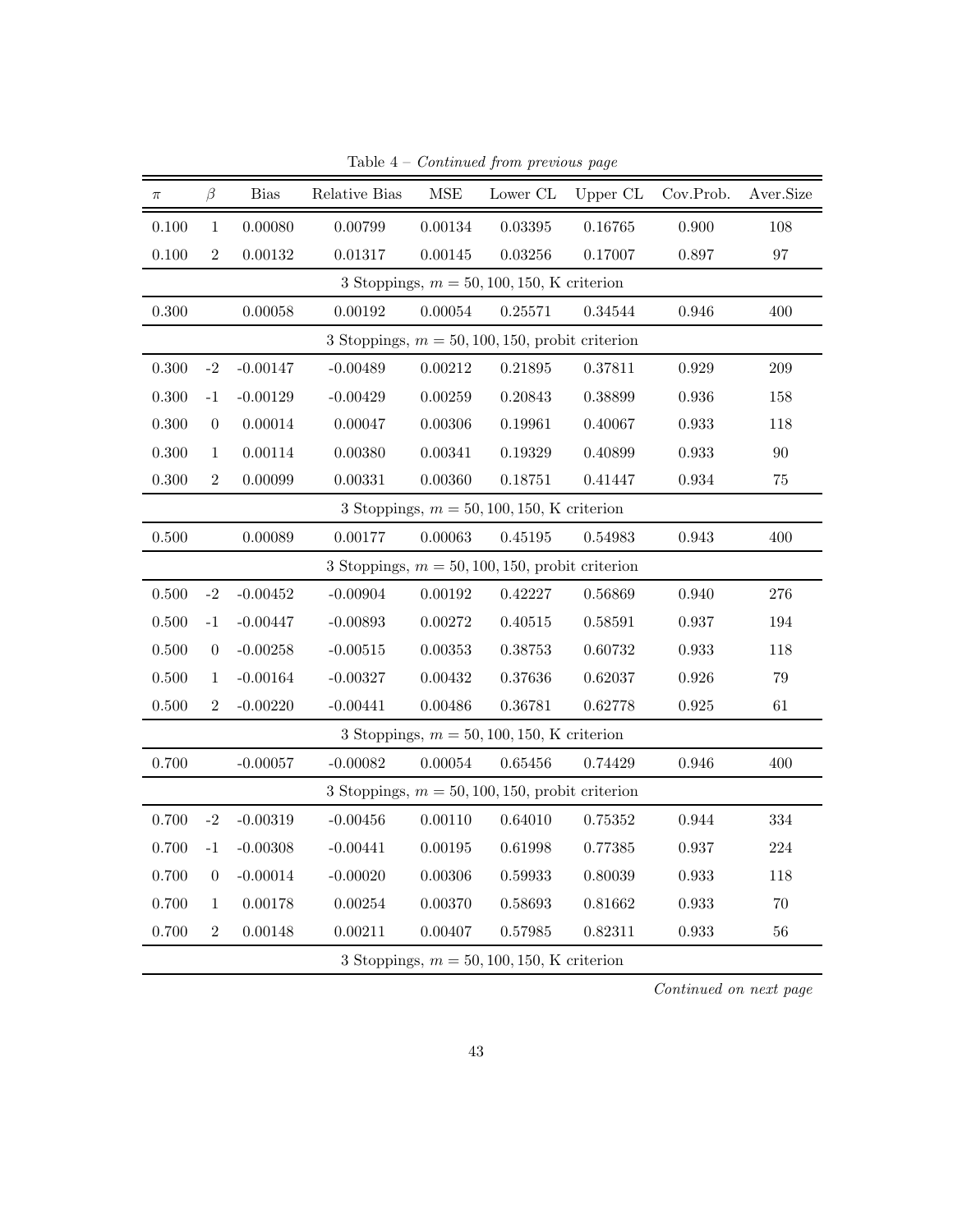| $\pi$ | $\beta$                                    | <b>Bias</b> | Relative Bias                                      | $\operatorname{MSE}$ | Lower CL                                         | Upper CL | Cov.Prob. | Aver.Size |  |
|-------|--------------------------------------------|-------------|----------------------------------------------------|----------------------|--------------------------------------------------|----------|-----------|-----------|--|
| 0.900 |                                            | 0.00038     | 0.00042                                            | 0.00022              | 0.87113                                          | 0.92963  | 0.950     | 400       |  |
|       |                                            |             | 3 Stoppings, $m = 50, 100, 150$ , probit criterion |                      |                                                  |          |           |           |  |
| 0.900 | $-2$                                       | $-0.00015$  | $-0.00017$                                         | 0.00030              | 0.86703                                          | 0.93266  | 0.948     | 369       |  |
| 0.900 | $-1$                                       | $-0.00076$  | $-0.00084$                                         | $\,0.00064\,$        | 0.85332                                          | 0.94517  | 0.940     | $258\,$   |  |
| 0.900 | $\boldsymbol{0}$                           | $-0.00042$  | $-0.00046$                                         | 0.00127              | $\phantom{-}0.83454$                             | 0.96462  | 0.902     | 118       |  |
| 0.900 | $\mathbf{1}$                               | $-0.00016$  | $-0.00018$                                         | 0.00174              | 0.82424                                          | 0.97544  | 0.878     | 64        |  |
| 0.900 | $\sqrt{2}$                                 | $-0.00066$  | $-0.00073$                                         | 0.00191              | 0.81949                                          | 0.97919  | 0.872     | $52\,$    |  |
|       |                                            |             |                                                    |                      | 3 Stoppings, $m = 25, 50, 75$ , K criterion      |          |           |           |  |
| 0.001 |                                            | 0.00004     | 0.04000                                            | 0.00000              | $-0.00076$                                       | 0.00284  | $0.335\,$ | 400       |  |
|       |                                            |             |                                                    |                      | 3 Stoppings, $m = 25, 50, 75$ , probit criterion |          |           |           |  |
| 0.001 | $-2$                                       | 0.00006     | 0.06083                                            | 0.00003              | $-0.00094$                                       | 0.00306  | 0.076     | 85        |  |
| 0.001 | $-1$                                       | 0.00008     | 0.07833                                            | 0.00003              | $-0.00096$                                       | 0.00311  | 0.076     | 85        |  |
| 0.001 | $\overline{0}$                             | 0.00008     | 0.07833                                            | 0.00003              | $-0.00096$                                       | 0.00311  | 0.076     | 85        |  |
| 0.001 | $\mathbf{1}$                               | 0.00008     | 0.07833                                            | 0.00003              | $-0.00096$                                       | 0.00311  | 0.076     | $85\,$    |  |
| 0.001 | $\,2$                                      | 0.00011     | 0.11167                                            | 0.00003              | $-0.00099$                                       | 0.00321  | 0.076     | $85\,$    |  |
|       |                                            |             |                                                    |                      | 3 Stoppings, $m = 25, 50, 75, K$ criterion       |          |           |           |  |
| 0.010 |                                            | $-0.00009$  | $-0.00925$                                         | 0.00003              | 0.00060                                          | 0.01922  | 0.906     | 400       |  |
|       |                                            |             |                                                    |                      | 3 Stoppings, $m = 25, 50, 75$ , probit criterion |          |           |           |  |
| 0.010 | $-2$                                       | $-0.00036$  | $-0.03617$                                         | 0.00026              | $-0.00592$                                       | 0.02520  | 0.379     | $86\,$    |  |
| 0.010 | $-1$                                       | $-0.00022$  | $-0.02200$                                         | 0.00027              | $-0.00605$                                       | 0.02561  | 0.379     | 85        |  |
| 0.010 | $\theta$                                   | $-0.00007$  | $-0.00675$                                         | 0.00028              | $-0.00615$                                       | 0.02602  | 0.379     | 85        |  |
| 0.010 | $\mathbf{1}$                               | $-0.00007$  | $-0.00675$                                         | 0.00028              | $-0.00618$                                       | 0.02604  | 0.379     | 85        |  |
| 0.010 | $\overline{2}$                             | 0.00005     | 0.00483                                            | 0.00029              | $-0.00633$                                       | 0.02642  | 0.379     | $84\,$    |  |
|       | 3 Stoppings, $m = 25, 50, 75, K$ criterion |             |                                                    |                      |                                                  |          |           |           |  |
| 0.100 |                                            | $-0.00038$  | $-0.00380$                                         | 0.00022              | 0.07037                                          | 0.12887  | 0.950     | 400       |  |
|       |                                            |             |                                                    |                      | 3 Stoppings, $m = 25, 50, 75$ , probit criterion |          |           |           |  |
| 0.100 | $-2$                                       | $-0.00236$  | $-0.02358$                                         | 0.00215              | 0.01869                                          | 0.17660  | 0.915     | 108       |  |

Table  $4$  –  $Continued$  from previous page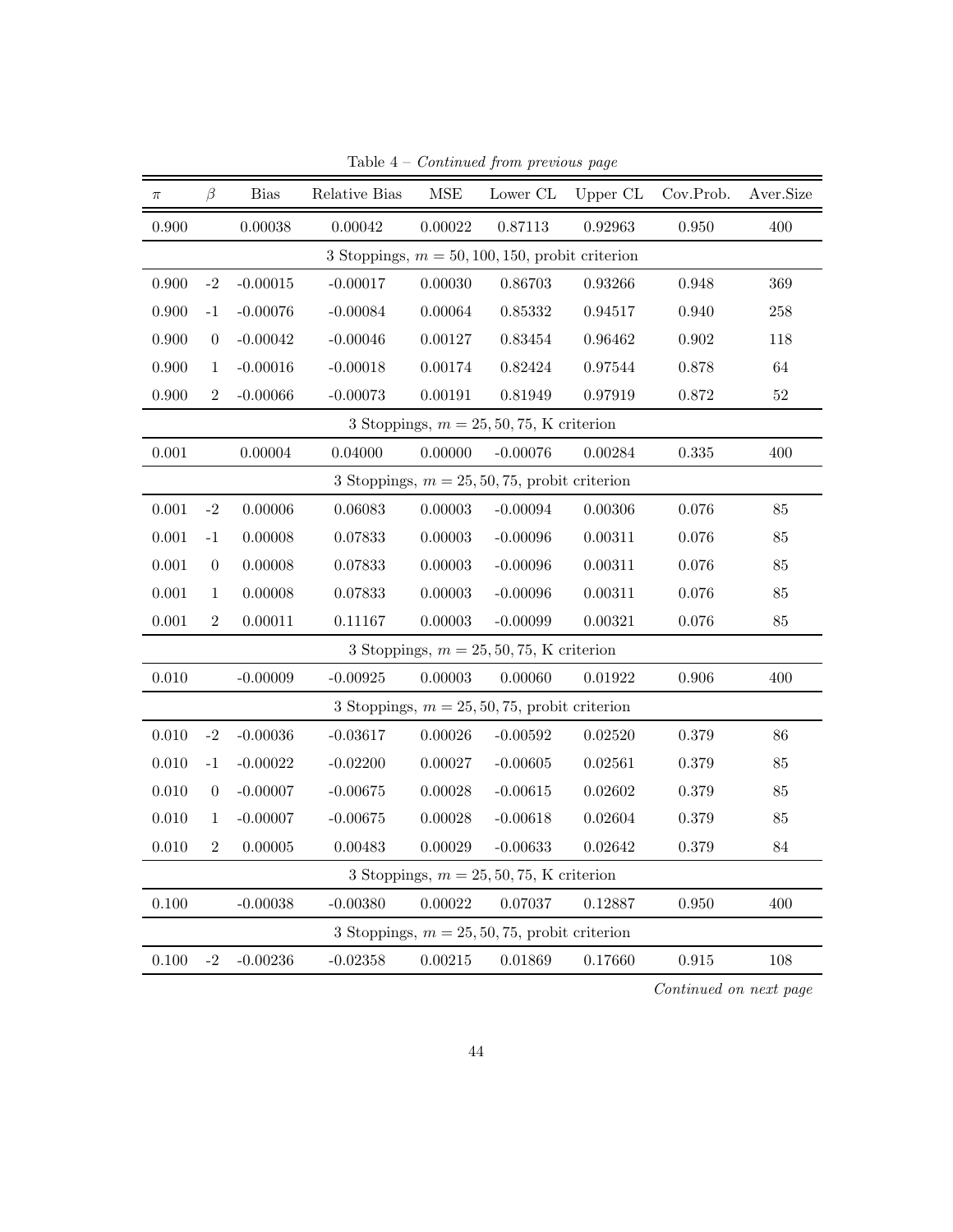| $\pi$     | $\beta$        | <b>Bias</b>    | Relative Bias | $\operatorname{MSE}$ | Lower CL                                         | Upper CL | Cov.Prob.   | Aver.Size |
|-----------|----------------|----------------|---------------|----------------------|--------------------------------------------------|----------|-------------|-----------|
| 0.100     | $-1$           | $-0.00098$     | $-0.00976$    | 0.00239              | 0.01628                                          | 0.18177  | 0.917       | $95\,$    |
| 0.100     | $\theta$       | 0.00102        | 0.01020       | 0.00258              | 0.01410                                          | 0.18794  | 0.918       | 85        |
| 0.100     | $\mathbf{1}$   | 0.00223        | 0.02227       | 0.00276              | 0.01243                                          | 0.19203  | 0.917       | $77\,$    |
| 0.100     | $\overline{2}$ | 0.00322        | 0.03220       | 0.00297              | 0.00998                                          | 0.19646  | 0.916       | 64        |
|           |                |                |               |                      | 3 Stoppings, $m = 25, 50, 75, K$ criterion       |          |             |           |
| 0.300     |                | 0.00058        | 0.00192       | 0.00054              | 0.25571                                          | 0.34544  | $\,0.946\,$ | 400       |
|           |                |                |               |                      | 3 Stoppings, $m = 25, 50, 75$ , probit criterion |          |             |           |
| 0.300     | $-2$           | $-0.00569$     | $-0.01897$    | 0.00391              | 0.19044                                          | 0.39817  | 0.941       | 181       |
| 0.300     | $-1$           | $-0.00287$     | $-0.00957$    | 0.00474              | 0.17523                                          | 0.41903  | 0.949       | 125       |
| 0.300     | $\overline{0}$ | 0.00137        | 0.00456       | 0.00582              | 0.16280                                          | 0.43994  | 0.947       | $85\,$    |
| 0.300     | $\mathbf{1}$   | 0.00272        | 0.00906       | 0.00658              | 0.15221                                          | 0.45322  | 0.948       | $56\,$    |
| $0.300\,$ | $\overline{2}$ | $\, 0.00534\,$ | 0.01781       | 0.00753              | 0.14640                                          | 0.46429  | 0.942       | 42        |
|           |                |                |               |                      | 3 Stoppings, $m = 25, 50, 75, K$ criterion       |          |             |           |
| 0.500     |                | 0.00089        | 0.00177       | 0.00063              | 0.45195                                          | 0.54983  | 0.943       | 400       |
|           |                |                |               |                      | 3 Stoppings, $m = 25, 50, 75$ , probit criterion |          |             |           |
| 0.500     | $-2$           | $-0.00724$     | $-0.01448$    | 0.00359              | 0.40141                                          | 0.58412  | 0.942       | $255\,$   |
| 0.500     | $-1$           | $-0.00596$     | $-0.01193$    | 0.00513              | 0.37358                                          | 0.61449  | $\,0.944\,$ | 164       |
| 0.500     | $\theta$       | $-0.00163$     | $-0.00325$    | 0.00676              | 0.34676                                          | 0.64999  | 0.957       | 85        |
| 0.500     | $\mathbf{1}$   | 0.00063        | 0.00126       | 0.00843              | 0.33018                                          | 0.67107  | 0.954       | 46        |
| 0.500     | $\overline{2}$ | 0.00054        | 0.00107       | 0.00953              | 0.31942                                          | 0.68165  | $\,0.952\,$ | $32\,$    |
|           |                |                |               |                      | 3 Stoppings, $m = 25, 50, 75, K$ criterion       |          |             |           |
| 0.700     |                | $-0.00057$     | $-0.00082$    | 0.00054              | 0.65456                                          | 0.74429  | $\,0.946\,$ | 400       |
|           |                |                |               |                      | 3 Stoppings, $m = 25, 50, 75$ , probit criterion |          |             |           |
| 0.700     | $-2$           | $-0.00514$     | $-0.00734$    | 0.00175              | 0.62967                                          | 0.76005  | 0.946       | $325\,$   |
| 0.700     | $-1$           | $-0.00251$     | $-0.00359$    | 0.00360              | 0.59786                                          | 0.79711  | 0.940       | 200       |
| 0.700     | $\theta$       | $-0.00137$     | $-0.00195$    | 0.00582              | 0.56006                                          | 0.83720  | 0.947       | $85\,$    |
| 0.700     | $\mathbf{1}$   | 0.00076        | 0.00109       | 0.00744              | 0.54079                                          | 0.86074  | $\,0.942\,$ | $39\,$    |

Table  $4$  –  $Continued$  from previous page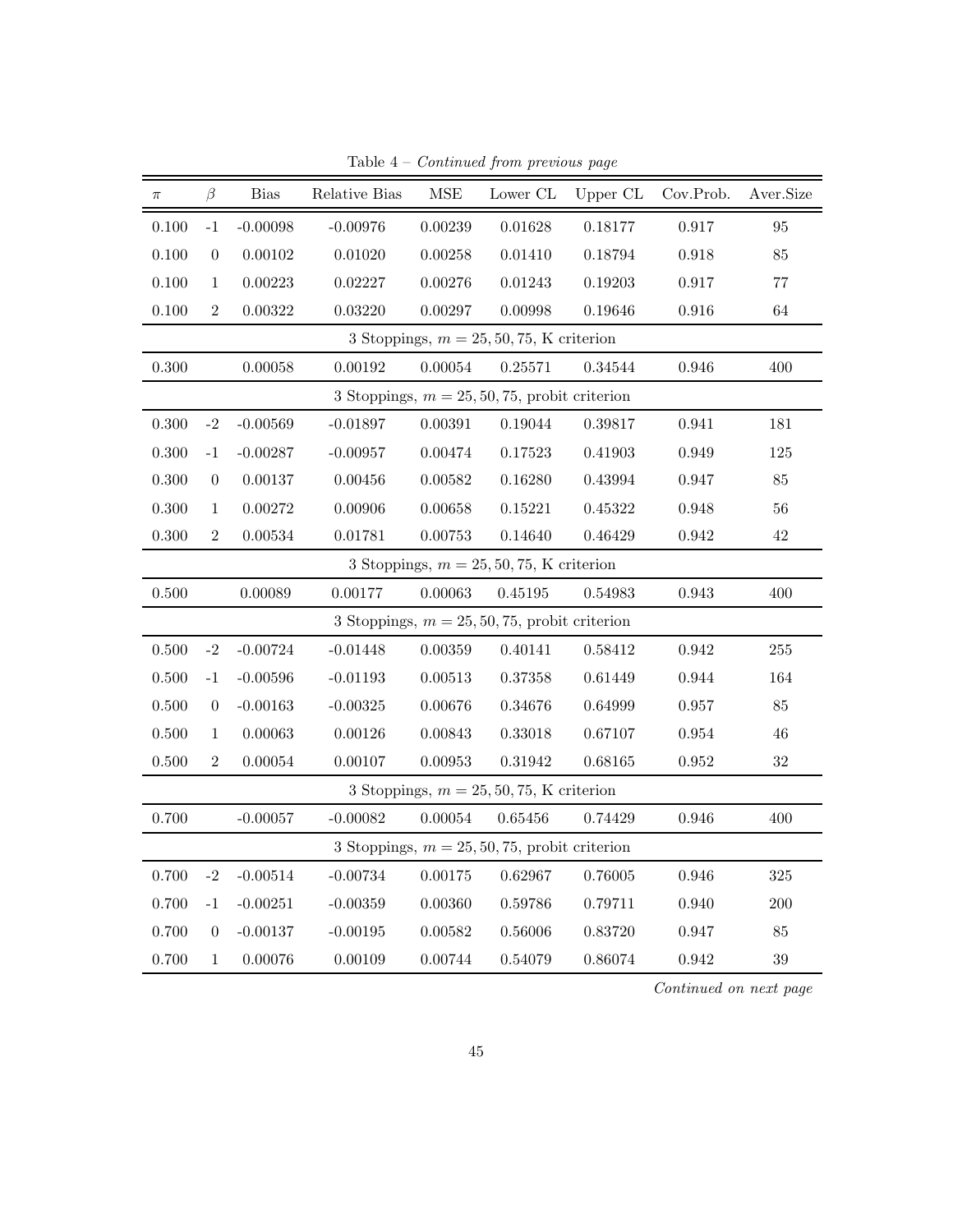| $\pi$ | $\beta$        | <b>Bias</b> | Relative Bias | $\operatorname{MSE}$ | Lower CL                                         | Upper CL | Cov.Prob. | Aver.Size |
|-------|----------------|-------------|---------------|----------------------|--------------------------------------------------|----------|-----------|-----------|
| 0.700 | $\overline{2}$ | 0.00010     | 0.00014       | 0.00833              | 0.52994                                          | 0.87026  | 0.939     | 28        |
|       |                |             |               |                      | 3 Stoppings, $m = 25, 50, 75, K$ criterion       |          |           |           |
| 0.900 |                | 0.00038     | 0.00042       | 0.00022              | 0.87113                                          | 0.92963  | 0.950     | 400       |
|       |                |             |               |                      | 3 Stoppings, $m = 25, 50, 75$ , probit criterion |          |           |           |
| 0.900 | $-2$           | $-0.00067$  | $-0.00074$    | 0.00041              | 0.86389                                          | 0.93478  | 0.948     | 364       |
| 0.900 | $-1$           | $-0.00090$  | $-0.00100$    | 0.00128              | 0.84251                                          | 0.95570  | 0.938     | 239       |
| 0.900 | $\overline{0}$ | $-0.00102$  | $-0.00113$    | 0.00258              | 0.81206                                          | 0.98590  | 0.918     | 85        |
| 0.900 | $\mathbf{1}$   | $-0.00002$  | $-0.00003$    | 0.00346              | 0.79898                                          | 1.00098  | 0.905     | 34        |
| 0.900 | $\overline{2}$ | 0.00007     | 0.00007       | 0.00383              | 0.79412                                          | 1.00601  | 0.903     | 26        |
|       |                |             |               |                      | 3 Stoppings, $m = 10, 20, 30, K$ criterion       |          |           |           |
| 0.001 |                | 0.00004     | 0.04000       | 0.00000              | $-0.00076$                                       | 0.00284  | 0.335     | 400       |
|       |                |             |               |                      | 3 Stoppings, $m = 10, 20, 30$ , probit criterion |          |           |           |
| 0.001 | $-2$           | 0.00010     | 0.09667       | 0.00007              | $-0.00091$                                       | 0.00310  | 0.056     | 65        |
| 0.001 | $-1$           | 0.00019     | 0.19417       | 0.00008              | $-0.00099$                                       | 0.00338  | 0.056     | 65        |
| 0.001 | $\theta$       | 0.00022     | 0.22500       | 0.00008              | $-0.00102$                                       | 0.00347  | 0.056     | 65        |
| 0.001 | $\mathbf{1}$   | 0.00024     | 0.24167       | 0.00008              | $-0.00104$                                       | 0.00352  | 0.056     | 65        |
| 0.001 | $\overline{2}$ | 0.00024     | 0.24167       | 0.00008              | $-0.00104$                                       | 0.00352  | 0.056     | 65        |
|       |                |             |               |                      | 3 Stoppings, $m = 10, 20, 30, K$ criterion       |          |           |           |
| 0.010 |                | $-0.00009$  | $-0.00925$    | 0.00003              | 0.00060                                          | 0.01922  | 0.906     | 400       |
|       |                |             |               |                      | 3 Stoppings, $m = 10, 20, 30$ , probit criterion |          |           |           |
| 0.010 | $-2$           | $-0.00107$  | $-0.10683$    | 0.00056              | $-0.00634$                                       | 0.02420  | 0.234     | 67        |
| 0.010 | $-1$           | $-0.00074$  | $-0.07408$    | 0.00059              | $-0.00664$                                       | 0.02516  | 0.234     | 66        |
| 0.010 | $\overline{0}$ | $-0.00053$  | $-0.05308$    | 0.00061              | $-0.00686$                                       | 0.02580  | 0.234     | 65        |
| 0.010 | $\mathbf{1}$   | $-0.00010$  | $-0.00992$    | 0.00067              | $-0.00714$                                       | 0.02694  | 0.234     | 63        |
| 0.010 | $\overline{2}$ | 0.00014     | 0.01358       | 0.00069              | $-0.00728$                                       | 0.02755  | 0.234     | 63        |
|       |                |             |               |                      | 3 Stoppings, $m = 10, 20, 30, K$ criterion       |          |           |           |
| 0.100 |                | $-0.00038$  | $-0.00380$    | 0.00022              | 0.07037                                          | 0.12887  | 0.950     | 400       |

Table  $4$  –  $Continued$  from previous page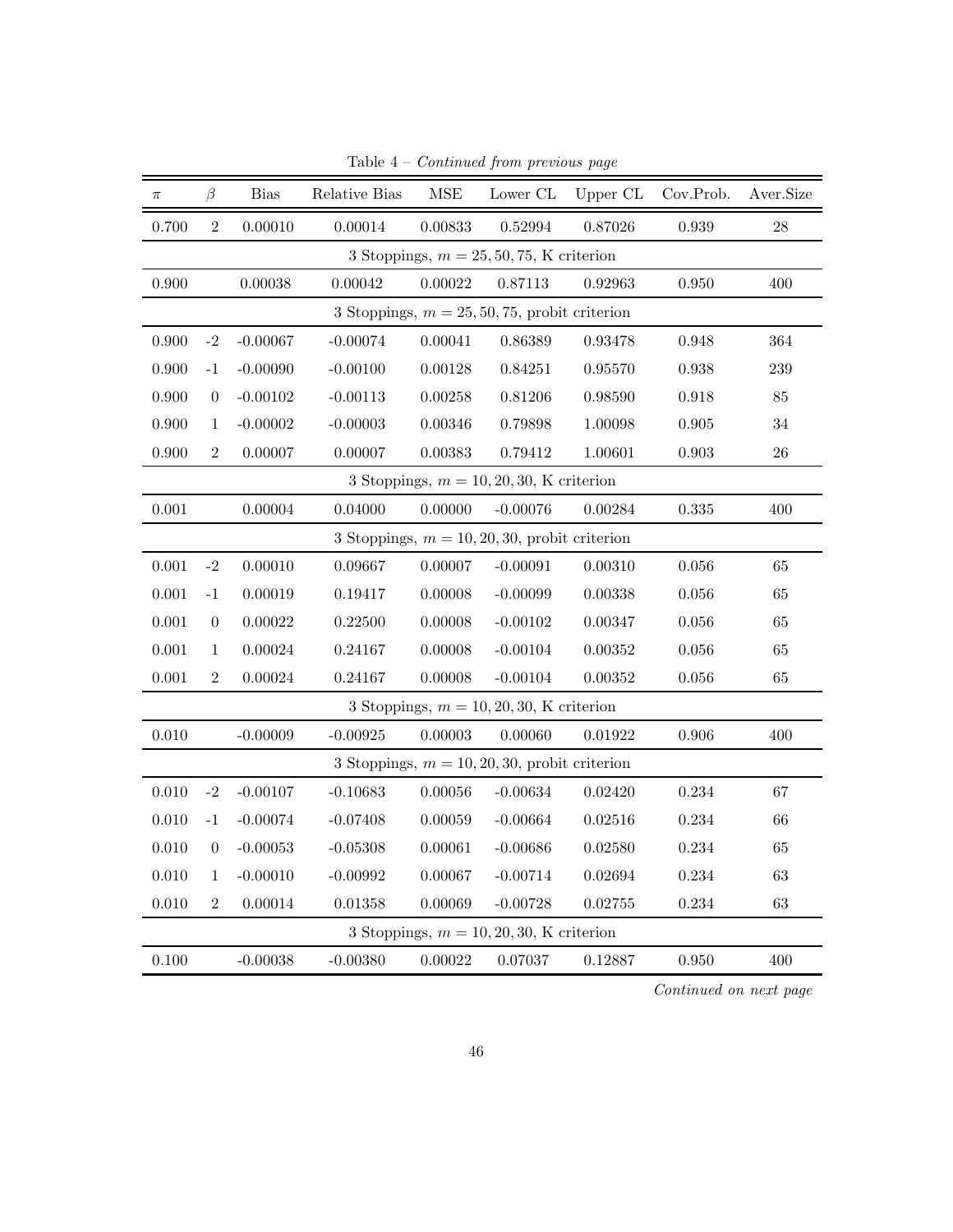| $\pi$     | β              | <b>Bias</b>   | Relative Bias | <b>MSE</b> | Lower CL                                         | Upper CL | Cov.Prob.   | Aver.Size         |
|-----------|----------------|---------------|---------------|------------|--------------------------------------------------|----------|-------------|-------------------|
|           |                |               |               |            | 3 Stoppings, $m = 10, 20, 30$ , probit criterion |          |             |                   |
| 0.100     | $-2$           | $-0.00644$    | $-0.06438$    | 0.00460    | $-0.00696$                                       | 0.19408  | 0.763       | $\boldsymbol{93}$ |
| 0.100     | $-1$           | $-0.00254$    | $-0.02539$    | 0.00521    | $-0.01238$                                       | 0.20730  | 0.768       | 75                |
| 0.100     | $\overline{0}$ | $\,0.00142\,$ | 0.01417       | 0.00597    | $-0.01610$                                       | 0.21894  | 0.767       | 65                |
| 0.100     | $\mathbf{1}$   | 0.00542       | 0.05422       | 0.00666    | $-0.01876$                                       | 0.22960  | 0.767       | 57                |
| 0.100     | $\overline{2}$ | 0.00797       | 0.07967       | 0.00723    | $-0.02260$                                       | 0.23853  | 0.769       | 46                |
|           |                |               |               |            | 3 Stoppings, $m = 10, 20, 30, K$ criterion       |          |             |                   |
| 0.300     |                | 0.00058       | 0.00192       | 0.00054    | 0.25571                                          | 0.34544  | 0.946       | 400               |
|           |                |               |               |            | 3 Stoppings, $m = 10, 20, 30$ , probit criterion |          |             |                   |
| 0.300     | $-2$           | $-0.01617$    | $-0.05390$    | 0.00949    | 0.13942                                          | 0.42824  | 0.890       | 163               |
| 0.300     | $-1$           | $-0.00842$    | $-0.02806$    | 0.01231    | 0.11491                                          | 0.46825  | 0.887       | 105               |
| 0.300     | $\theta$       | $-0.00036$    | $-0.00119$    | 0.01509    | 0.09422                                          | 0.50506  | 0.884       | $65\,$            |
| 0.300     | $\mathbf{1}$   | 0.00506       | 0.01687       | 0.01720    | 0.07927                                          | 0.53085  | 0.883       | $35\,$            |
| 0.300     | $\sqrt{2}$     | 0.00837       | 0.02790       | 0.01885    | 0.06856                                          | 0.54818  | 0.878       | 24                |
|           |                |               |               |            | 3 Stoppings, $m = 10, 20, 30, K$ criterion       |          |             |                   |
| 0.500     |                | 0.00089       | 0.00177       | 0.00063    | 0.45195                                          | 0.54983  | 0.943       | 400               |
|           |                |               |               |            | 3 Stoppings, $m = 10, 20, 30$ , probit criterion |          |             |                   |
| $0.500\,$ | $-2$           | $-0.01862$    | $-0.03725$    | 0.00892    | 0.35580                                          | 0.60696  | 0.935       | 242               |
| 0.500     | $-1$           | $-0.00997$    | $-0.01994$    | 0.01279    | 0.31347                                          | 0.66660  | 0.932       | 145               |
| 0.500     | $\overline{0}$ | $-0.00023$    | $-0.00046$    | 0.01778    | 0.27093                                          | 0.72861  | 0.917       | 65                |
| 0.500     | $\mathbf{1}$   | 0.00439       | 0.00878       | 0.02133    | 0.24596                                          | 0.76283  | 0.902       | 27                |
| 0.500     | $\sqrt{2}$     | 0.00444       | 0.00888       | 0.02342    | 0.22892                                          | 0.77996  | $\,0.894\,$ | $15\,$            |
|           |                |               |               |            | 3 Stoppings, $m = 10, 20, 30, K$ criterion       |          |             |                   |
| 0.700     |                | $-0.00057$    | $-0.00082$    | 0.00054    | 0.65456                                          | 0.74429  | $\,0.946\,$ | 400               |
|           |                |               |               |            | 3 Stoppings, $m = 10, 20, 30$ , probit criterion |          |             |                   |
| 0.700     | $-2$           | $-0.01218$    | $-0.01740$    | 0.00455    | 0.60216                                          | 0.77347  | 0.943       | $311\,$           |
| 0.700     | $-1$           | $-0.00841$    | $-0.01201$    | 0.00936    | 0.54889                                          | 0.83429  | $0.917\,$   | 183               |

Table  $4$  –  $Continued$  from previous page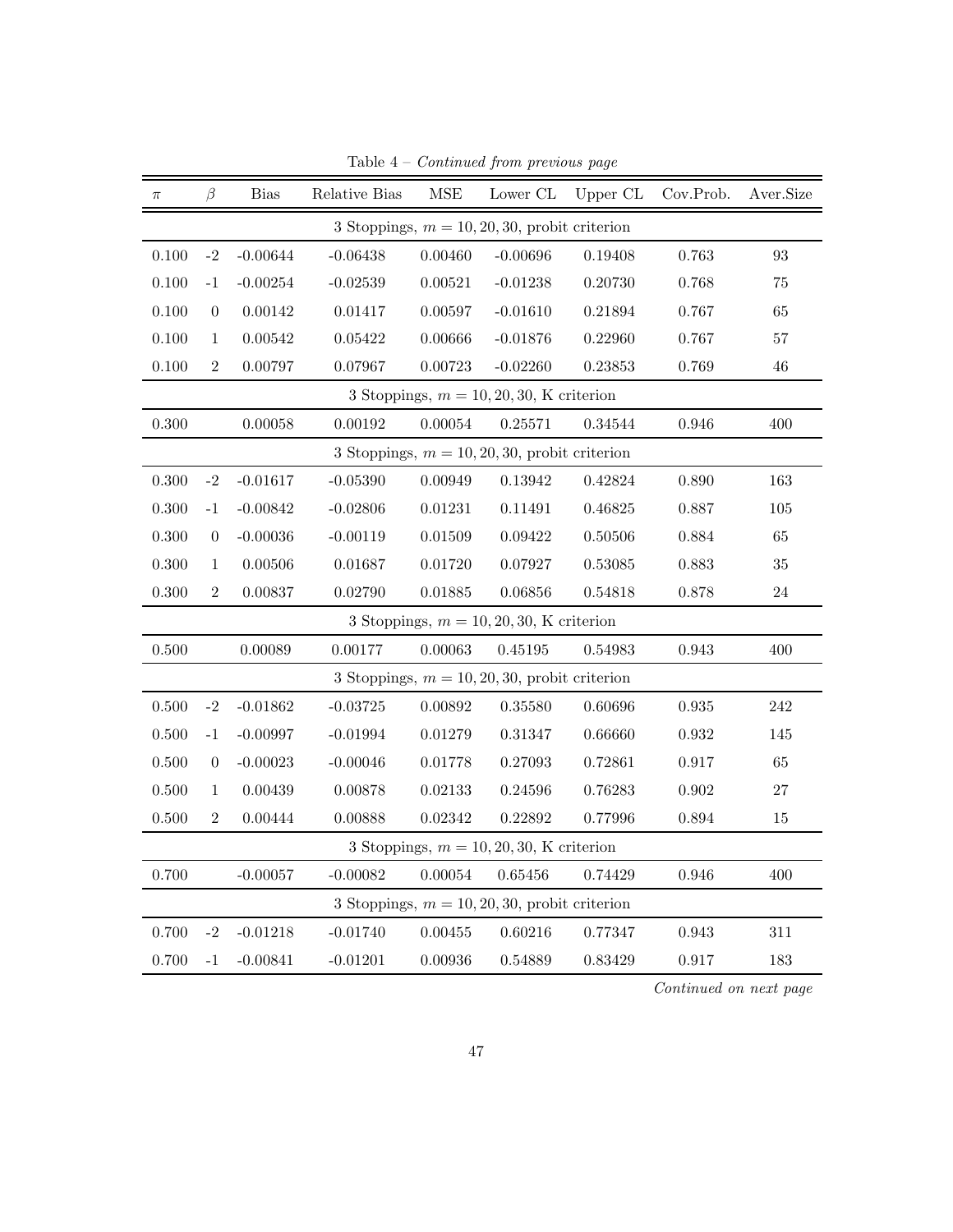| $\pi$ | $\beta$          | <b>Bias</b> | Relative Bias | $\operatorname{MSE}$ | Lower CL                                         | Upper CL | Cov.Prob.   | Aver.Size |
|-------|------------------|-------------|---------------|----------------------|--------------------------------------------------|----------|-------------|-----------|
| 0.700 | $\boldsymbol{0}$ | 0.00036     | 0.00051       | 0.01509              | 0.49494                                          | 0.90578  | 0.884       | 65        |
| 0.700 | $\mathbf{1}$     | 0.00595     | 0.00850       | 0.01902              | 0.46825                                          | 0.94365  | $0.848\,$   | 19        |
| 0.700 | $\overline{2}$   | 0.00223     | 0.00319       | 0.01998              | 0.44891                                          | 0.95555  | 0.846       | 11        |
|       |                  |             |               |                      | 3 Stoppings, $m = 10, 20, 30, K$ criterion       |          |             |           |
| 0.900 |                  | 0.00038     | 0.00042       | 0.00022              | 0.87113                                          | 0.92963  | $0.950\,$   | 400       |
|       |                  |             |               |                      | 3 Stoppings, $m = 10, 20, 30$ , probit criterion |          |             |           |
| 0.900 | $-2$             | $-0.00263$  | $-0.00292$    | 0.00099              | 0.85565                                          | 0.93909  | $\,0.942\,$ | $357\,$   |
| 0.900 | $-1$             | $-0.00269$  | $-0.00299$    | 0.00273              | 0.82267                                          | 0.97195  | 0.879       | $224\,$   |
| 0.900 | $\overline{0}$   | $-0.00142$  | $-0.00157$    | 0.00597              | 0.78106                                          | 1.01610  | 0.767       | 65        |
| 0.900 | $\mathbf{1}$     | $-0.00016$  | $-0.00018$    | 0.00792              | 0.76663                                          | 1.03305  | 0.681       | 16        |
| 0.900 | $\overline{2}$   | $-0.00187$  | $-0.00207$    | 0.00885              | 0.75822                                          | 1.03805  | 0.657       | 10        |
|       |                  |             |               |                      | 3 Stoppings, $m = 5, 10, 15, K$ criterion        |          |             |           |
| 0.001 |                  | 0.00004     | 0.04000       | 0.00000              | $-0.00076$                                       | 0.00284  | 0.335       | 400       |
|       |                  |             |               |                      | 3 Stoppings, $m = 5, 10, 15$ , probit criterion  |          |             |           |
| 0.001 | $-2$             | 0.00036     | 0.36083       | 0.00015              | $-0.00112$                                       | 0.00384  | 0.051       | 58        |
| 0.001 | $^{\rm -1}$      | 0.00046     | 0.46083       | 0.00018              | $-0.00118$                                       | 0.00410  | 0.051       | $58\,$    |
| 0.001 | $\overline{0}$   | 0.00053     | 0.52500       | 0.00019              | $-0.00124$                                       | 0.00429  | 0.051       | $58\,$    |
| 0.001 | $\mathbf 1$      | 0.00056     | 0.55833       | 0.00019              | $-0.00126$                                       | 0.00438  | 0.051       | $58\,$    |
| 0.001 | $\overline{2}$   | 0.00072     | 0.72500       | 0.00023              | $-0.00138$                                       | 0.00483  | 0.051       | 58        |
|       |                  |             |               |                      | 3 Stoppings, $m = 5, 10, 15, K$ criterion        |          |             |           |
| 0.010 |                  | $-0.00009$  | $-0.00925$    | 0.00003              | 0.00060                                          | 0.01922  | 0.906       | 400       |
|       |                  |             |               |                      | 3 Stoppings, $m = 5, 10, 15$ , probit criterion  |          |             |           |
| 0.010 | $-2$             | $-0.00133$  | $-0.13267$    | 0.00098              | $-0.00582$                                       | 0.02317  | 0.185       | 61        |
| 0.010 | $-1$             | $-0.00040$  | $-0.03975$    | 0.00118              | $-0.00653$                                       | 0.02573  | 0.185       | $59\,$    |
| 0.010 | $\theta$         | 0.00045     | 0.04525       | 0.00134              | $-0.00722$                                       | 0.02812  | $0.185\,$   | $58\,$    |
| 0.010 | $\mathbf{1}$     | 0.00138     | 0.13842       | 0.00154              | $-0.00792$                                       | 0.03069  | 0.185       | $57\,$    |
| 0.010 | $\overline{2}$   | 0.00201     | 0.20108       | 0.00167              | $-0.00849$                                       | 0.03251  | 0.185       | $55\,$    |

Table  $4$  –  $Continued$  from previous page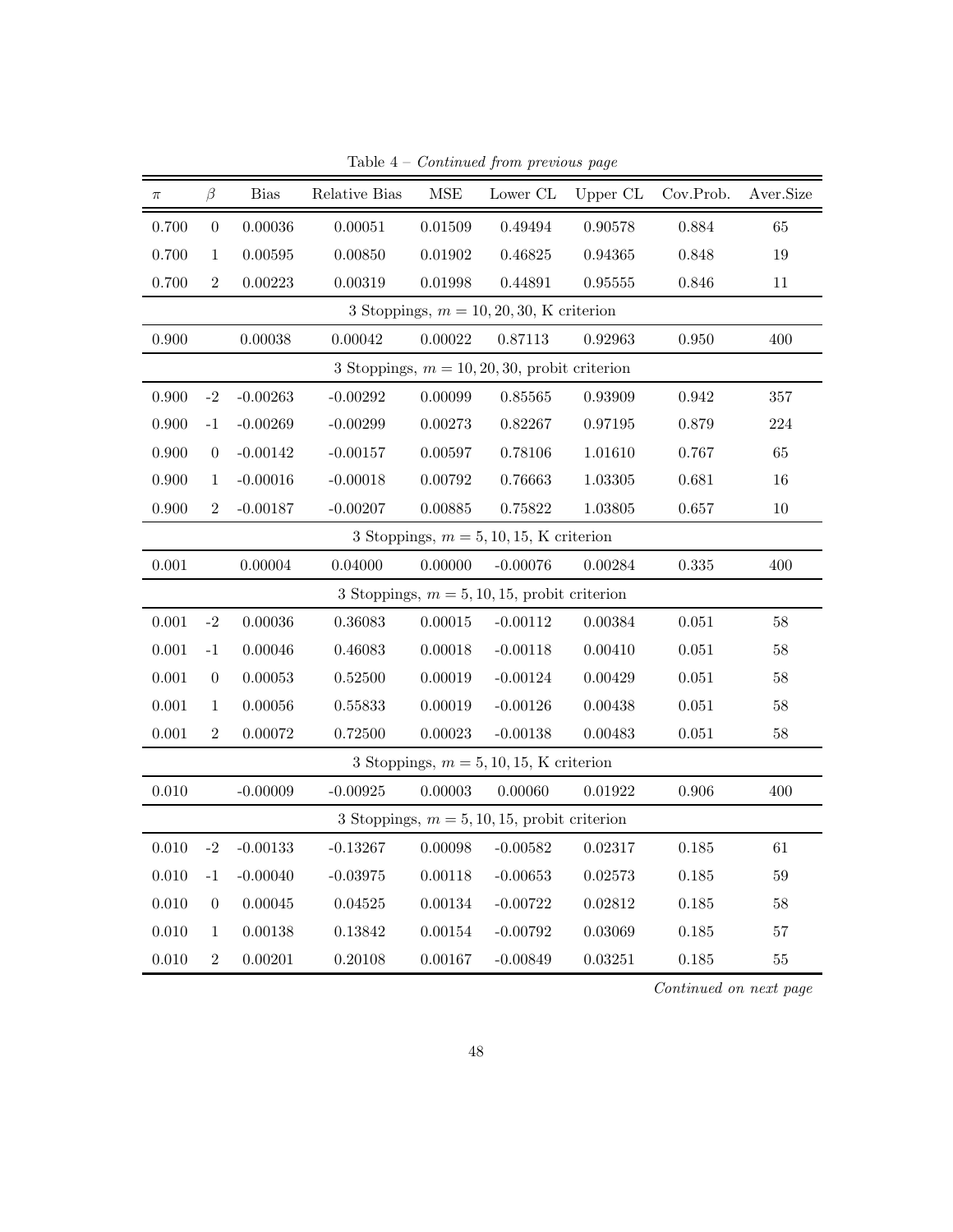| $\pi$     | $\beta$        | <b>Bias</b> | Relative Bias | $\operatorname{MSE}$ | Lower CL                                        | Upper CL | Cov.Prob.   | Aver.Size        |
|-----------|----------------|-------------|---------------|----------------------|-------------------------------------------------|----------|-------------|------------------|
|           |                |             |               |                      | 3 Stoppings, $m = 5, 10, 15, K$ criterion       |          |             |                  |
| 0.100     |                | $-0.00038$  | $-0.00380$    | 0.00022              | 0.07037                                         | 0.12887  | 0.950       | 400              |
|           |                |             |               |                      | 3 Stoppings, $m = 5, 10, 15$ , probit criterion |          |             |                  |
| 0.100     | $-2$           | $-0.01102$  | $-0.11019$    | 0.00829              | $-0.01726$                                      | 0.19522  | 0.590       | 85               |
| 0.100     | $-1$           | $-0.00372$  | $-0.03716$    | 0.01003              | $-0.02464$                                      | 0.21721  | 0.590       | 70               |
| 0.100     | $\overline{0}$ | 0.00370     | 0.03700       | 0.01172              | $-0.03124$                                      | 0.23864  | 0.591       | $58\,$           |
| 0.100     | $\mathbf{1}$   | 0.00841     | 0.08406       | 0.01284              | $-0.03569$                                      | 0.25250  | $\,0.592\,$ | 50               |
| 0.100     | $\sqrt{2}$     | 0.01413     | 0.14126       | 0.01508              | $-0.04107$                                      | 0.26932  | 0.587       | 40               |
|           |                |             |               |                      | 3 Stoppings, $m = 5, 10, 15, K$ criterion       |          |             |                  |
| 0.300     |                | 0.00058     | 0.00192       | 0.00054              | 0.25571                                         | 0.34544  | 0.946       | 400              |
|           |                |             |               |                      | 3 Stoppings, $m = 5, 10, 15$ , probit criterion |          |             |                  |
| 0.300     | $-2$           | $-0.03043$  | $-0.10143$    | 0.01704              | 0.09311                                         | 0.44603  | 0.850       | 154              |
| 0.300     | $-1$           | $-0.01489$  | $-0.04962$    | 0.02187              | 0.06332                                         | 0.50690  | 0.852       | 98               |
| 0.300     | $\overline{0}$ | 0.00108     | 0.00358       | 0.02818              | 0.03722                                         | 0.56493  | 0.845       | $58\,$           |
| 0.300     | $\mathbf{1}$   | $0.01274\,$ | 0.04246       | 0.03262              | 0.01832                                         | 0.60715  | 0.847       | $30\,$           |
| 0.300     | $\overline{2}$ | 0.01986     | 0.06621       | $\,0.03594\,$        | 0.00686                                         | 0.63287  | 0.842       | 18               |
|           |                |             |               |                      | 3 Stoppings, $m = 5, 10, 15, K$ criterion       |          |             |                  |
| 0.500     |                | 0.00089     | 0.00177       | 0.00063              | 0.45195                                         | 0.54983  | $\,0.943\,$ | 400              |
|           |                |             |               |                      | 3 Stoppings, $m = 5, 10, 15$ , probit criterion |          |             |                  |
| $0.500\,$ | $-2$           | $-0.03272$  | $-0.06544$    | 0.01516              | 0.30543                                         | 0.62913  | 0.937       | $\,236$          |
| 0.500     | $-1$           | $-0.02032$  | $-0.04063$    | 0.02252              | 0.24597                                         | 0.71340  | 0.926       | 135              |
| 0.500     | $\overline{0}$ | $-0.00118$  | $-0.00236$    | 0.03350              | 0.19676                                         | 0.80088  | 0.922       | $58\,$           |
| 0.500     | $\mathbf{1}$   | 0.01307     | 0.02614       | 0.03974              | $0.17034\,$                                     | 0.85580  | 0.934       | 19               |
| 0.500     | $\overline{2}$ | 0.01661     | 0.03321       | 0.04331              | 0.15396                                         | 0.87925  | 0.940       | $\boldsymbol{9}$ |
|           |                |             |               |                      | 3 Stoppings, $m = 5, 10, 15, K$ criterion       |          |             |                  |
| 0.700     |                | $-0.00057$  | $-0.00082$    | 0.00054              | 0.65456                                         | 0.74429  | 0.946       | 400              |
|           |                |             |               |                      | 3 Stoppings, $m = 5, 10, 15$ , probit criterion |          |             |                  |

Table 4 – Continued from previous page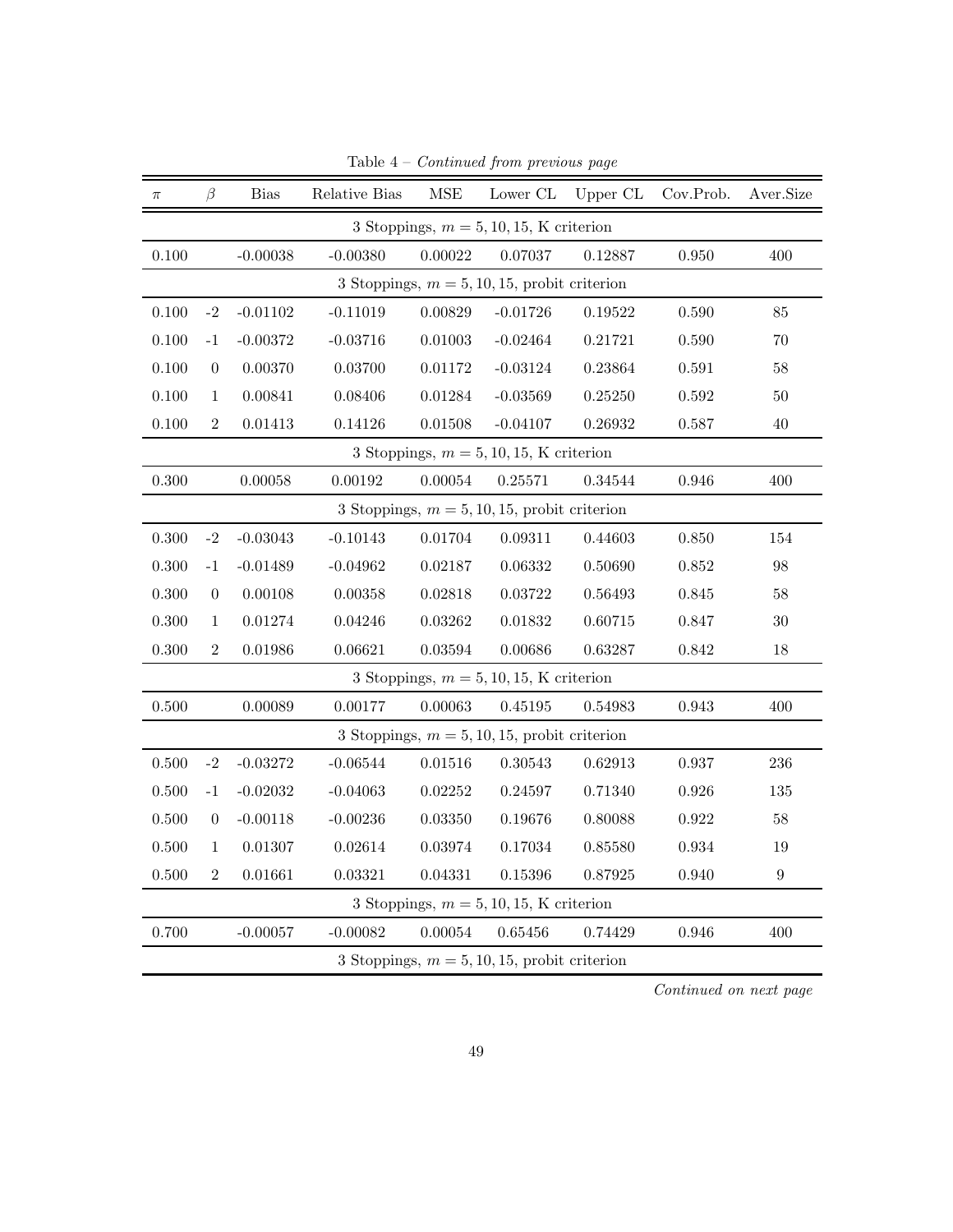| $\pi$ | $\beta$          | <b>Bias</b> | Relative Bias | $\operatorname{MSE}$ | Lower CL                                        | Upper CL | Cov.Prob.   | Aver.Size |
|-------|------------------|-------------|---------------|----------------------|-------------------------------------------------|----------|-------------|-----------|
| 0.700 | $-2$             | $-0.02273$  | $-0.03247$    | 0.00991              | 0.56915                                         | 0.78539  | 0.929       | $305\,$   |
| 0.700 | $-1$             | $-0.01782$  | $-0.02546$    | 0.01795              | 0.49359                                         | 0.87076  | 0.897       | 175       |
| 0.700 | $\boldsymbol{0}$ | $-0.00107$  | $-0.00154$    | 0.02818              | 0.43507                                         | 0.96278  | 0.845       | $58\,$    |
| 0.700 | $\mathbf{1}$     | 0.00747     | 0.01067       | $\, 0.03536\,$       | 0.41027                                         | 1.00466  | 0.810       | 15        |
| 0.700 | $\overline{2}$   | 0.00779     | 0.01113       | 0.03871              | 0.39544                                         | 1.02014  | 0.799       | $\,6\,$   |
|       |                  |             |               |                      | 3 Stoppings, $m = 5, 10, 15, K$ criterion       |          |             |           |
| 0.900 |                  | 0.00038     | 0.00042       | 0.00022              | 0.87113                                         | 0.92963  | 0.950       | 400       |
|       |                  |             |               |                      | 3 Stoppings, $m = 5, 10, 15$ , probit criterion |          |             |           |
| 0.900 | $-2$             | $-0.00509$  | $-0.00566$    | 0.00193              | 0.84798                                         | 0.94184  | $\,0.931\,$ | $359\,$   |
| 0.900 | $-1$             | $-0.00977$  | $-0.01086$    | 0.00622              | 0.79625                                         | 0.98420  | 0.812       | 216       |
| 0.900 | $\theta$         | $-0.00370$  | $-0.00411$    | 0.01172              | 0.76136                                         | 1.03124  | 0.591       | 58        |
| 0.900 | $\mathbf{1}$     | $-0.00048$  | $-0.00054$    | 0.01465              | 0.75066                                         | 1.04837  | 0.473       | 10        |
| 0.900 | $\overline{2}$   | $-0.00050$  | $-0.00056$    | $\,0.01632\,$        | 0.74697                                         | 1.05203  | 0.430       | $\bf 5$   |
|       |                  |             |               |                      | 3 Stoppings, $m = 2, 4, 6$ , K criterion        |          |             |           |
| 0.001 |                  | 0.00004     | 0.04000       | 0.00000              | $-0.00076$                                      | 0.00284  | 0.335       | 400       |
|       |                  |             |               |                      | 3 Stoppings, $m = 2, 4, 6$ , probit criterion   |          |             |           |
| 0.001 | $-2$             | 0.00006     | 0.06167       | 0.00034              | $-0.00059$                                      | 0.00272  | 0.046       | 56        |
| 0.001 | $-1$             | 0.00072     | 0.72333       | 0.00062              | $-0.00091$                                      | 0.00436  | 0.046       | $55\,$    |
| 0.001 | $\boldsymbol{0}$ | 0.00138     | 1.37500       | 0.00077              | $-0.00139$                                      | 0.00614  | $0.046\,$   | $54\,$    |
| 0.001 | $\mathbf{1}$     | 0.00138     | 1.37500       | 0.00077              | $-0.00139$                                      | 0.00614  | 0.046       | $54\,$    |
| 0.001 | $\overline{2}$   | 0.00162     | 1.62500       | 0.00095              | $-0.00141$                                      | 0.00666  | 0.046       | $54\,$    |
|       |                  |             |               |                      | 3 Stoppings, $m = 2, 4, 6$ , K criterion        |          |             |           |
| 0.010 |                  | $-0.00009$  | $-0.00925$    | 0.00003              | 0.00060                                         | 0.01922  | 0.906       | 400       |
|       |                  |             |               |                      | 3 Stoppings, $m = 2, 4, 6$ , probit criterion   |          |             |           |
| 0.010 | $-2$             | $-0.00500$  | $-0.49992$    | 0.00093              | $-0.00236$                                      | 0.01236  | 0.142       | 59        |
| 0.010 | $-1$             | $-0.00214$  | $-0.21400$    | 0.00238              | $-0.00343$                                      | 0.01915  | 0.142       | 57        |
| 0.010 | $\boldsymbol{0}$ | 0.00067     | 0.06692       | 0.00366              | $-0.00473$                                      | 0.02607  | 0.143       | $54\,$    |

Table  $4$  –  $Continued$  from previous page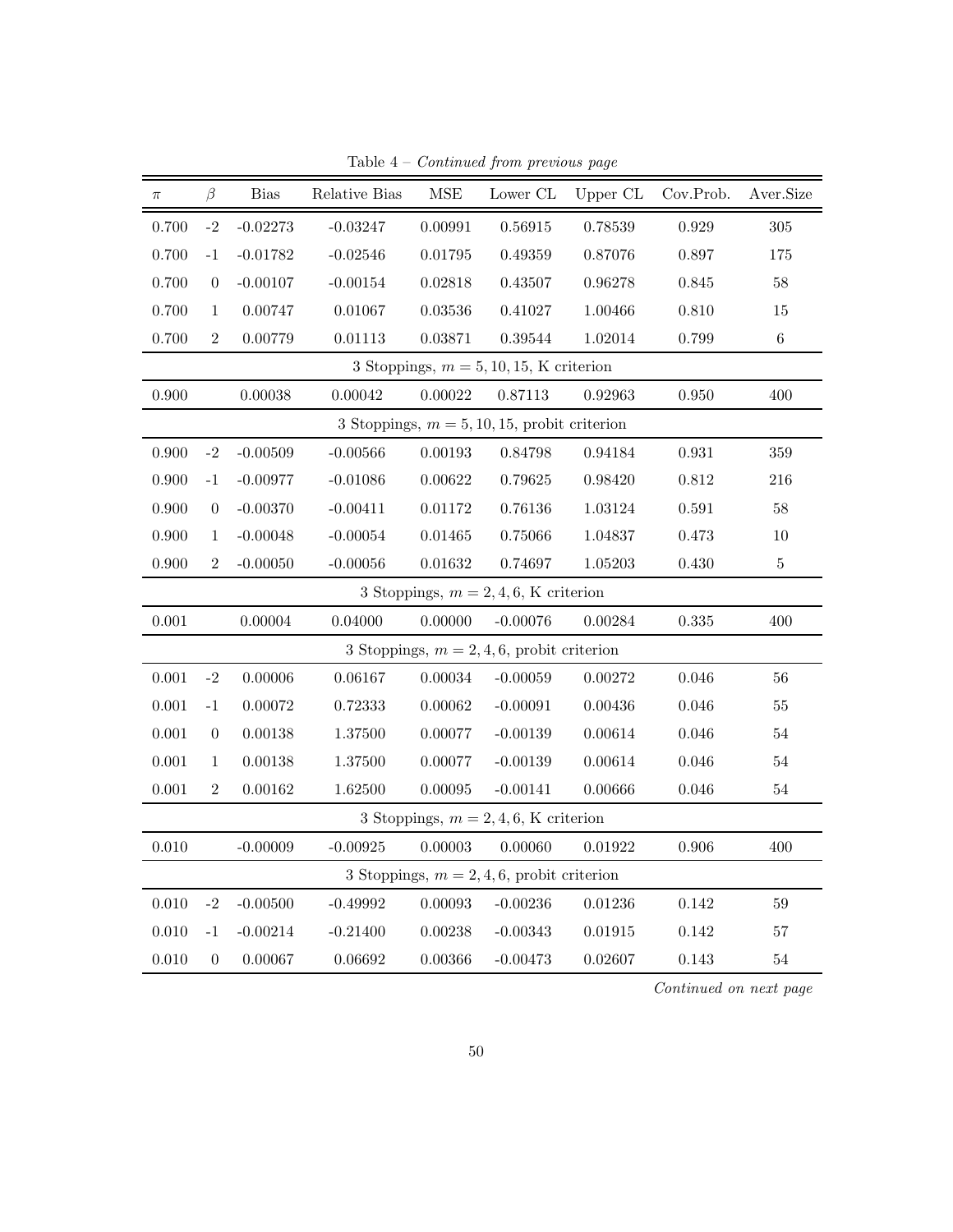| $\pi$                                         | β                | <b>Bias</b> | Relative Bias | MSE         | Lower CL                                      | Upper CL | Cov.Prob. | Aver.Size |
|-----------------------------------------------|------------------|-------------|---------------|-------------|-----------------------------------------------|----------|-----------|-----------|
| 0.010                                         | $\mathbf{1}$     | $0.00272\,$ | 0.27175       | 0.00478     | $-0.00539$                                    | 0.03083  | 0.143     | $53\,$    |
| 0.010                                         | $\sqrt{2}$       | 0.00330     | 0.33008       | 0.00518     | $-0.00547$                                    | 0.03208  | 0.143     | $53\,$    |
|                                               |                  |             |               |             | 3 Stoppings, $m = 2, 4, 6$ , K criterion      |          |           |           |
| 0.100                                         |                  | $-0.00038$  | $-0.00380$    | 0.00022     | 0.07037                                       | 0.12887  | 0.950     | 400       |
|                                               |                  |             |               |             | 3 Stoppings, $m = 2, 4, 6$ , probit criterion |          |           |           |
| 0.100                                         | $-2$             | $-0.03106$  | $-0.31057$    | $0.01499\,$ | $-0.00712$                                    | 0.14500  | 0.365     | 90        |
| 0.100                                         | $-1$             | $-0.01085$  | $-0.10845$    | 0.02380     | $-0.01570$                                    | 0.19401  | 0.364     | 69        |
| 0.100                                         | $\boldsymbol{0}$ | 0.00608     | $\,0.06083\,$ | 0.03219     | $-0.02219$                                    | 0.23435  | 0.362     | $54\,$    |
| 0.100                                         | $\mathbf{1}$     | 0.01843     | 0.18427       | 0.04088     | $-0.01967$                                    | 0.25652  | 0.354     | 47        |
| 0.100                                         | $\sqrt{2}$       | 0.02697     | 0.26972       | 0.04452     | $-0.02527$                                    | 0.27921  | 0.357     | $42\,$    |
|                                               |                  |             |               |             | 3 Stoppings, $m = 2, 4, 6$ , K criterion      |          |           |           |
| 0.300                                         |                  | 0.00058     | 0.00192       | 0.00054     | 0.25571                                       | 0.34544  | 0.946     | 400       |
| 3 Stoppings, $m = 2, 4, 6$ , probit criterion |                  |             |               |             |                                               |          |           |           |
| 0.300                                         | $-2$             | $-0.07020$  | $-0.23401$    | 0.03773     | 0.07350                                       | 0.38610  | 0.645     | 154       |
| 0.300                                         | $-1$             | $-0.03432$  | $-0.11439$    | 0.05279     | 0.04818                                       | 0.48318  | 0.634     | 99        |
| 0.300                                         | $\overline{0}$   | 0.00908     | 0.03025       | 0.07342     | 0.03309                                       | 0.58506  | 0.601     | $54\,$    |
| 0.300                                         | $\mathbf{1}$     | 0.03216     | 0.10719       | 0.08456     | 0.02594                                       | 0.63837  | 0.589     | 31        |
| 0.300                                         | $\sqrt{2}$       | 0.04043     | 0.13477       | 0.08908     | 0.01169                                       | 0.66917  | 0.588     | $19\,$    |
|                                               |                  |             |               |             | 3 Stoppings, $m = 2, 4, 6$ , K criterion      |          |           |           |
| 0.500                                         |                  | 0.00089     | 0.00177       | 0.00063     | 0.45195                                       | 0.54983  | 0.943     | 400       |
|                                               |                  |             |               |             | 3 Stoppings, $m = 2, 4, 6$ , probit criterion |          |           |           |
| $0.500\,$                                     | $-2$             | $-0.08033$  | $-0.16066$    | 0.04400     | 0.25455                                       | 0.58479  | 0.801     | $\bf 233$ |
| 0.500                                         | $-1$             | $-0.04041$  | $-0.08082$    | 0.06181     | 0.19978                                       | 0.71940  | 0.748     | 130       |
| 0.500                                         | $\overline{0}$   | 0.00142     | 0.00284       | 0.08358     | 0.17317                                       | 0.82967  | 0.684     | 54        |
| 0.500                                         | $\mathbf{1}$     | 0.02771     | 0.05541       | 0.09759     | 0.17129                                       | 0.88412  | 0.631     | 18        |
| 0.500                                         | $\sqrt{2}$       | 0.03284     | 0.06567       | 0.10155     | 0.15880                                       | 0.90687  | 0.609     | $8\,$     |
|                                               |                  |             |               |             | 3 Stoppings, $m = 2, 4, 6$ , K criterion      |          |           |           |

Table  $4$  –  $Continued$  from previous page